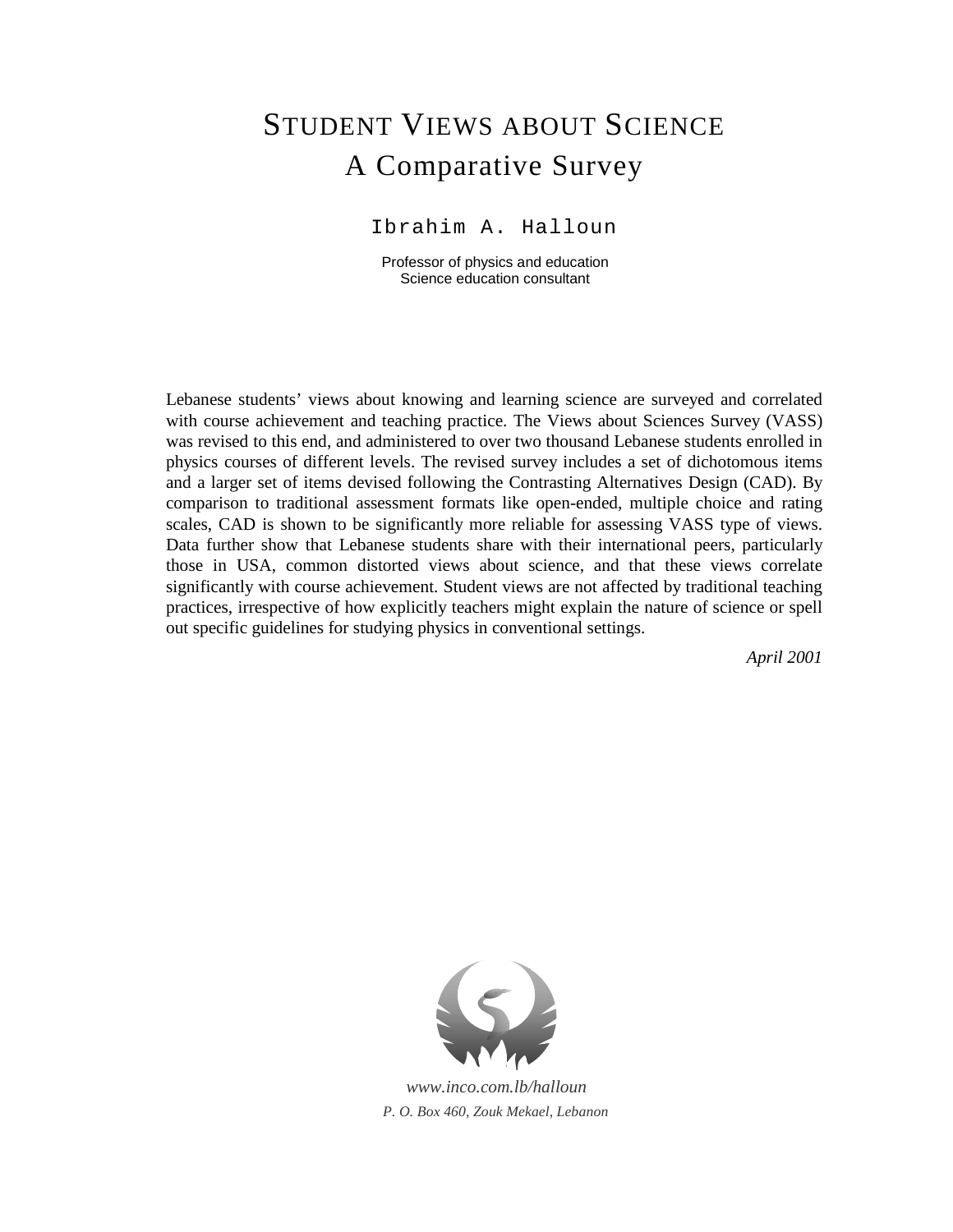# Table of Contents

| Introduction                                             | 3              |
|----------------------------------------------------------|----------------|
| VASS and CAD                                             | $\overline{4}$ |
| 1. VASS history                                          | 4              |
| 1.1 Objectives                                           | 4              |
| 1.2 Taxonomy                                             | 5              |
| 1.3 Item format                                          | 6              |
| 2. Contrasting Alternatives Design                       | 7              |
| 2.1 Open-ended questions and CAD                         | 9              |
| 2.2 Multiple-choice questions and CAD                    | 9              |
| 2.3 Likert rating scale and CAD                          | 10             |
| 3. Validity and reliability of VASS                      | 12             |
| <b>Student Views and Profiles</b>                        | 14             |
| 4. Samples                                               | 14             |
| 5. Student views: An overview                            | 15             |
| 6. Student profiles                                      | 18             |
| 6.1 Toward a new profiling scheme                        | 18             |
| 6.2 Profile cutoffs                                      | 20             |
| 6.3 Profile comparison: Quantitative differences         | 21             |
| 6.4 Profile comparison: Qualitative differences          | 24             |
| Universality and Intransigence of Student Views          | 27             |
| 7. Tenacity of student views and profiles                | 27             |
| 8. Uniformity of student views across demographic strata | 28             |
| 9. Views about science and course achievement            | 29             |
| 10. Teacher practice and student views                   | 31             |
| 11. Conclusion                                           | 32             |
| Acknowledgment                                           | 33             |
| References                                               | 34             |
| Appendix: VASS instruments                               | 38             |
| Figures (1 through 15)                                   | 48             |
| Tables<br>(I through XII)                                | 63             |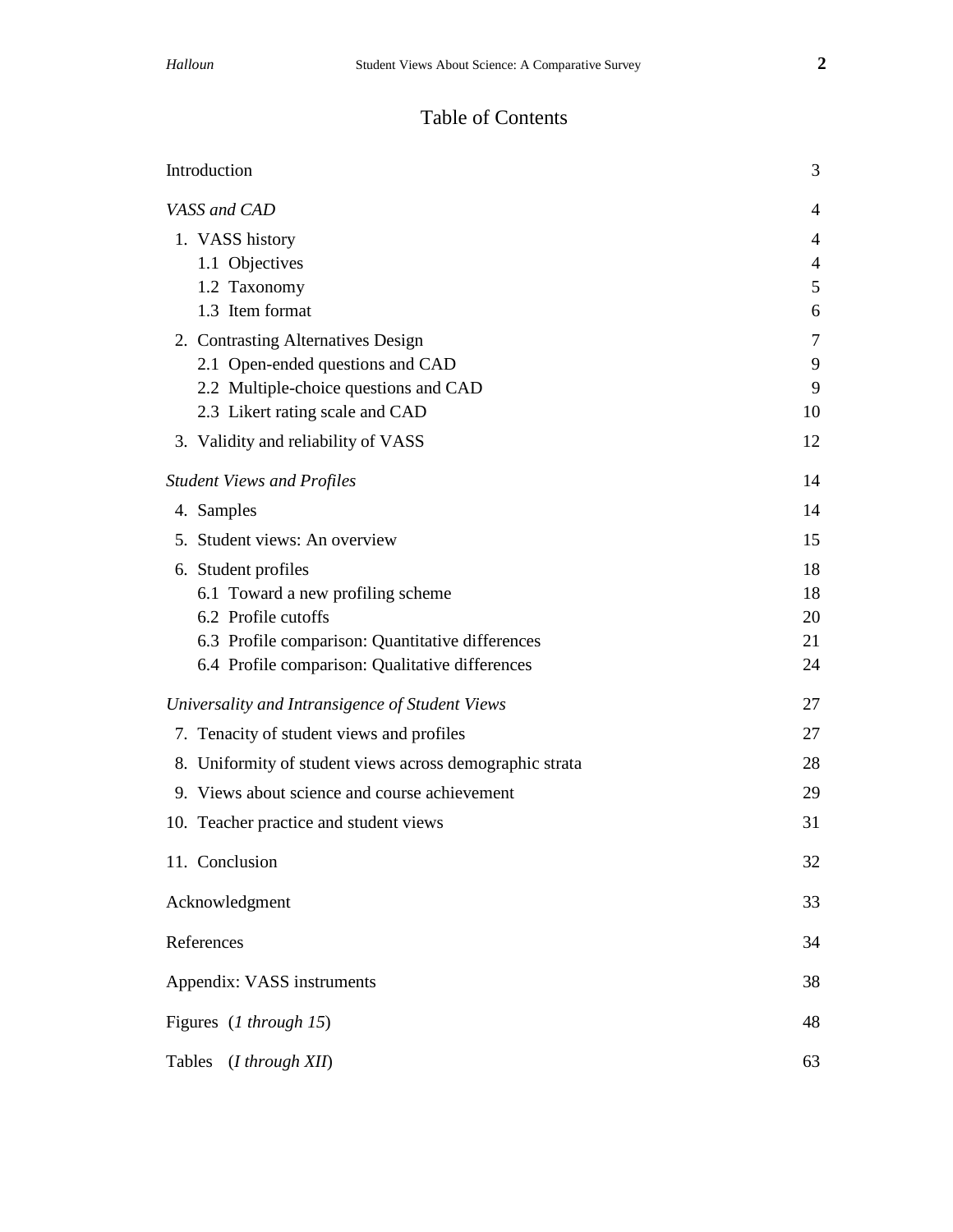Students' views about the nature of science and their attitudes towards it have drawn a particular attention within the educational community in the second half of the twentieth century, and especially in the last two decades. Two major reasons were behind this concern. First, many researchers had suspected, and found, that student achievement in science courses may be affected by these views and attitudes (Aikenhead, 1987; Baker & Piburn, 1991; Cobern, 1993; Edmonson & Novak, 1993; Halloun & Hestenes, 1998; Lederman, 1992; Meichtry, 1992, 1993; Redish & Saul, 1995; Reif & Larkin 1991; Schibeci & Riley, 1986; Songer & Linn, 1991). Second, science and technology have become the main driving forces of development in our globe. Governments and concerned educational bodies around the world have consequently been working to ensure scientific literacy for all citizens, with an emphasis on the interplay between subject-matter on the one hand, and learning styles, beliefs and attitudes toward science and technology on the other (AAAS, 1990, 1993; NCEE, 1983; NRC, 1996; NSTA, 1995; UNESCO, 1993).

Despite all calls for scientific literacy and efforts put by teachers and concerned educators for improving students' ideas about knowing and learning science, research around the world has been constantly showing the following:

- Most people have unsatisfactory understanding of the most elementary conceptions in science and mathematics, irrespective of their educational background (Halloun, 1993; NSB, 1996; TIMSS, 1994).
- Students of all levels are encumbered with folk views about the nature of science and science education that are at odds with the views of scientists and educators (first list of references above).
- ♦ Introductory science courses do little to change student views and, more often than not, when changes occur, students' views shift closer to folk views than to views commonly accepted within the scientific community (*ibid.*).
- ♦ Students' achievement in science courses may be negatively affected by their folk views (*ibid.*).

With the reconstruction of its infrastructure and its commitment to long-term developmental projects in all sectors, Lebanon is in particular need for expertise in science and technology (S&T) and for public awareness of the role of these fields in development. The new pre-college curricula that took effect in the 98-99 academic year put an emphasis on some sort of S&T literacy and acknowledge that "it is important that students become lifelong learners of science", that they "understand the nature of science and technology", "abide by…scientific values" and develop positive attitudes toward S&T (Lebanese Government Decree 10227, 1997, p. 458).

Lebanon has participated so far in no international S&T survey. Except for research conducted by this author and bearing on the first point (Halloun, 1986, 1988, and 1993), no national survey has yet been instituted to assess regularly where Lebanese students stand on any of the issues mentioned in the four points above. In an attempt to prepare the way in this direction, this author has taken the initiative of assessing these students' views about knowing and learning science, using updated forms of VASS, the *Views About Science Survey*.

VASS is a paper-and-pencil instrument designed to survey student views in question (Halloun, 1996, 1997; Halloun & Hestenes, 1998). Its items are written following the *Contrasting Alternatives Design* (CAD), a novel assessment format devised by this author (Halloun, 1996, 2001a). VASS and CAD were revised recently, and the instrument was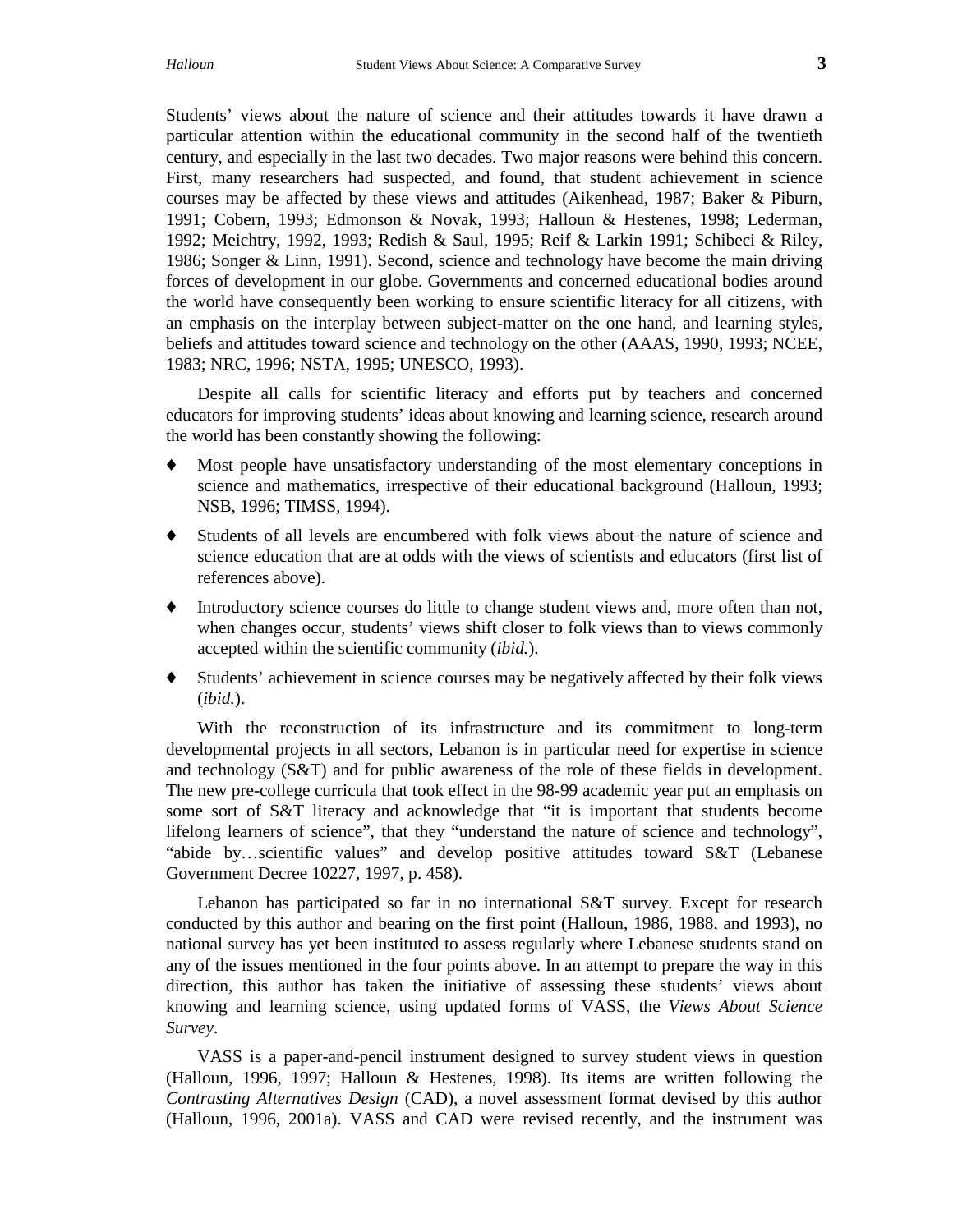subsequently administered, in the span of over one year, to more than two thousand Lebanese students enrolled in secondary school and university physics courses nationwide. Five major questions were addressed in the process:

- 1. How can VASS be made accessible to Lebanese students (or students of any nationality to that matter), and easy for educators to administer and interpret?
- 2. What are the advantages of the Contrasting Alternatives Design (CAD) used in VASS over other assessment formats, especially Likert rating scale that is most commonly used in major instruments assessing student views about science?
- 3. How do Lebanese students' views about science compare to those of their international peers especially in USA?
- 4. How do student views about science relate to course achievement?
- 5. How does teacher practice affect students' views?

The answers to all these questions follow in this monograph. The monograph takes the form of technical report that would benefit all those who would like to use VASS and assist them in the interpretation of their data. In order to put things into perspective, let us start our report with a brief review of how VASS and CAD originally came about.

# VASS and CAD

## 1. VASS history

The Views about Science Survey (VASS) was originally developed by the author, in collaboration with the Modeling research team at Arizona State University. The instrument development started in 1993. Over three academic years, it has evolved gradually from an open-ended questionnaire to a closed type with *Contrasting Alternatives Design* (CAD, §2), and from an instrument with a single form for physics education to one with four forms, for physics, chemistry, biology and mathematics education respectively (Figure 1). At an intermediary stage (Spring 94 through Spring 95 in Figure 1), two complementary forms of VASS were developed for each discipline, one for students' learning styles and their attitudes toward science education, and another for their views about the nature of science. The two forms were subsequently refined and merged in a single one. By the spring semester of 1996, the instrument was administered to over ten thousand US high school and university students, and validated for surveying student views about knowing and learning science (and mathematics) and assessing the impact of these views on course achievement (§3). Since then, the instrument has been widely used in many countries around the world for evaluating science or mathematics instruction and related reform projects.

> --------------------- Figure 1 ---------------------

#### *1.1 Objectives*

VASS was designed to meet the following objectives:

1. To ascertain significant *differences* between the views of students, teachers and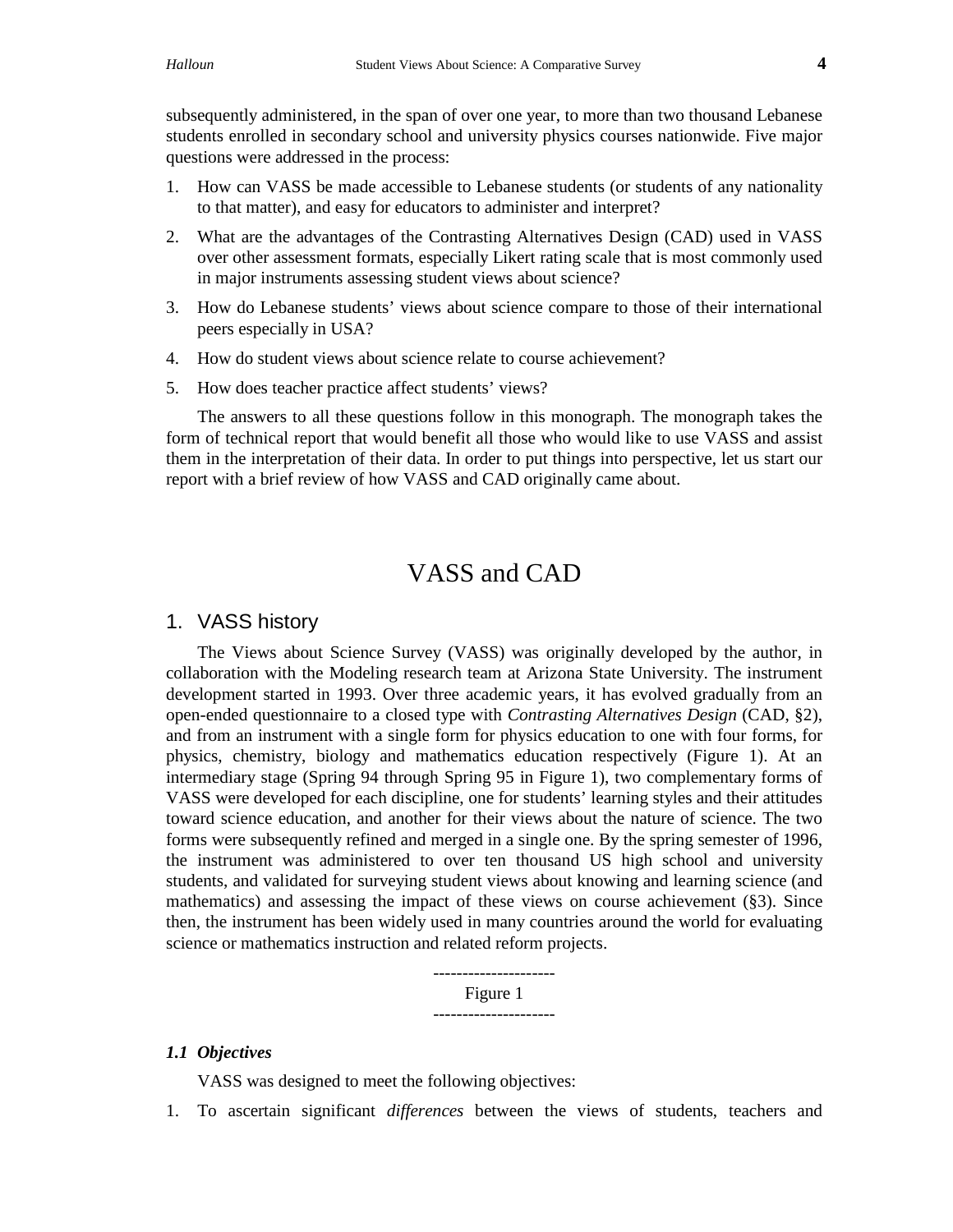scientists.

- 2. To identify patterns in student views and classify them in general *profiles*.
- 3. To measure the *effectiveness of instruction* in *changing* student views and profiles.
- 4. To compare student views/profiles at various grade levels (8-16).
- 5. To assess the relation between student views/profiles and achievement.
- 6. To compare student views/profiles in different science courses (physics, chemistry, biology...) and across various demographic strata.

#### *1.2 Taxonomy*

To identify major issues to be addressed in VASS, we reviewed related works in the relevant literature, including the following:

- 1. Scholarly views on the philosophy of science (e.g., Bernard, 1865; Bunge, 1973; Giere, 1988; Harré, 1959; Johnson-Laird, 1983; Kuhn, 1970; Lakatos & Musgrave, 1974; Lakoff, 1986; Lecourt, 1974; Popper, 1983; Tobin, 1993; Ullmo, 1969).
- 2. Major works in cognition (e.g., Changeux, 1983; Dewey, 1933; Ericsson & Charness, 1994; Gardner, 1985; Gilovich, 1991; Ginsburg & Opper, 1979; Glass, Holyoak & Santa, 1979; Grossberg, 1982; Jones, 1986; Klahr, 1976; Lochhead & Clement, 1979; Margolis, 1987; Newell & Simon, 1972; Perry, 1970; Piaget, 1972; Resnick, 1989; Simon, 1979; Squire, 1986; Stewart, 1985; Tobin, 1993)
- 3. US national science standards (AAAS, 1990 & 1993; NCEE, 1983; NRC, 1996; NSTA, 1993 & 1995).
- 4. Research on student views about science (e.g., Aikenhead, 1987, 1988; Aikenhead, Fleming & Ryan, 1987; Baker & Piburn, 1991; Barrington & Hendricks, 1988; Cobern, 1993; Cooley & Klopfer, 1961; Ebenezer & Zoller, 1993; Edmonson & Novak, 1993; Fleming, 1987; Germann, 1988; Gilbert, 1991; Kimball, 1968; Klopfer, 1969; Lederman, 1992; Lederman & O'Malley, 1990; Mackay, 1971; Meichtry, 1992 & 1993; Redish & Saul, 1995; Roth & Rychoudhury, 1993; Rubba & Andersen, 1978; Ryan, 1987; Schibeci & Riley, 1986; Schmidt, 1967; Simpson & Oliver, 1985; Songer & Linn, 1991; Welch & Pella, 1967).

In constructing a taxonomy of the issues we identified, we sought to avoid: (a) arcane and problematic questions about the epistemology of science, and (b) bias toward our own position (Halloun, 2001b, 2000; Hestenes, 1992). We devised one VASS instrument after another to assess student views on the targeted issues, and we kept refining our taxonomy and VASS items based on:

- 1. Peer review done by university professors and experienced high school teachers who are versed in science education literature (Halloun, 1996).
- 2. Students' answers on VASS items, and their relation to course achievement and performance on content-based conceptual surveys like the Force Concept Inventory (Halloun & Hestenes, 1985a, 1985b; Hestenes et al., 1992).
- 3. Interviews with respondents.

We finally settled on three scientific dimensions and three cognitive dimensions. The *scientific* (or, actually, metaphysical) dimensions pertain to the structure and validity of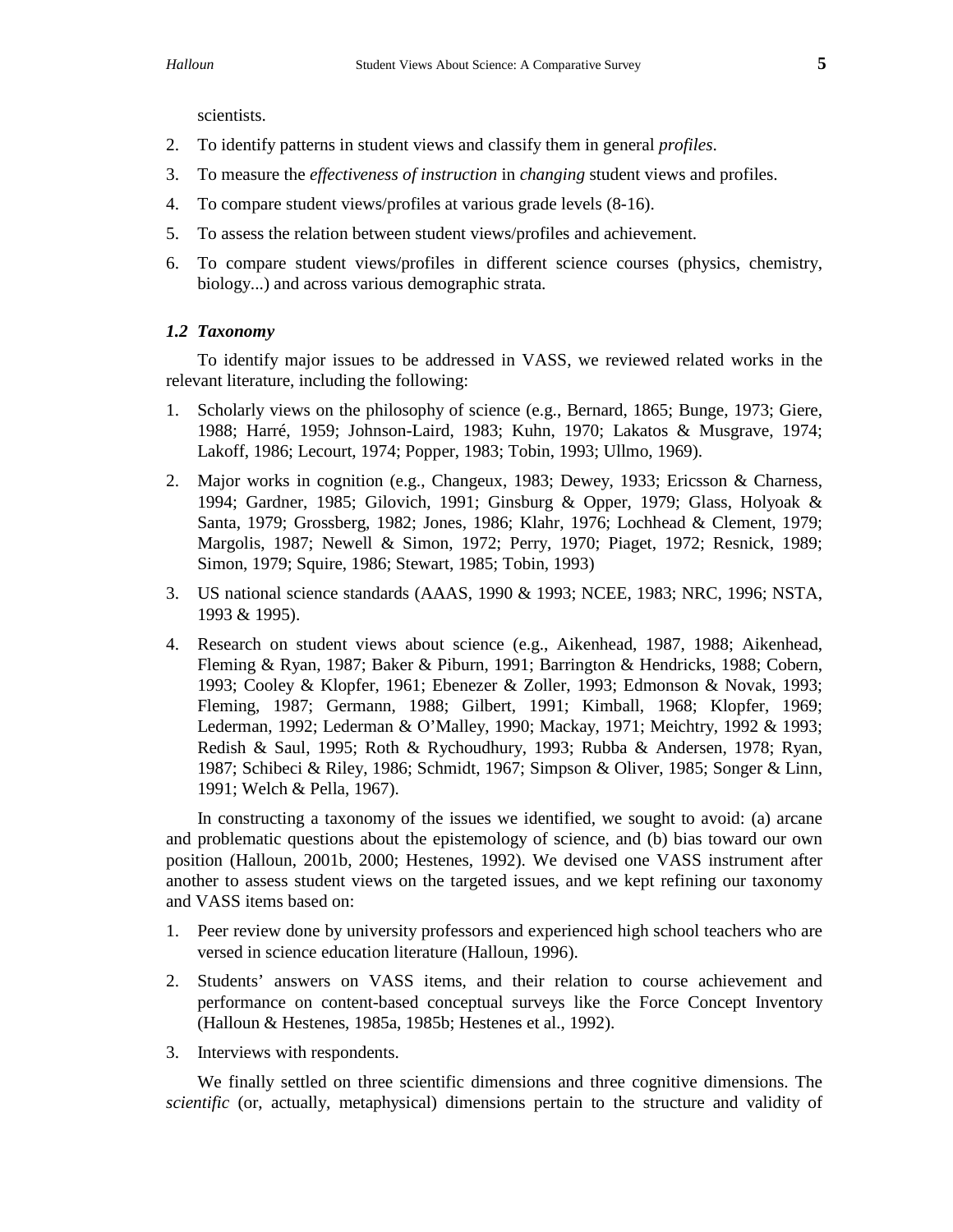scientific knowledge, and to scientific methodology. The *cognitive* (or pedagogical) dimensions pertain to learnability of science, reflective thinking, and personal relevance of science. To assess variability in student views in different disciplines, we constructed parallel forms of VASS along these dimensions for physics, chemistry, biology, and mathematics. This report is strictly devoted to the discussion of the physics form.

Each of the six dimensions is framed in Table I in the form of pairs of contrasting views about science or science education that our analysis revealed to be the most prevalent. The primary view, hereafter referred to as the *expert* view, is the one we found to be most common among philosophers of science, scientists and educators. The opposing view, hereafter referred to as the *folk* view, is often held by the lay community and science students at all grade levels.

> --------------------- Table I ---------------------

The taxonomy shown in Table I refers to VASS–Form P20 (§1.3) and is an update of the taxonomy from which ensued Form P12 that was made available in the last phase of Figure 1 (Halloun, 1997; Halloun & Hestenes, 1998). Five new items have subsequently been added in the new form to accommodate the changes. These are items 4, 5, 6, 12, and 21 (cf. appendix).

Aside from the diagnosis of student views along the six dimensions of VASS (Table I), one objective in the current project was to assess the relationship between these views and course achievement. Given the difficulties we expected –and actually encountered in Lebanon– in getting participants' grades in their physics courses, we had to find a reliable alternative. To this end, we added in VASS Form P20 a *course achievement* dimension consisting of three new questions asking students to rate their standing in their physics classes (questions 1, 2, 3). This new dimension does not figure in Table I because it does not actually reflect student views about science, which VASS is all about. It serves a different purpose discussed in section 9 of this report: to provide us with a reliable indicator of actual course performance every time we are unable to get formal course grades.

#### *1.3 Item format*

The latest form of VASS developed to meet physics education needs in USA was Form P12. This form consisted of 31 items, all designed on an 8-point CAD scale in the manner shown in Figure 2. In a pilot study conducted in the spring of 1997, VASS–Form P12 was administered to a sample of secondary school and university students in Lebanon. Data analysis, including US data, revealed that the form needs to be revised to improve its efficiency in giving a valid and reliable picture of the state of Lebanese students, or students of any nationality to that matter, regarding the original VASS dimensions. Hence, and during the fall of 1998 and early spring of 1999, VASS Form P12 was revised in collaboration with Lebanese teachers, and VASS Form P99LB came about, both in English and French. This new form is an upgrade of Form P12 with respect to taxonomy (§1.2), item format and wording, and it is supplemented with a teacher survey for assessing the impact of teaching practice on student views about science. The new form was administered in 1999 to about two thousand Lebanese students (§4), and slightly revised subsequently to take the shape of Form P20 provided in the appendix. Form P20 is distinguished from Form P12 (and P99LB) in the following respects: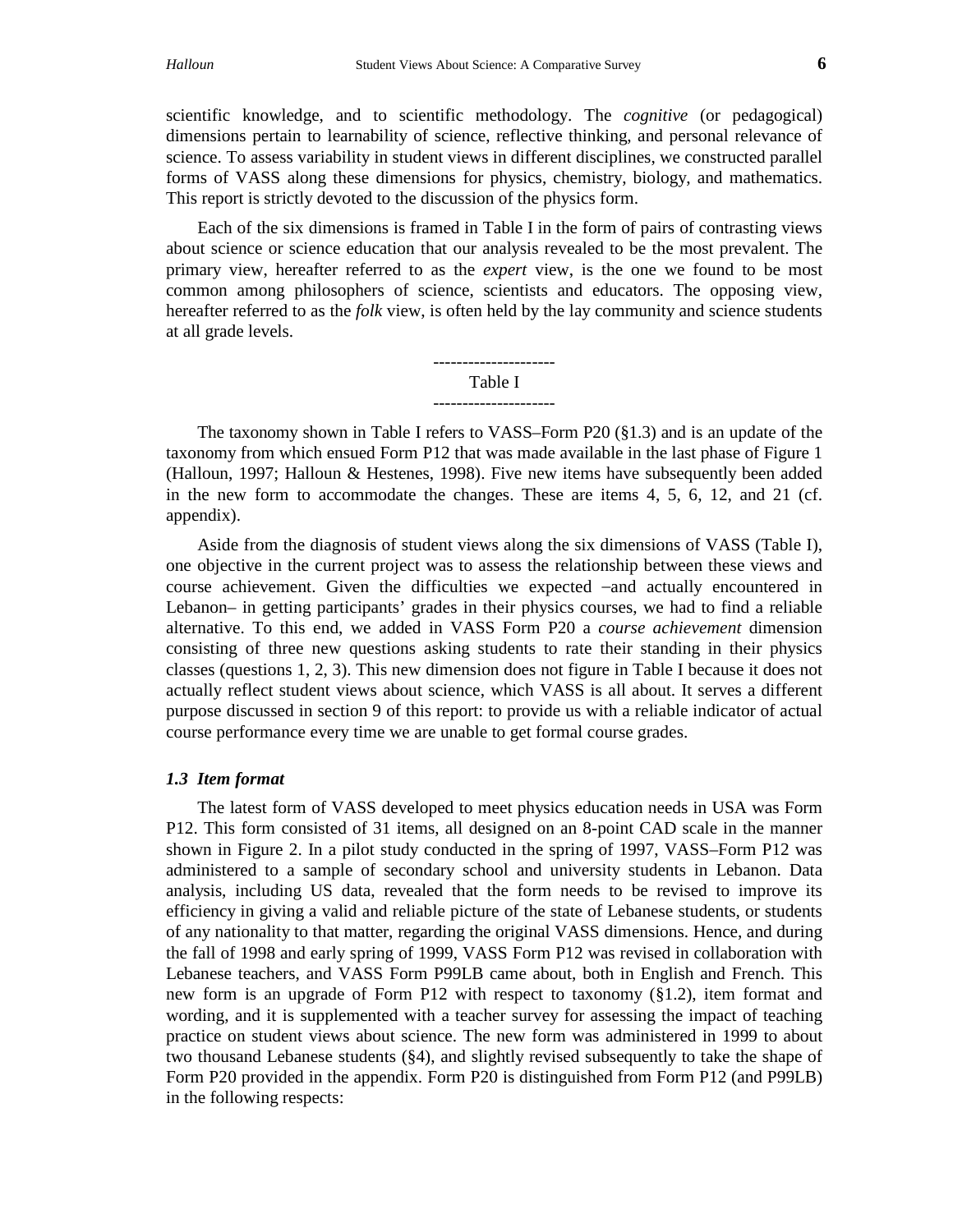1. Up to Form P12, we allowed participants to chose neither of the two contrasting alternatives provided with each question (Alternative 8 in Figure 2). Except for two items, no more than 3% of participating students had ever chosen alternative 8 on any given item. We thus dropped out alternative 8 altogether after revising the wording of the two exception items (No. 13 and 15 in Form P20), and adding item 12 to consolidate the changes made heretofore.



- 2. Lebanese students expressed some unease with the 7-point scale (excluding alternative 8). This was due to these students' unfamiliarity with rating scales, and, most importantly, to the inability they expressed during the interviews conducted during the pilot study to make the expected distinction between choices 2 and 3 or choices 5 and 6 in Figure 2. Moreover, analysis of US data revealed insignificant differences between the proportions of students choosing answers 2 and 3 (or 5 and 6) in virtually every item. We thus combined each of the two couples of choices in one choice (actually dropping out choices 2 and 6 in Figure 2), and we ended up with a 5-point scale CAD format. In Form P99LB, this 5-point scale included choices 1, 3, 4, 5 and 7 in Figure 2.
- 3. Analysis of US data and Lebanese data coming from the pilot study revealed that student answers on some questions in Form P12 were practically polarized toward one alternative or the other, i.e. toward one end or the other of the 7-point scale. These items were thus behaving more like dichotomous than rating-scale items. We thus converted them into the former format in Form P99LB, and we asked students to chose exclusively one or the other of the two alternatives provided with each of these items instead of expressing their position on a 5-point CAD scale. The items in question are items 6 through 15 in section II (Form P20 in the appendix).

Analysis of data pertaining to form P99LB and subsequent peer review implied some minor revisions in the new VASS form, mainly with regard to the CAD format. The wording of some items have been slightly revised in the subsequent form P20, but the list of items and their taxonomy remained the same as in form P99LB LB. In Form P20, CAD alternatives have been modified so that the polar ends (Only "a" or Only "b") could better accommodate students who would like to account for choices 2 and 6 in Figure 2 (Mostly "a", Rarely "b", or the opposite), especially US and international students who are used to rating scales. The modification was made possible in the direction shown in Form P20 (appendix) especially because items that were actually bipolar in the original P12 form have already been transformed into dichotomous items in section II of the new form, and the remaining items were no longer truly bipolar. All these changes in Form P20 did not affect students' answers on the various items; answer distribution remained practically the same as in Form P99LB  $(\$3)$ .

## 2. Contrasting Alternatives Design

Traditional assessment instruments present items in one of two formats: (a) open–ended (constructed, or free–response), or (b) closed (objective, or selected–response). Open formats like interviews and essays can be valuable and informative means of assessment for purposes like ours. However, they are not feasible for large samples. Objective formats like multiplechoice and Likert scale are more practical and cost-efficient. However, research indicates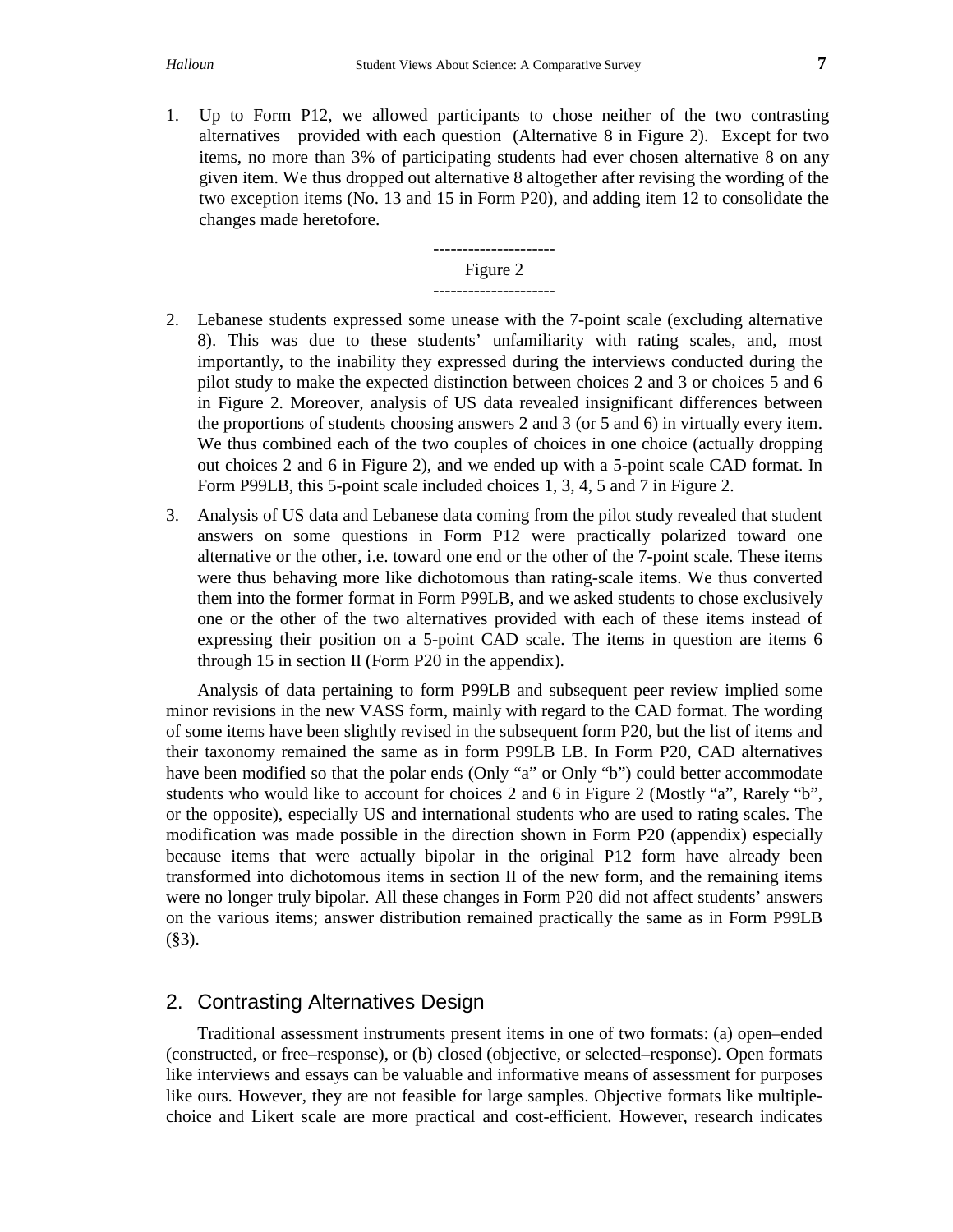that they encounter insuperable validity and reliability problems when used in surveying students' views about science (Halloun, 1994, 2001a; Krynowsky, 1988; McComas, 1998; Munby, 1983; Rennie & Parker, 1987; Symington & Spurling, 1990).

For VASS, we needed a valid and reliable testing format that could be used to survey large samples efficiently. Since no traditional format meets all three criteria: validity, reliability and feasibility, the author of this report devised a new item format, the *Contrasting Alternatives Design* (CAD), which requires respondents to balance between two contrasting alternatives in the manner shown in Figure 2. Each item consists of a statement followed by two alternatives which respondents were originally asked to balance on an eight-point scale (now, on a 5-point scale). They could pick either alternative exclusively (options 1 or 7), a weighted combination of the two (options 2, 3, 4, 5, or 6), or neither one (option 8, now excluded).

CAD advantages and other features of VASS are discussed elsewhere in ample details (Halloun, 2001a; Halloun, Hestenes & Osborn Popp, 2001). In this section, we compare CAD to the three most popular assessment formats, open-ended, multiple choice and Likert scale, with an emphasis on the latter. We pay a special attention to comparing CAD to the Likert rating scale in this report because it is most commonly used in other instruments assessing student views about science.

Before we compare CAD to other survey formats, let us first point out some precautions that we took originally in designing VASS and that actually set this instrument further apart from all other instruments so far developed for assessing student views about science.

In the wording of each item (stem and alternatives), we tried, as much as we could, to use colloquial terms and avoid the use of formal scientific terminology that students may not be familiar with. Furthermore, and as much as we avoided arcane issues in our taxonomy, we addressed each included issue in a familiar context, knowing that people, and especially secondary school students, have difficulty thinking about any issue in the abstract.

In the latter respect, and contrary to common practice in the design of traditional instruments for assessing student views about science, VASS: (a) asks questions about specific disciplines, (b) narrows issues in a given question down to a single factor in a given dimension, and (c) is restricted to issues that are within the scope of target populations (Halloun, 1996; 2001a).

As a rule, surveys that we have examined ask questions about "science" in general. We suspected that student opinions would differ according to discipline, so we designed different VASS forms for different disciplines (biology, chemistry, physics, and mathematics, so far), in accordance with the same taxonomy. Our suspicion has been actually confirmed by the results we kept getting in the last seven years.

Student views about science vary not only between disciplines, but also within a given discipline. Student epistemological views often vary from one theory to another within the same science or even from one law to another within the same theory. Where appropriate, VASS accounts for students' sensitivity to content by asking the same question in more than one context within the same science. Figure 3 compares our approach to that of others in this regard. As we shall see in section 5 of this report, student answers varied significantly on the two VASS items shown in this figure (and others), which supports our position to frame each item in the context of a single familiar situation.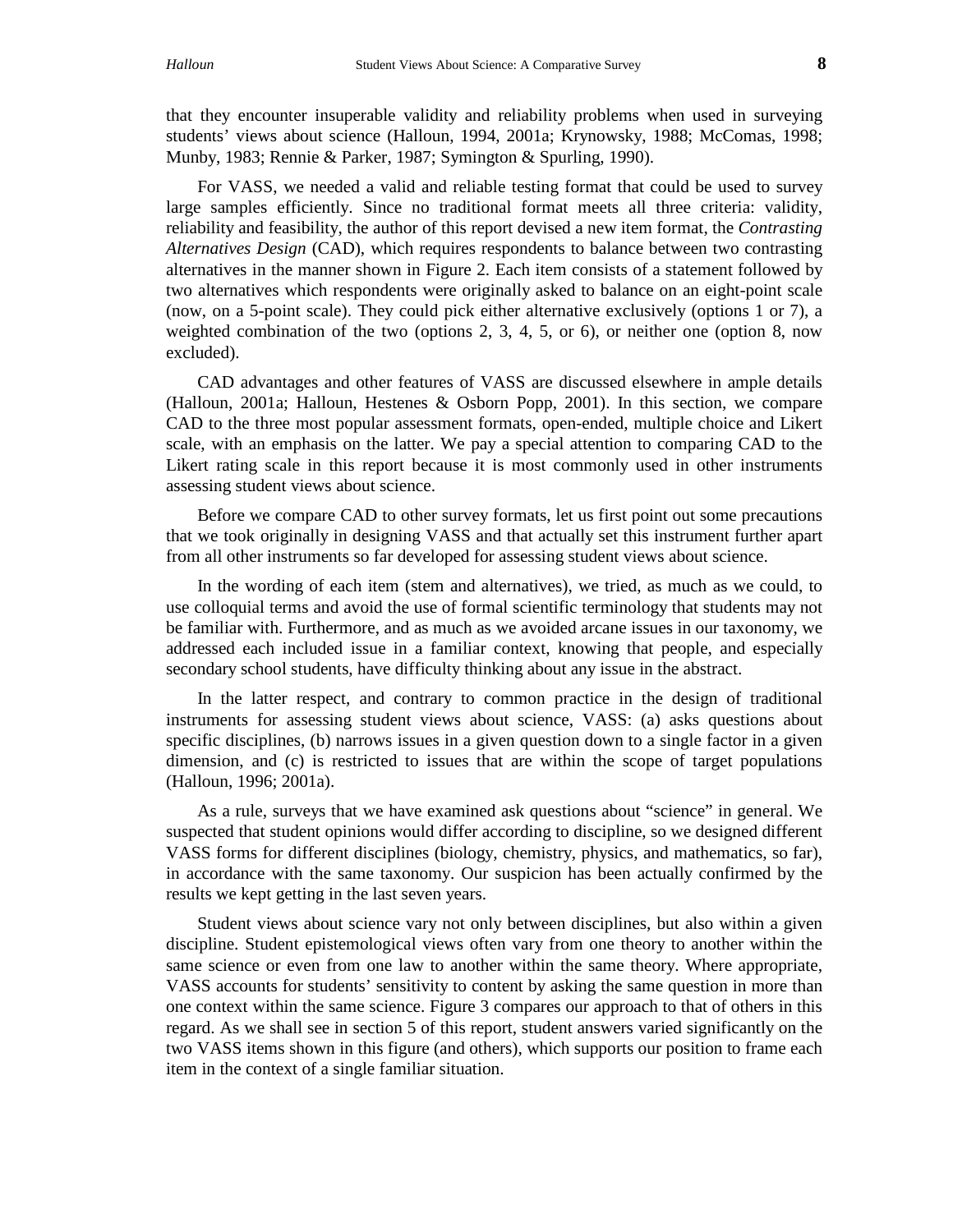#### --------------------- Figure 3 ---------------------

Traditional instruments often address several factors in a single question (Figure 4). In VASS, each question concentrates on a single factor within a given dimension as can be seen in the VASS forms presented in the appendix and in the list of items associated with each issue in the taxonomy of Table I. Moreover, these instruments often address issues that are beyond students' purview and experience. The test called TOUS in Figure 4 has been administered to fifth graders! Notwithstanding apparent misconceptions that TOUS authors have with the nature of scientific theory, our research has shown that such ambiguous and debatable questions have little utility, and are thus avoided in VASS.



#### *2.1 Open-ended questions and CAD*

Open-ended questions are often open to a wide variety of interpretations by respondents as well as by researchers. They can be misleading, especially when respondents' priorities or value judgments are not the same as those of the concerned researcher, which is often the case. When VASS was first administered in open-ended format (Figure 1), students were asked in one of the questions to state the first thing they do in solving a physics problem. The student in Figure 5 replied by writing that he starts by looking for the appropriate *formula.* When interviewed, it became evident that the first thing this student actually does in solving a physics problem is *draw diagrams*, but this procedure seemed so trivial to him that he thought it was not worth mentioning in his written response (Halloun, 1996, 2001a).

> --------------------- Figure 5 ---------------------

The risk of interpretation mismatch between surveyor and respondent that we run with open-ended questions (as well as with those in other traditional formats) is resolved in CAD where the surveyor's position can be easily and explicitly contrasted with a popular position distinguished from his. This latter position should of course come from open-ended questionnaires coupled with interviews to clear up any possible mismatch in the manner described in Figure 5. This is actually what we have done with VASS (Figure 1), and this is how we ended, for example, asking question 28 (cf. appendix) in the manner we did to resolve the issue emanating from the protocol of Figure 5.

#### *2.2 Multiple-choice questions and CAD*

Multiple-choice questions could be valid and reliable means of assessment when they are adequately constructed, and when only one answer could be exclusively acceptable to a given question. This format defeats its purpose in the event a respondent feels that s/he could pick more than one of the provided alternatives, whether or not this is acceptable by the surveyor, and especially when the choice can be of ranked alternatives. This dilemma presents itself in the case of VASS where there are a number of issues where even experts do not favor exclusively one alternative or another, but prefer some ranked combinations as it has been shown during VASS development (Halloun, 1996, 2001a).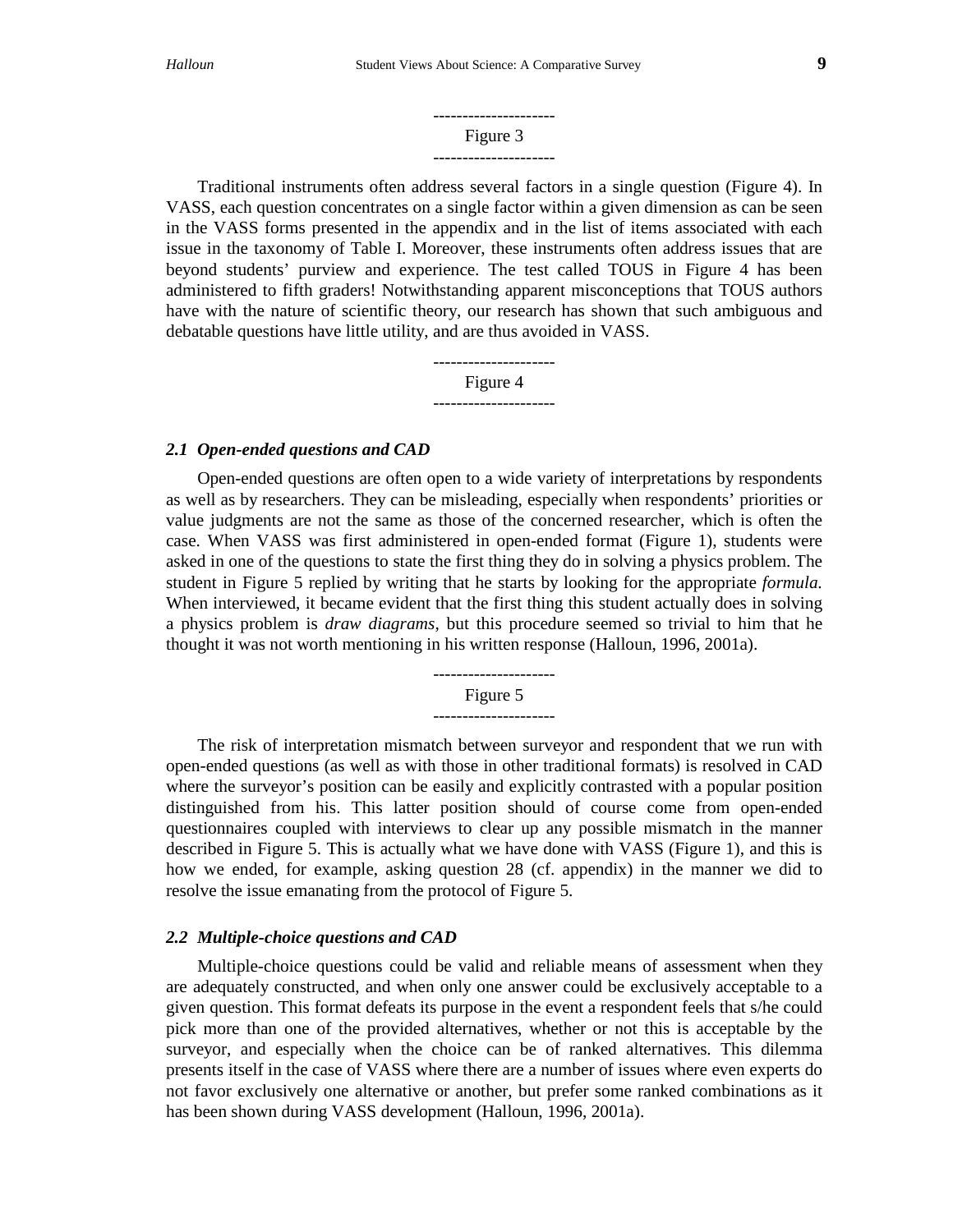CAD resolves this problem by allowing respondents to choose either alternative exclusively (options 1 or 5 in section III of VASS presented in the appendix), should they wish so, or a ranked combination of the two, either favoring one or the other (alternatives 2) or 4) or without any preference for one more than the other (alternative 3).

#### *2.3 Likert rating scale and CAD*

The interpretation mismatch we discussed in §2.1 above is common to a wide range of formats including, especially, Likert rating scales. Two respondents may express opposite positions on a Likert item for the same reason, or the same position for contradictory reasons (Aikenhead, 1988). When presented in a CAD format, respondents are focused on the context within which they need to answer a given question, and so are researchers in interpreting responses.

Had the question addressed in Figure 5 been asked in a Likert format:

*The first thing I do when solving a physics problem is to search for formulas that relate givens to unknowns,*

the student implicated in the figure would have undoubtedly agreed with the statement. Had the same question been asked differently in the same format, such as:

*The first thing I do when solving a physics problem is to represent the situation with sketches and drawings,*

the same student would have also agreed with the statement. Thus, contradictory results would be obtained with two Likert items that are supposedly intended to measure the same thing.

CAD rectifies the situation by formulating the discussed question in the form (cf. appendix):

*The first thing I do when solving a physics problem is:*

- *(a) represent the situation with sketches and drawings.*
- *(b) search for formulas that relate givens to unknowns.*

and asking respondents to contrast the two alternatives on 5-point rating scale going from "mostly (a)" to "mostly (b)", with a middle position corresponding to "equally" both or "(a) as often as (b)" (cf. appendix).

We devised a paper-and-pencil instrument to compare Likert and CAD formats and assess our position. The instrument consisted of two sets of questions bearing on six CAD items picked at random in VASS Form P20 (or P99LB). These are items 16, 18, 20, 28 (corresponding to Figure 5 above), 32, and 34 (cf. appendix).

The first set of questions consisted of 12 questions asked in a Likert format. The second set consisted of the six corresponding questions in VASS asked in CAD format. Respondents were asked to express their position on a 5-point rating scale in either a Likert question or a CAD one. Matching questions were asked in the same order in the two questionnaires. The two alternatives associated with each CAD question were though provided in two separate questions in the Likert questionnaire. In order to diminish the possibility of student figuring out our purpose and matching their answers on two Likert items corresponding to the same VASS item, we had such couples of items spaced apart in the Likert test. In this test, all six items were first asked with the corresponding CAD alternative (a), and then later followed with the corresponding CAD alternative (b).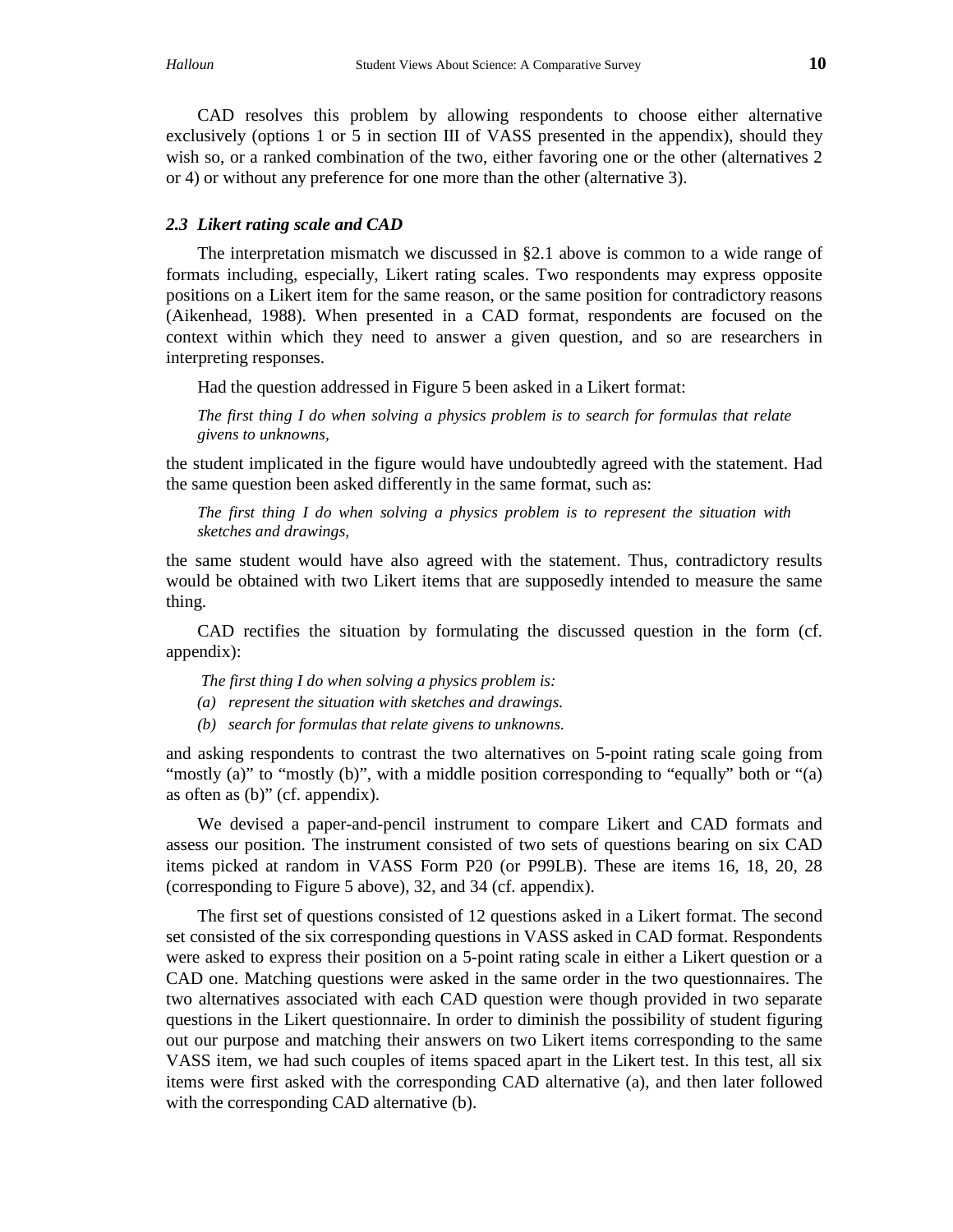The two sets of questions were administered concurrently to 230 secondary school students who had never taken VASS before. Students were first presented with the set of the 12 Likert questions. When finished answering these questions, the Likert questionnaire was collected, and student were presented immediately afterwards with the set of the six CAD questions. At no time, students had both questionnaires at hand simultaneously, and they were not allowed to reconsider their answers on either questionnaire once they have turned in their sheets.

Interviews conducted with some participating students revealed that they all understood the questions in the manner asked and that their answers actually reflected what they thought about the issues addressed. Most had realized our purpose after taking both questionnaires, and all had argued that their actual positions are better reflected in their answers on the CAD questionnaire than in those on the Likert questionnaire.

Student answers on the two questionnaires are compared in Table II. Three consecutive rows in this figure correspond to a particular VASS item. Percentages are given for answers on the two corresponding Likert items first, then on the corresponding CAD item. For example, Likert 1a and Likert 1b correspond to questions 1 and 7 in the Likert questionnaire, and match the first item in the CAD questionnaire (CAD1 in Table II).

#### --------------------- Table II ---------------------

Contradictions between Likert choices and discrepancies with CAD choices can be easily noticed in Table II for every single item. Take for example the first item, which deals with whether learning physics requires a serious effort and/or a special talent. In Likert format, 83% of respondents affirmed, by picking choices 1 or 2, that "learning physics takes a serious effort" (11% denied it) and 46% affirmed that it takes "a special talent" (36% denied it). Meanwhile in CAD format, 47% of the same respondents affirmed that it takes "mostly" a serious effort or "more of" that than of a special talent, and 38% affirmed that it takes both equally.

A similar situation presents itself with item 4 that deals with the issue of Figure 5 that we have been discussing all along this section. When asked about the first thing they do in solving a physics problem in Likert format, 74% of respondents sided with "sketches and drawings" (18% did not) and 76% sided with "formulas" (14% did not). When asked the same question in CAD format, 31% sided "mostly" or "more" with the former than the latter, and 39% equally with both (Table II).

Hence, our data show that Likert rating scale can be misleading, even when all possible alternatives to a given issue are asked about in separate questions. For example, Likert 4a and 4b in Table II tell us that about three quarters of respondents may resort to either "sketches and drawings" or to "formulas" in starting a problem, but they do not tell us how often they resort to one or the other. The problem would have been worse had we given only one of the two Likert items, which is normally the case with traditional Likert tests. For instance, had we restricted the test to Likert 1b exclusively, we would have been left with the wrong impression that 76% of respondents start solving physics problems with a quest for the right formulas. Yet, CAD4 data in Table II show that this is far from being the case!

The rest of the data in Table II shows practically the same thing for every single item, which leads us to the conclusion that the CAD format is significantly more reliable than the Likert format (or any other traditional format to that matter). In the CAD format, a person's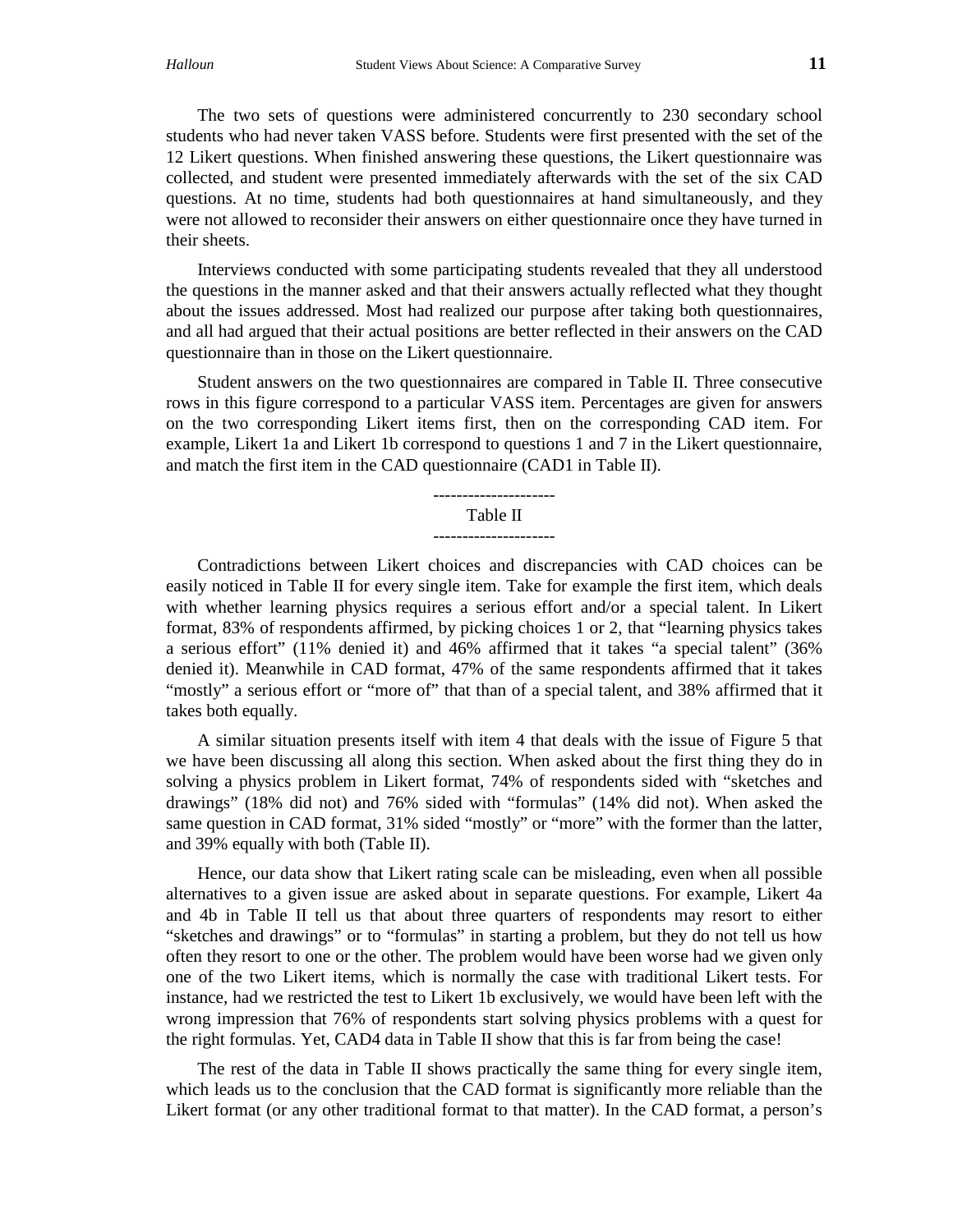response is internally normalized; one's position has to be stated for one alternative by comparison to the contrasting one and not in the absolute sense. This normalized comparison is not made possible with the Likert format (or other formats) where there is no point of reference relative to which one can state his/her position (Halloun, 2001a).

## 3. Validity and reliability of VASS

Validity and reliability of VASS have been constantly assessed as we developed the various forms. In our assessment, we resorted to classical statistical models and to Item Response Theory (IRT). We hereby limit our discussion to classical assessment whose results were practically the same as those of IRT based assessment (Halloun et al., 2001).

VASS dimensions are part of a broad spectrum of dimensions pertaining to what is often referred to in the literature as "nature of science" (scientific dimensions), "learning styles" and "attitudes" toward science or science education (cognitive dimensions). Moreover, the spectrum of issues within each dimension is so broad that whoever is constructing an instrument like VASS is forced to restrict the sampling of dimensions and issues to specific needs. *Content validity*, and more specifically *sampling validity*, would thus be concerned with those particular issues and not the total content area of the broad spectrum. In this respect, and as we mentioned in §1.2, our choice of VASS dimensions and items was based on what the literature, peer review and especially our own analysis of earlier forms of VASS have revealed to provide a meaningful snapshot of student views that significantly affect achievement in science courses. In the latter respect, the *predictive validity* of VASS was established in the manner discussed in §9.

*Item validity* of VASS was assessed in three respects. First, a number of university professors and experienced high school teachers who are versed in educational research pertaining to our work verified the validity of VASS items to assess what we intended to measure (Table I). Second, the same professors and teachers virtually all agreed on what we consider as expert answers to all questions, thus corroborating the *face validity* of the instrument. Third, we did exit interviews with some participating students in all stages of the project to ensure that students have understood the questions and the nature of the anticipated answers. No flaws were detected, especially after we accounted for instructor and student remarks given in the early stages of the development of VASS.

*Reliability* of VASS was essentially established in getting consistent measurements with parallel VASS forms and with a given form administered repeatedly in different semesters to similar samples. Because of the nature of our instrument, *internal consistency reliability* was assessed indirectly, and not with commonly used coefficients like Cronbach's alpha (or Kuder-Richardson's for dichotomous items).

Classical reliability coefficients like Cronbach's alpha are underlined by many assumptions especially those of unidimensionality (or the existence of no sub-scales) and linearity of relationship among various items. However:

- VASS items are distributed in six dimensions that can be grouped in at least two subscales; these are the broad scientific and cognitive domains in Table I. These subscales are of different nature, both from an ontological and from an epistemological perspective.
- ♦ Because of the relative importance of each dimension and its impact on learning and achievement, the number of items varies from one dimension to another, and from one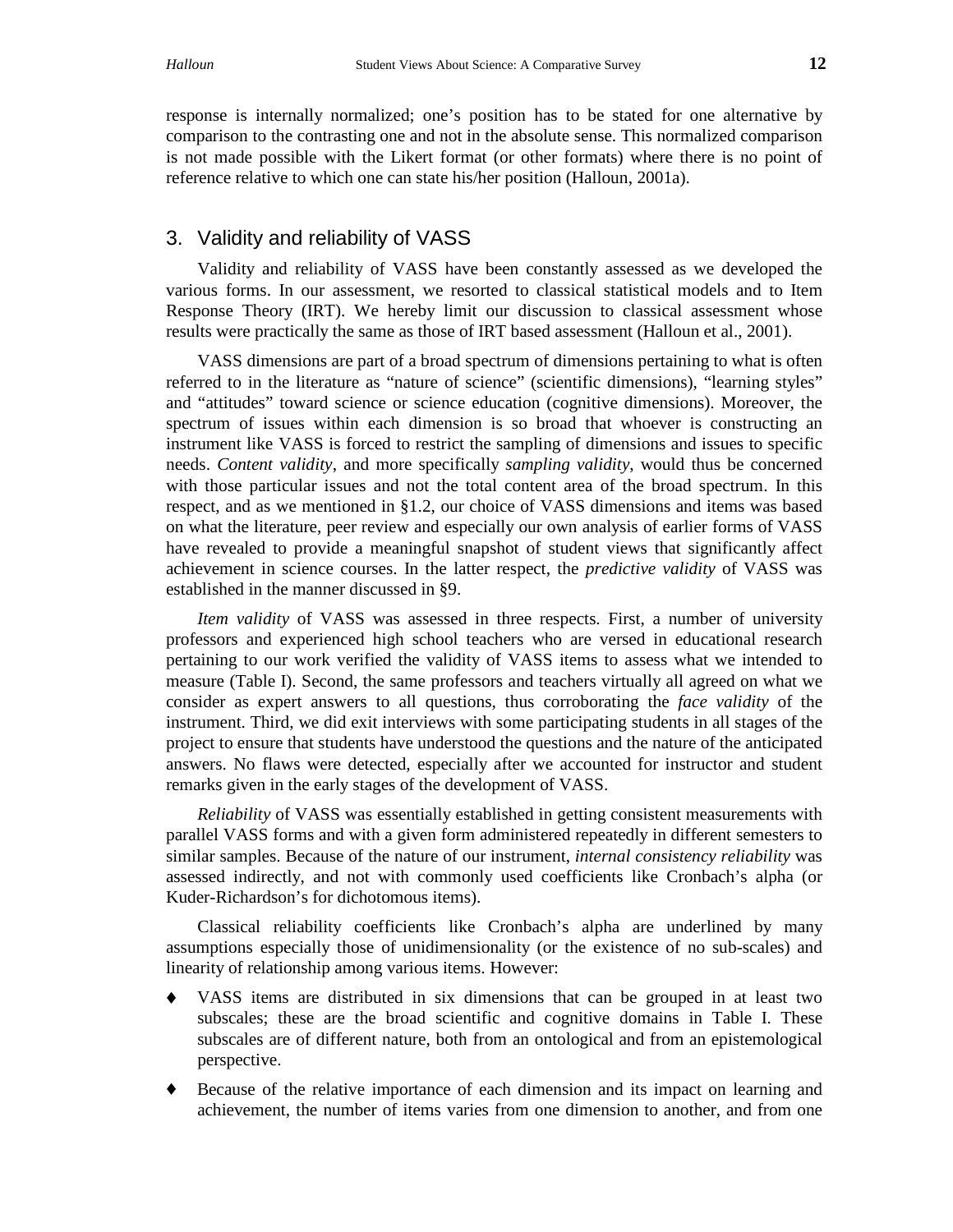subscale to another. This further prevents us from resorting to split-half reliability assessment between the two subscales.

- ♦ The loading of items within subscales or of individual dimensions on the entire instrument is not uniform, partly because of the two points above. A rough estimate of such loading can be inferred from Pearson's correlation coefficient between a given dimension and the corresponding subscale, or between each subscale and the entire instrument. In one administration of VASS, this coefficient took the respective values of .40, .61 and .78 when correlating the dimensions of structure, validity and methodology with the scientific subscale. It took the respective values of .43, .56 and .91 when correlating the dimensions of learnability, personal relevance and reflective thinking with the cognitive subscale. Finally, it took the respective values of .64 and .92 when correlating the scientific and the cognitive broad domains with the entire instrument.
- ♦ The assumption of linearity is not quite verified, at least between items belonging to different subscales.
- ♦ Different item formats are used in the new VASS forms (P99LB and P20). Items 6 through 15 in section II are dichotomous, while items 16 through 39 in section III are CAD items.

All this undermine the two assumptions in question and rules out the viability of classical coefficients for assessing VASS internal consistency; notwithstanding the fact that, in the case of VASS, such coefficients do actually take values that are comparable to those commonly reported in the literature for "reliable" instruments.

VASS internal consistency can be assessed indirectly instead, in terms of the relative difficulty of the six dimensions. A detailed scoring scheme of VASS is discussed in §6 where we show that student average scores are about the same on all six dimensions (Table VII, §6). This lends some support to the reliability measure in question.

Now, let us turn to test-retest and stability reliability of our instrument.

In one form of *test-retest reliability* assessment, some of the interviewed students were asked to orally answer specific VASS questions, a few days after they had filled the written survey, without reminding them of their written answers. Virtually all these students reiterated the same answers they had indicated previously. In a related aspect, we included an item at the end of the instrument asking students how seriously they took the test (item 39). At least 88% of respondents expressed a positive position in this respect every time VASS was administered (Table IV, §5).

For *stability* (and *equivalence*) assessment, we compared results obtained with parallel forms of VASS, mainly forms P12 and P99LB, as well as P99LB and P20, and results obtained with a given form administered to similar samples of students taking the same course in different semesters.

Figure 6 shows boxplots for similar samples of secondary school students who took form P99LB in the spring of 1999 and form P20 in the spring of 2000. The 1999 sample consists of 167 students, and the 2000 sample consists of 169 students. Students in both samples were enrolled in the same class (1st secondary), at the same Lebanese secondary schools, but obviously in two different years. Notwithstanding the insignificant differences in VASS data among schools and grades discussed in §8, these two samples were expressly picked for comparing the two VASS forms in order to minimize sample variation. A similar situation would have actually been presented should we have included all participating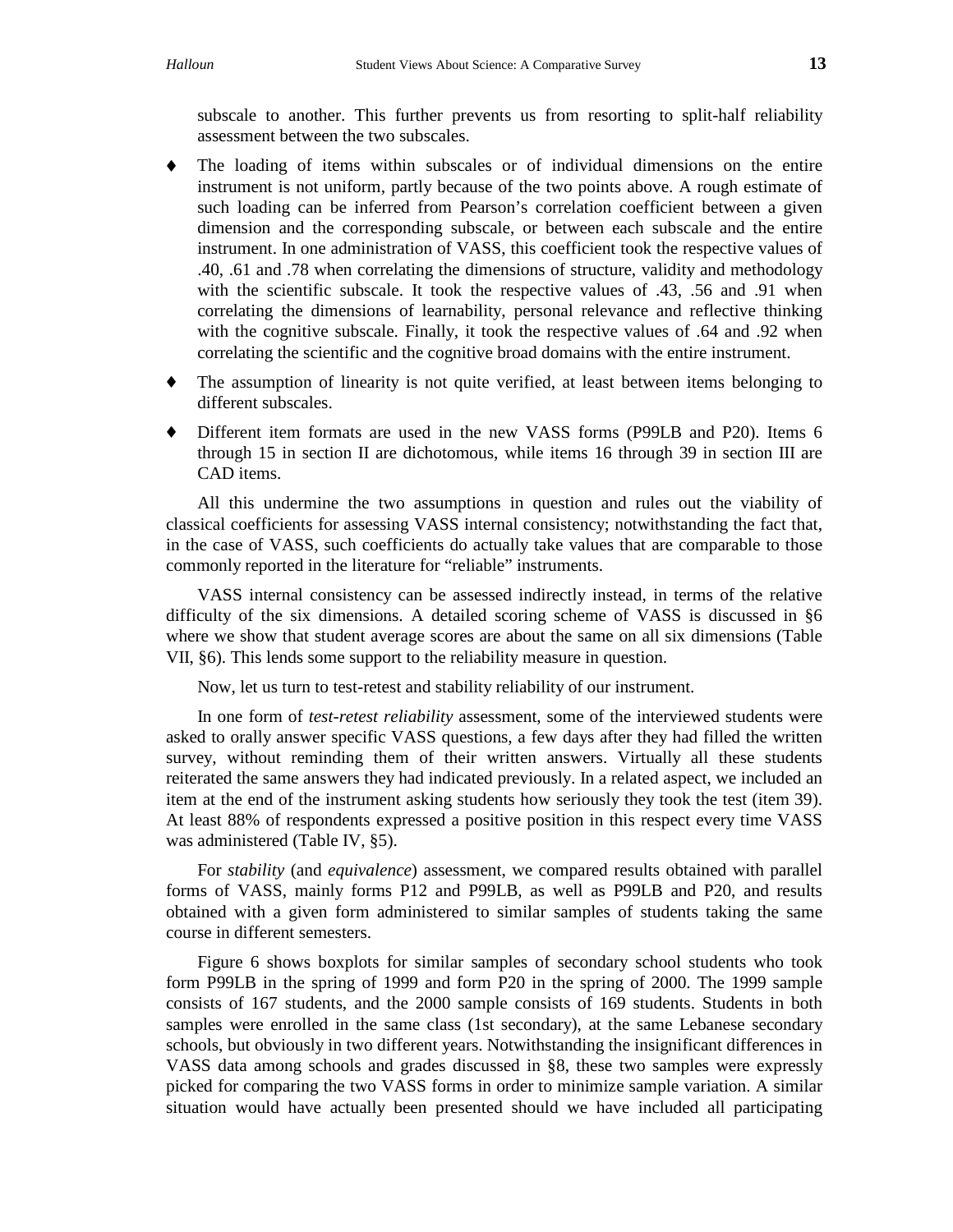students (§8 and §9).

--------------------- Figure 6 ---------------------

The reader can easily notice that, except for items 18, 22, 23, and 35, there are no significant differences in the boxplots of the same CAD items in both forms. The median is the same for every item other than these four, and the significant range about that median (25th percentile through 75th percentile) does not vary significantly. Fluctuations in the four items in question are thus insignificant by comparison to the overall performance on the test.

Answer distributions were also similar on forms P12 and P99LB administered to comparable samples of U.S. and Lebanese students respectively. This can be seen in Figure 7 that is discussed in ample details in section 5 of this report.

> --------------------- Figure 7

---------------------

By the time this report was sent to press, Form P20 data were still being collected in different countries around the world. Preliminary analysis shows that, like in the case of Form P12, answer distributions are virtually identical for similar groups of students taking VASS in different semesters. More ample details on this stability issue and other validity and reliability matters will be given elsewhere (Halloun et al., 2001).

## Student Views and Profiles

VASS form P99LB was developed in the spring of 1999 and administered subsequently to over two thousand Lebanese students during that year. This form was revised in the manner described in §1 and evolved into Form P20. The latter form is, for all practical purposes, equivalent to form P99LB. All items are the same, except for some minor wording revision (§1.3), and given in the same order in both forms. Data obtained with the two forms are significantly similar (Figure 6, §3). Form P99LB has been administered to a larger number and to a bigger variety of students than form P20 so far. Therefore, and unless otherwise specified, our following discussion will concentrate on Form P99LB.

## 4. Samples

VASS Form P99LB was administered during the months of May and early June of 1999 to over one thousand Lebanese students enrolled in physics courses at Lebanese secondary schools (grades 10, 11, and 12) and universities (U.S. college level) spread throughout the country. In the following October and early November, it was administered to a sample of similar size and characteristics. Given the limited number of items in some VASS dimensions (Table I), students were dropped out of the analysis who failed to answer 5 questions or more in sections II and III of either test (cf. appendix), or who made 5 confusing marks or more on their answer sheets. Overall attrition rate was about 17%, which is not too bad given the unfamiliarity of Lebanese students with similar surveys and reluctance they sometimes express in taking tests that do not count in their course grades. In all the analysis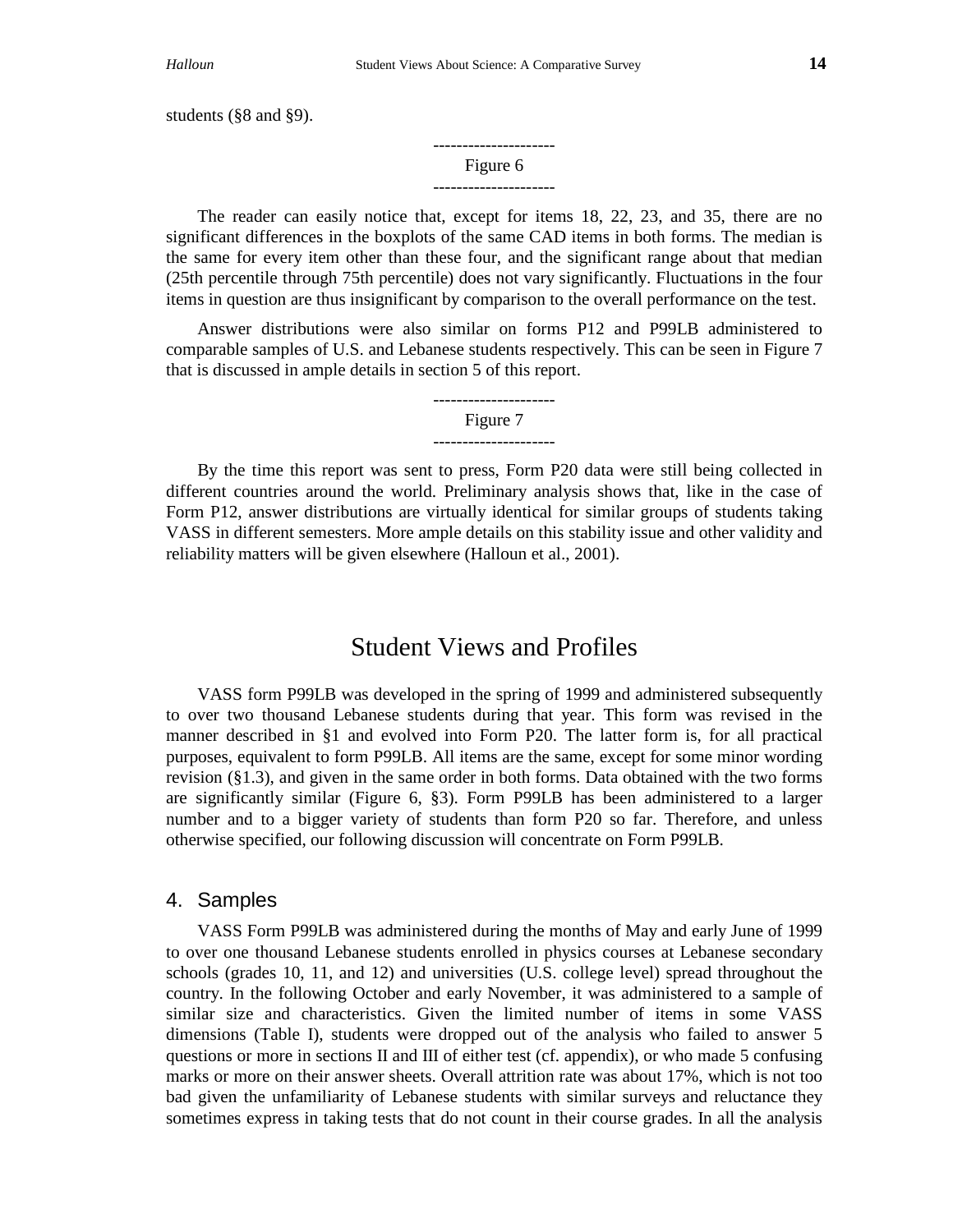that follows, we will thus account only for those participants with acceptable answer sheets on Form P99LB. Their number adds up to 813 students in the '99 spring term and 847 in the following fall term. These figures do not include students who participated in the Likert-CAD comparison (§2.3) and in the validation of Form P20 (§3).

Students were distributed in fifteen secondary schools and two universities in the spring term, and in twelve schools and three universities in the following fall term. Table III shows the characteristics of the two samples in question. No gender data was explicitly collected until Form P20 was devised in the spring of 2000. However, we have accounted for this variable indirectly in the manner described in §8, through the classification of participating schools according to the dominant gender in each school.



Fall data precede spring data in Table III because, in the following sections, we shall treat the former as pretest data and the latter as posttest data. This position will become evident during the course of our discussion. For now, we will point out two supporting facts. First, the performance of each of the sub-samples shown in Figure 6 is representative of the performance of the entire corresponding sample (§3 and §7). Hence, data collected in the spring of 1999 are not significantly different from data collected in the spring of 2000. Second, our prior experience does not show significant differences among similar samples across the years (Halloun, 1996, 1997; Halloun et al., 2001). Therefore, we can safely use the 1999 fall data as pretest indicators, and the 1999 spring data as posttest indicators.

Our discussion in §5 through §8 that follow in this report will concentrate on participants' answers to VASS questions corresponding to the taxonomy presented in Table I. Discussion on course achievement indicated by student responses on items 1, 2 and 3 of section I in Form P99LB is deferred to §9. An overview of student views on individual items of the taxonomy is first given in §5. Based on those views, students are classified into four groups, each characterized by a distinctive profile in the manner discussed in §6. Student views and profiles are compared, first, in §7, as they evolve from pretest to posttest in the same grade, then across different grade levels, and, in §8, across various demographic strata. All along our discussion, Lebanese students' performance is compared to that of their US peers.

#### 5. Student views: An overview

Fall data assess student state before instruction, while spring data assess it after instruction. Table III shows that fall participants are apparently better distributed than spring participants across demographic variables distinguished in this table (we shall see later that this has virtually no effect on our results). For these reasons, and in order not to burden the reader with excessive and redundant data, we will analyze data obtained only in the fall semester of 1999 in this section and in the following one.

In prior VASS forms, we used to characterize student views on every single item in one of three categories, expert, mixed, or folk, based on whether a student answer on the item matches or not the corresponding answer given by university professors and experienced high school teachers (§1 and §3). A student answer would be considered as *expert* in the event of a match, as *folk* when it is on the opposite end, and as *mixed* when it is somewhere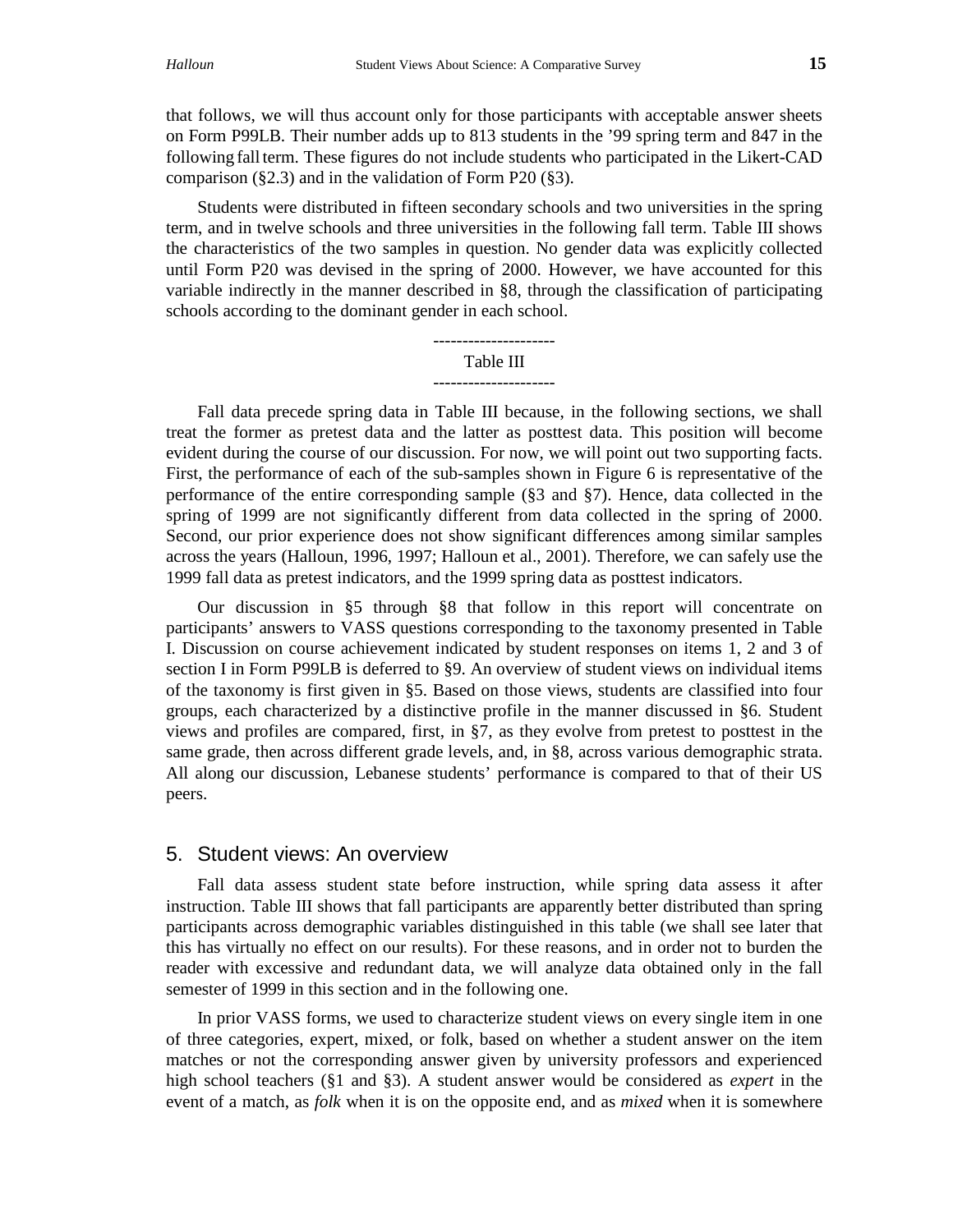in between. The expert choice, and thus the other two, varied from one item to another. It corresponded, in Form P12, to choice 7 exclusively on the 8-point CAD scale (Figure 2), when alternative (b) is the expert pole (or 1, when alternative (a) is the expert pole), or to a combination of this choice with the following one or two choices (6 and 5, or 2 and 3). The variation was imposed by the nature of the 8-point scale used then (Halloun, 1996, 1997; Halloun & Hestenes, 1998).

With the new 5-point CAD scale, the same three view categories may be kept, at least for the sake of comparison with old data. The cutoffs in Forms P99LB and P20 are set though in more straightforward manner. An *expert* view now correspond to choice 5 or 4 on any CAD item where alternative (b) is the expert pole, and to choice 1 or 2 on any CAD item where alternative (a) is the expert pole. In contrast, a *folk* view corresponds to choice 1 or 2 in the first case, and to choice 4 or 5 in the second case. In any case, choice 3 denotes a mixed view.

The distribution of all participants' answers on the entire VASS Form P99LB is shown in Table IV and Figure 8 (Fall 1999). No distinction is made at this point between various strata identified in Table III. Stratum comparison is the object of later sections. In both displays, and to make the comparison easier across the entire instrument, student answers on a given item have been rearranged, if necessary, so that the expert pole is always scored as 1 in dichotomous items and 5 in CAD items (as well as in multiple choice items in section I). Section I items have been deferred to the end of both displays because they are not analyzed in this section. Items 1, 2 and 3 will be addressed in §9. Items 4 and 5 were not included in prior VASS forms; they are only analyzed in §6. Item 39 is slightly separated from the rest of the items in Table IV to highlight the fact that it is a control item that served its purpose in §3 and that it does not contribute to our analysis of student views targeted in Table I.

> ----------------------------------- Table IV *then* Figure 8 -----------------------------------

Table IV and Figure 8 make it clear that a good majority of participants expressed expert views on all dichotomous items (Q6 through Q15), but not as much on CAD items (Q16 through Q38), which is expected given the nature of addressed issues and of the scale. The following are major characteristics of student answers on the 23 CAD items:

- ♦ The *median* corresponds to the mixed view (response 3) in 8 items. These being items 16, 17, 20, 26, 28, 33, 34, 35. It is located in the expert range for the rest of the items, but only at position 4 for all of these items except for item 30 where answers are polarized toward the expert pole (response 5).
- ♦ Among the eight items with a *mixed view median*, student answers in the significant range (between the 25th percentile and the 75th percentile) are clustered above the median in 5 items (16, 17, 33, 34 and 35 with a lesser extent on the latter), and below the median in 1 item (20); they are distributed without significant difference on both sides of the median in the remaining 2 items (26 and 28).
- ♦ Among the fifteen items with an *expert view median*, no answers in the significant range in question are clustered above the median. Answers are clustered within the expert range in only item 30, and below the median down to the mixed view in 4 items (18, 19, 25, and 29), and further down to a folk view in 6 items (21, 22, 24, 27, 31, and 36). Distribution on both sides of the median can be noticed in the remaining 4 items (23, 32, 37, and 38).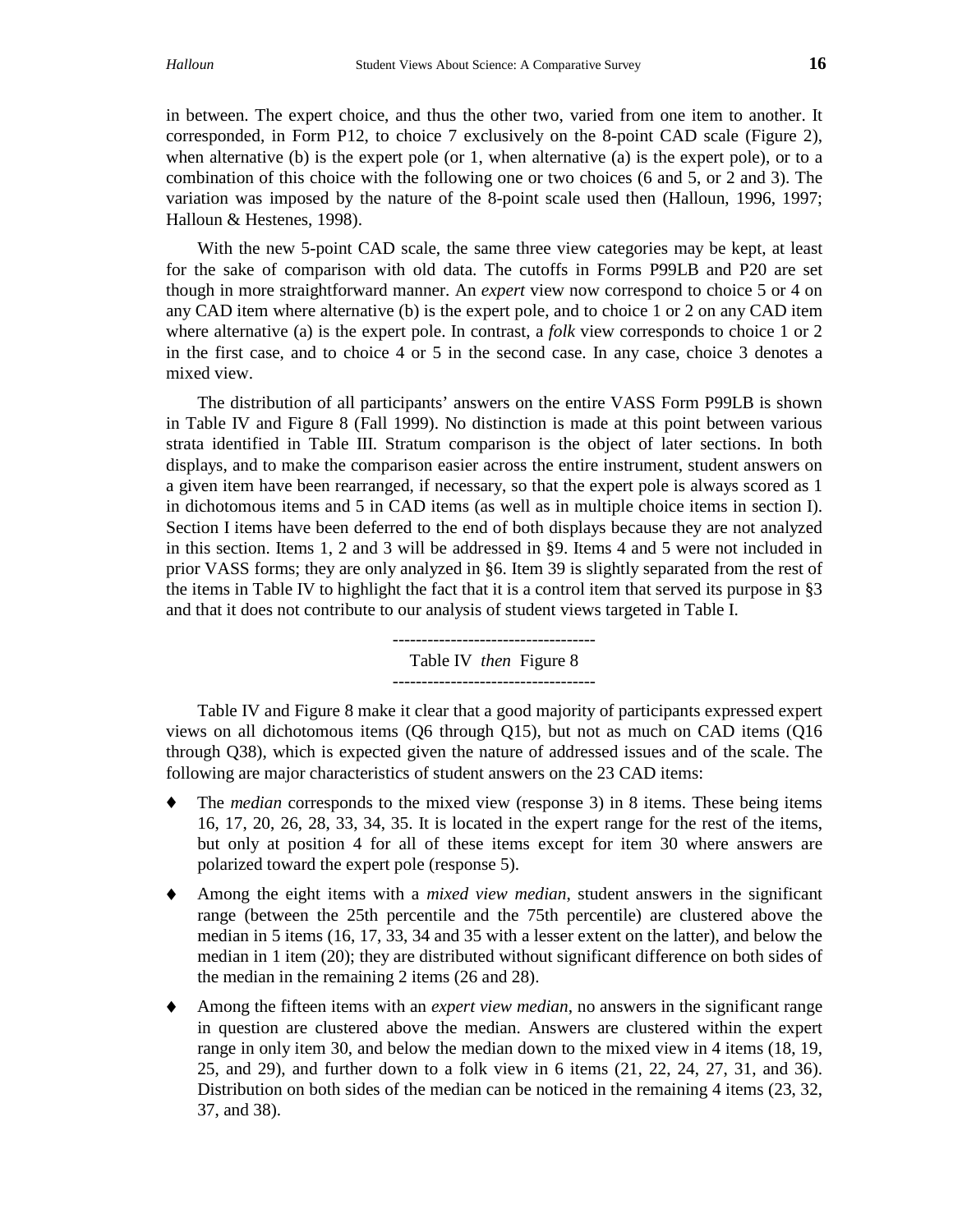A closer analysis of response distribution across the three view types, expert, mixed and folk, in table IV and Figure 8 reveals the following:

- ♦ Five CAD items (22% of CAD items) have respondent answers *significantly polarized* toward the *expert* pole. These are items 23, 29, 30, 32, and 38. The first four of these items belong to the reflective thinking dimension, and the fifth (item 38), to the methodology dimension (Table I).
- ♦ Eight CAD items (35%) have respondent answers *polarized* toward the *expert* pole but with a heavy clustering on the *mixed* view. These are items 16, 17, 18, 19, 25, 33, 34, and 37. Except for item 37 that belongs to the methodology dimension, they all belong to cognitive dimensions (Table I). More specifically the first seven items are distributed as follows: learnability (item 16), reflective thinking (items 19, 25, 33, and 34), and personal relevance (items 17 and 18).
- ♦ Seven CAD items (30%) have respondent answers *unpolarized* toward either pole, and distributed across all three view types (expert, mixed and folk) without significant differences. These are items  $21, 22, 24, 27, 31, 35,$  and  $36$ . Two items belong to a scientific dimension, validity (items 35 and 36), and the remaining five are spread across the three cognitive dimensions: learnability (item 22), reflective thinking (items 21, 27, 31), and personal relevance (item 24).
- ♦ Two CAD items (9%) *are slightly polarized* toward the *folk* pole but with a heavy clustering on the *mixed* view. These are items 26 and 28, which belong to the methodology dimension (Table I).
- ♦ Only one CAD item (4%) is characterized by an *overall folk view*. This is item 20 of the learnability dimension.

In sum, participants' views do not fall systematically in one type or another. Except only for item 30, there is no clear-cut polarization of student views toward one pole or another (expert/folk) on any single item. However, and except for items 20, 26 and 28, more respondents tend to express overall mixed or expert views than folk views in any particular VASS item. The mixed-expert trend is a little more pronounced in cognitive dimensions than in scientific dimensions. The trend in question reflects though the overall state of the entire sample and not the state of any single respondent. In fact, not a single respondent gave answers that fall entirely in one category or another. This can be easily inferred from Table V that shows the distribution of respondents giving one type of view or another, first on CAD items (items 16 through 38), then on dichotomous items (items 6 through 15), than on all 33 CAD and dichotomous items.

#### --------------------- Table V

## ---------------------

The situation is significantly reminiscent of the state of students of the same educational level elsewhere in the world, especially in USA. To show this point, let us compare results reported above to those obtained with VASS Form P12 in USA. This form consists of 31 CAD items (8-point scale). Twenty-three of these items are identical in both forms, P12 and P99LB. These are items 16, 17, 18, 19, 20, 22, 23, 24, 25, 26, 27, 28, 29, 30, 31, 32, 33, 34, 35, 36, 37, 38 and 39, in Form P99LB (or in equivalent Form P20 given in the appendix). The remaining eight items have parallel dichotomous items in Form P99LB. These are items 7, 8, 9, 10, 11, 13, 14 and 15 in the latter form.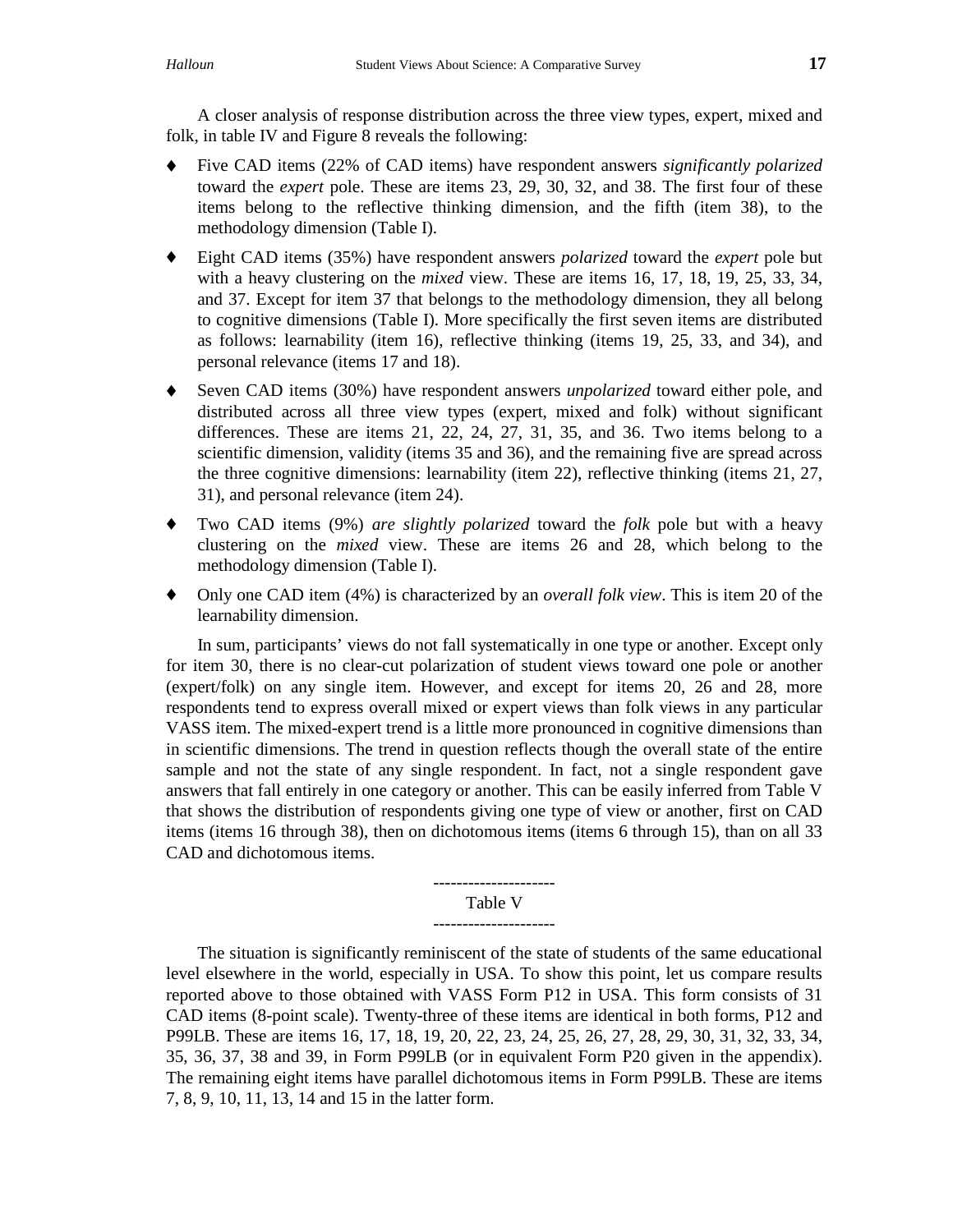By comparison to pretest results in the '96 fall semester in USA, we notice the following (Halloun, 1996, 1997; Halloun & Hestenes, 1998):

- Except for items 13 and 15, the medians of dichotomous items in Form P99LB and of parallel CAD items in Form P12 are all in the expert range. Furthermore, corresponding respondent answers in both forms are clustered close to the median. This was actually one major reason behind the transformation of these CAD items in Form P12 into dichotomous items in Forms P99LB and P20.
- ♦ Items 13 and 15 have actually been reworded in the new form in a manner that makes it unfair to include them in the comparison.
- $\bullet$  The medians are exactly the same for 18 items out of the 22 common CAD items (82%) of these common items), as well as for control item 39 in the new form. On item 24 of the learnability dimension, the median is one point higher for U.S. students than for Lebanese students. In contrast, the median is one point higher for Lebanese students on the remaining three items. These are items 29 (reflective thinking), 35 (validity) and 37 (methodology) in the new forms.
- $\bullet$  The distribution about the median is almost identical on thirteen items (59% of the 22 common CAD items with identical means). These are items 17, 18, 22, 23, 24, 25, 27, 28, 30, 31, 32, 33, 36 and 38 in the new forms. Less spread out about the median is detected on four items in U.S. data (items 26, 34, 35 and 37), and on five items in Lebanese data (items 16, 19, 20, 22, and 29). However, the spread out difference is not statistically significant on either one of the last nine items.

Virtually the same pattern of responses can be detected in posttest data shown in Figure 7 for comparable samples of U.S. and Lebanese students. Data now coming from many other countries around the world are also showing similar patterns. Whence the conclusion that, by and large, *student views about knowing and learning science assessed in VASS are universal.* They are similar on virtually every single scientific or cognitive dimension. The significant similarity shall become more evident when we discuss student profiles next.

## 6. Student profiles

A major objective of VASS, from the date of its conception, was to identify patterns in student views and classify them in general profiles. To this end, and as discussed above in §5, we originally classified the response to each VASS item in one of three categories: expert, folk or mixed. Subsequently, a profile was built for every student characterized by the number of answers provided in each category. Student profiles fell then into four types: expert, high transitional, low transitional, and folk.

### *6.1 Toward a new profiling scheme*

The four profiles distinguished with Form P12 were then characterized by the number of items with expert and folk views as given in Table VI. Cutoffs between profiles are based on a detailed analysis of experienced teacher responses (Halloun, 1997; Halloun et al., 2001). The four profiles are further distinguished qualitatively along the six dimensions of VASS shown in Table I (Halloun & Hestenes, 1998). Distinguishing features are discussed later in this section.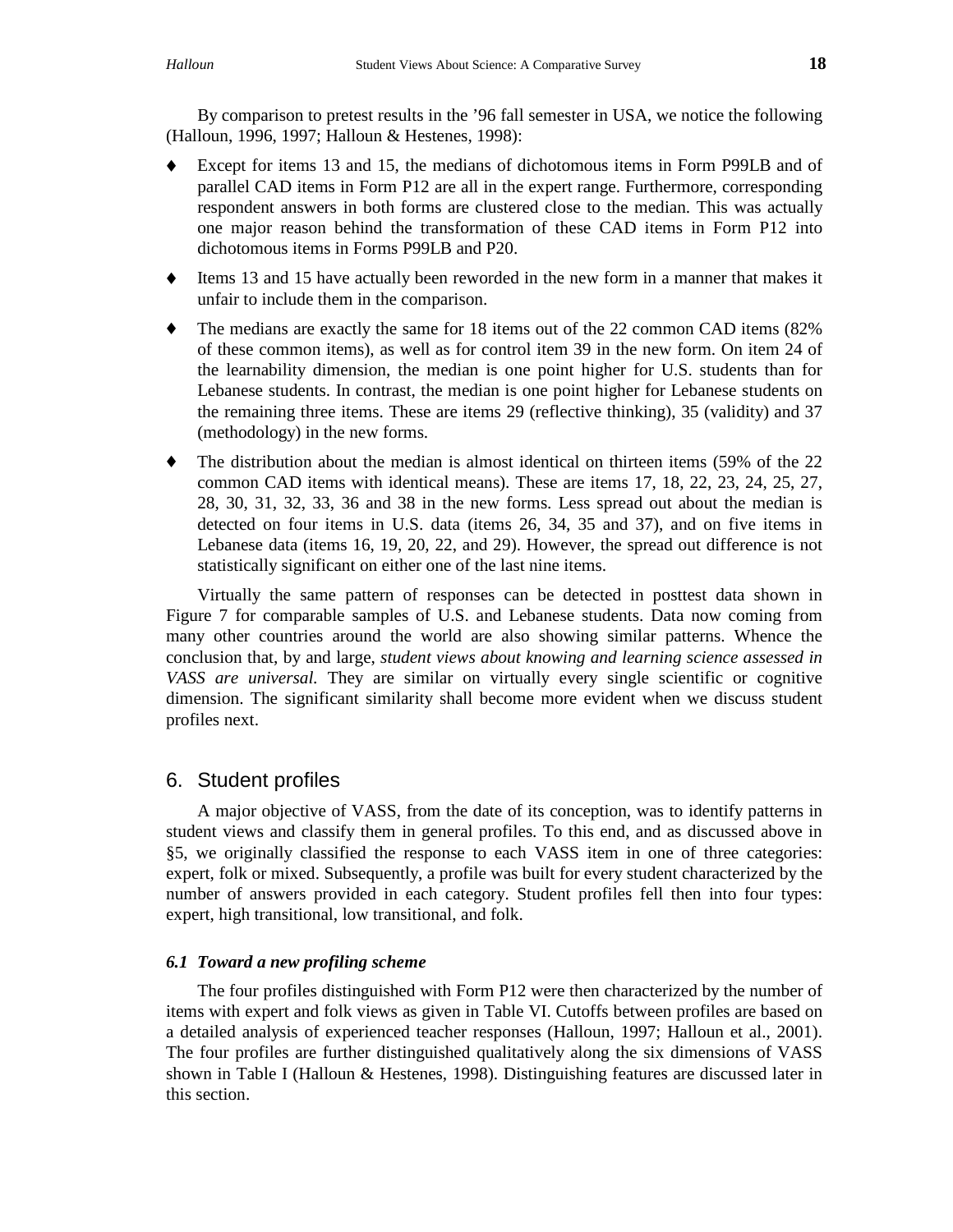#### --------------------- Table VI

## ---------------------

The profiling scheme shown in Table VI was the best scheme we could come up with, given the 8-point CAD scale used in all VASS forms up to Form P12. It has enabled us to classify students in distinctive categories, and to assess meaningfully the relationship between student views about knowing and learning science on the one hand, and achievement in various science courses, on the other (Halloun, 1997; Halloun & Hestenes, 1998). However, certain teachers, especially those with little statistical background or with limited resources, have complained that this scheme is a bit involved, and wished if we could find a more user-friendly approach. In fact, we had explored other schemes with the old forms, but they have all proven not to be valid and reliable alternatives (Halloun, 2001a).

One scheme that all teachers wished we could resort to was traditional sum of scores. The 8-point CAD scale previously used was more of an ordinal nature than of an interval nature, thus preventing us from taking the desired path. With the new 5-point scale, along with the revision of some items, it became possible to treat CAD items in forms P99LB and P20 more like *scaled* items (*interval* type) than *ranked* items (*ordinal* type). Hence, a sum of scores or perhaps a weighed sum of scores looked like viable alternatives, should they result in profiles in line with those distinguished in Table VI while obtained and employed in more efficient ways.

In order to explore such alternatives, we proceeded in two steps. First, a sum of scores was calculated and analyzed within each of the six VASS dimensions distinguished in Table I. Then an overall sum of scores – and a weighted sum of scores – was obtained for the entire instrument and analyzed, especially in terms of participants' achievement in their physics courses (§9).

Histograms of participant responses are displayed in Figure 9 across the six VASS dimensions distinguished in Table I, and corresponding descriptive data are shown in Table VII. The maximum score for each dimension is computed in function of the numerical value associated with each answer as displayed in Table IV. Hence, the maximum score is 1 for dichotomous items, and 5 for CAD items, and the minimum score is 0 and 1 respectively for the two types of questions. We had explored with different scoring schemes, including keeping the same maximum score for both types of questions, but things did not work out well, especially when we tried to correlate VASS score with achievement in physics courses.

> ----------------------------------- Figure 9 *then* Table VII -----------------------------------

An examination of data displayed in Figure 9 and Table VII reveals the following:

♦ Means of the sum of scores in the six dimensions are virtually all equal to about twothird the maximum score in any given dimension. This shows at least two important points:

1. The overall trend of respondents' answers is oriented more in the mixed-expert direction than in the mixed-folk direction as discussed in §5 above. This is further supported by the fact that the sum of scores in every dimension is above the corresponding 3/5th of the maximum score for two thirds or more of the respondents (whose score is in the range of the mean  $\pm$  1 S.D.).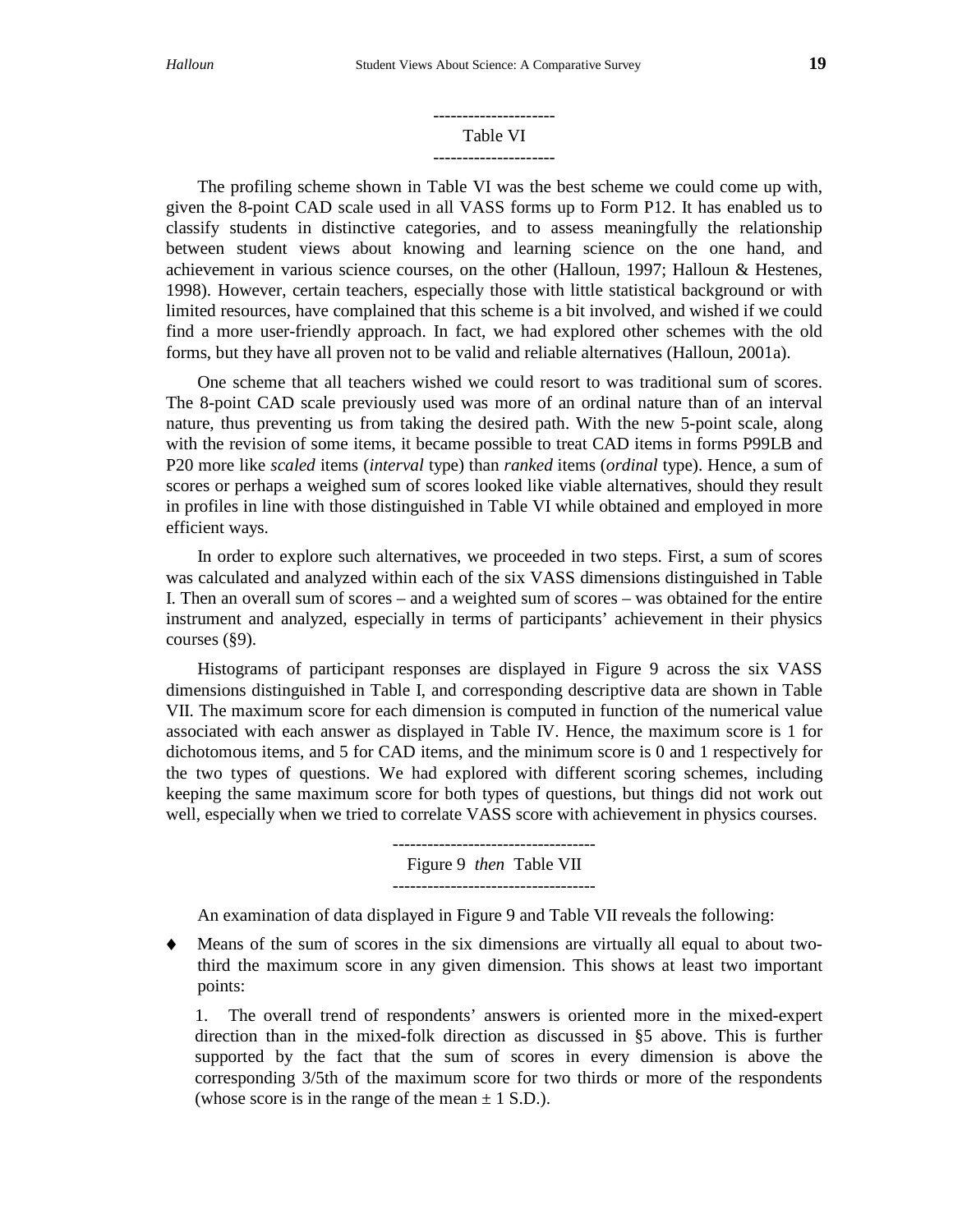- ♦ The standard deviation is smallest for the structure dimension and largest for the reflective thinking dimension; it is significantly close for the other four dimensions. The difference between the two extremes should be interpreted very cautiously. All items in the structure dimension are dichotomous, whereas all items in the reflective thinking dimension are CAD items. They are a mix of both in the other dimensions. Furthermore, the structure dimension includes five items whereas the reflective thinking dimension includes eleven items (not counting new items 4 and 5 in Table I). As a consequence, the latter dimension has the highest maximum sum of score (55) among all dimensions, a maximum that is eleven times bigger than that of the structure dimension, and about equal to, or three times more than, that of every other dimension. The wider CAD scale, the bigger number of items, and the subsequently highest maximum score thus account to a large extent for the relatively large standard deviation of the reflective thinking dimension. Therefore, the conclusion we made in the second point of the preceding bullet still holds.
- ♦ The same holds for the sum of scores in all three scientific dimensions combined, on the one hand, and the sum of scores in all three cognitive dimensions on the other. The difference in the corresponding standard deviations can be largely accounted for by the bigger number of dichotomous items in the scientific sub-scale (8 out of 14) than in the cognitive sub-scale (2 out of 19 items), and by the overall bigger number of items in the latter, and thus by the significantly larger maximum sum of scores (87 to 38, cf. Table VII).

These results are highly compatible with those obtained in USA and introduced in the previous section. The reader is hereby spared unnecessary details that may be found elsewhere (Halloun, 1996).

In order to decide on a new profiling scheme, we followed two parallel paths. First, we carefully examined data displayed in Figure 9 and Table VII along with the distribution of the overall sum of scores shown in Figure 10, and this, by correspondence to data obtained in the 1999 spring term (§5 and §9) and in contrast to the scheme of Table VI (Halloun & Hestenes, 1998). Second, and in a stepwise regression analysis, we analyzed the correlation of the various VASS dimensions with achievement in physics courses participants were enrolled in.

#### --------------------- Figure 10

## ---------------------

We finally settled on a scheme based on a regular sum of scores for three reasons. First, simple sum of scores correlates significantly with course achievement, though not as significantly as a VASS indicator computed in a stepwise regression analysis (details in section 9 of this report). Second, it is a convenient approach that teachers of all levels can resort to, irrespective of their background and their resources in statistics. Third, and most importantly, the sets of profiles we came up with, following, first, simple sum of scores, then weighted sum of scores, did not differ significantly, neither from a quantitative perspective (§6.3) nor from a qualitative perspective (§6.4).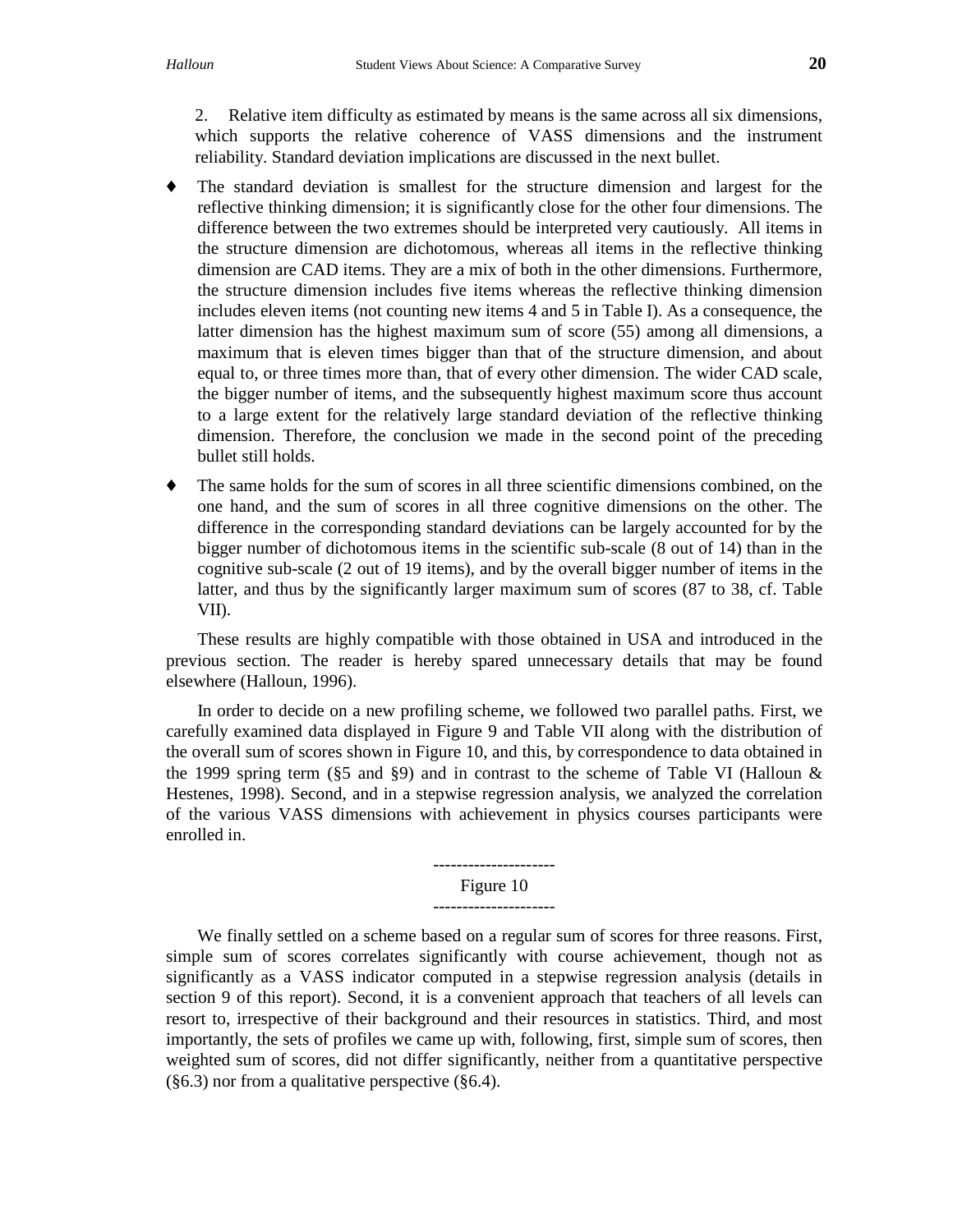#### *6.2 Profile cutoffs*

Our statistical analysis led us to identify three cutoffs in the overall sum of scores that would attribute to a given student one of four profiles:

1. The expert profile (EP), characterized by a sum of scores greater than 92.

2. The high transitional profile (HTP), characterized by a sum of scores in the [83,92] range.

- 3. The low transitional profile (LTP), characterized by a sum of scores in the [73,82] range.
- 4. The folk profile (FP), characterized by a sum of scores smaller than 73.

In the '99 fall term, 14.5% of participants were characterized with EP, 44.8% with HTP, 31.4 with LTP and 8.3 with FP. Only 0.7% of all students (4.8% of EP students) scored above 102 in the expert range [93,125], i.e., more than 10 points above the upper limit of the next profile, and only 1.3% of all students (15.6% of FP students) scored below 63 in the folk range [0,72], i.e. more than 10 points below the lower limit of the next profile. The practical range of each outer profile is thus significantly close to that of the middle profiles. This gives a special significance for the 10-point range of the middle profiles (or the 9-point difference between the range upper and lower limits which is equal to one S.D.).

The new profiling scheme may appear to give a more optimistic picture of student views than the old scheme described in Table VI. That scheme placed about equal proportions of students in the folk profile and each of the two transitional profiles (Halloun, 1997). As we shall in §6.3 and §6.4, this is only a matter of profile interpretation. The actual distribution of student views expressed on individual VASS items is the same, under any profiling scheme, virtually anywhere in the world (§5). With the new scheme, we have redefined the demarcation line between various profiles, especially between the folk and the low transitional profile, so as to sharpen the contrast between folk and expert profiles.

Some caveats regarding the interpretation of VASS scores and profiles are worth noting before we go any further with our discussion:

- ♦ VASS items, and mainly CAD items, are *interval*, *not ratio* type variables. Hence a sum of score on VASS has to be interpreted and operated with accordingly. Thus, a VASS score of 100 may not be interpreted as twice as good as a score of 50. The interpretation can only be done in terms of the profiles identified above, i.e., that a score of 100 puts a student in the expert profile category while a score of 50 places her/him in the folk profile category. The two profiles have the distinctive features discussed below.
- ♦ VASS scores may be subject to virtually all kinds of statistical tests that ratio type of scores can be subject to (correlation, analysis of variance, etc.). However, the results of such tests provide us only with *rough indicators* of the relationships we are assessing between variables, and may not be interpreted with the same degree of confidence as results obtained with ratio type variables.
- ♦ Score variation within profiles is not significant, especially within a 10-point range. A student with a score of 82 is not significantly better than a student with a score of 73. Both students have a low transitional profile and share the features discussed below. A difference between scores of more than 10 points within the folk profile or the expert profile may be significant from an ontological and developmental point of view. The higher a student scores above 102, the closer s/he gets to becoming a real expert, and the lower s/he scores below 63, the more entrenched s/he would be in the folk profile and the harder her/his transition toward upper profiles. However, such extreme cases rarely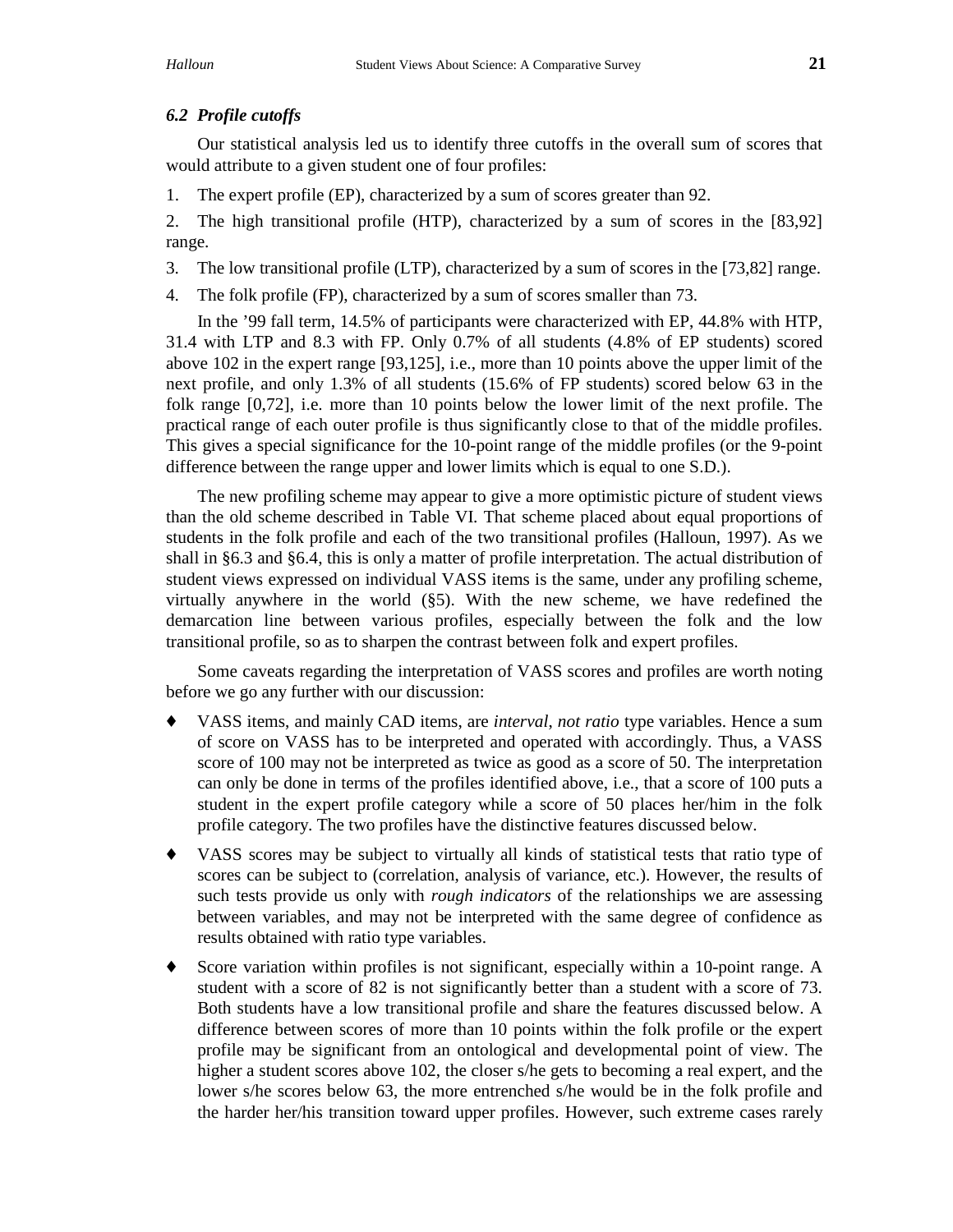occur as we noted above, and, when they do, they do not have a significant impact on course achievement within the same profile (§10).

## *6.3 Profile comparison: Quantitative differences*

Like the four profiles associated with Form P12 (Table VI), the new four profiles are mainly distinguished by the number of expert views and folk views as expressed in the first part and second part respectively of each statement in Table I. More specifically, and as can be seen in Figures 11 and 12 and in Table VIII, the four profiles have the following quantitative characteristics:

> ------------------------------------------------------------------ Figure 11, *then* Table VIII *adjacent to* Figure 12

1. No one of the four profiles is characterized by exclusively one type of view or another (expert, mixed, folk). Virtually every student expressed an admixture of the three view types over the entire instrument, including those students at the two ends of the spectrum. For instance, in the 1999 fall semester, respondents with the highest VASS sum of scores expressed expert views on a maximum of 30 items (out of 33), and those with the lowest sum of scores expressed folk views on a maximum of 23 items. One of the former EP respondents expressed folk views on all three items remaining; the others expressed mixed views on one or two of these items, and folk views on the other(s). One of the latter FP respondents expressed expert views on all ten items remaining; the others expressed an admixture of expert and mixed views on these items.

2. The percentage of respondents expressing expert views on virtually any given VASS item increases gradually, and significantly, from the folk profile to the expert profile, across the two transitional profiles (Figure 11). The following are related results pertaining to the '99 fall sample. The other samples' data do not differ significantly:

- The proportion of respondents with a *folk profile* who expressed expert views did not reach 50% on any of the 23 CAD items (items 16 through 38), as well as on half the dichotomous items (specifically items 6, 9, 10, 13 and 15).
- ♦ The proportion of respondents with a *low transitional profile* who expressed expert views exceeded 50% on all but two dichotomous items (6 and 15), but remained below 50% on all but 4 CAD items. The latter are, in ascending order, items 23 (52%), 32 (56%), 38 (62%) and 30 (68%).
- ♦ The proportion of respondents with a *high transitional profile* who expressed expert views exceeded 50% on each of the ten dichotomous items, ranging from 55% (item 15) to 92% (item 8), and on 16 CAD items, ranging from 53% (items 16 and 35) to 89% (item 30).
- ♦ The proportion of respondents with an *expert profile* who expressed expert views exceeded 78% on all but two dichotomous, these being items 15 (56%) and 29 (70%), and ranged from 55% (item 16) to 97% (item 30) on all but 4 CAD items. The latter are, in descending order, items 28 (50%), 34 (44%), 26 (37%), and 20 (27%).

3. Only respondents with an expert profile express expert views on all ten dichotomous items (Q6 through Q15), and on 26 items (79%) or more in the entire instrument (Table VIII). In the 1999 fall term, respondents who expressed expert views on at least 79% of all items in VASS make up 26% of respondents with an expert profile, and 4% of the entire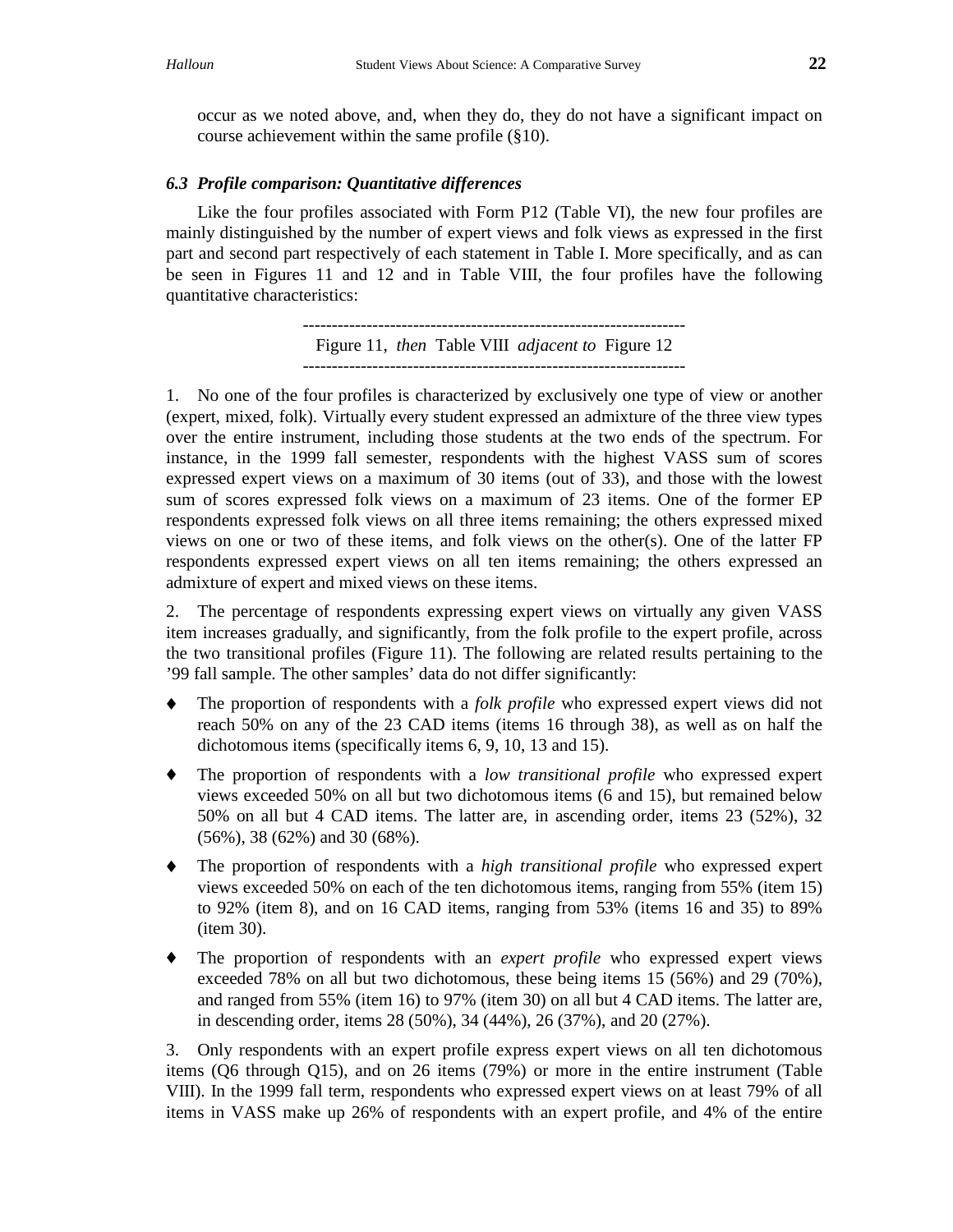## sample.

4. In parallel, the percentage of respondents expressing folk views decreases gradually, and significantly, from the folk profile to the expert profile (Figure 11). Only respondents with a folk profile express folk views on more than half the items in VASS (17 items or more). In the 1999 fall term, respondents who did so make up 36% of those with a folk profile, and 3% of the entire sample.

Figure 13 compares answers given on the entire instrument by the two extreme groups identified in the last two points: the EP group of students expressing expert views on at least 79% of VASS items and the FP group of students expressing folk views on more than half the items. The reader can easily notice the wide disparity between the two groups of respondents on every VASS item.

#### --------------------- Figure 13 ---------------------

5. The disparity between profiles becomes more noticeable when we concentrate on the expert and folk poles in CAD items (answers with scores 5 and 1 respectively in Table IV). The proportion of respondents who picked the expert pole on any given item reached a maximum of: 24% within the folk profile, 35% within the low transitional profile, 64% within the high transitional profile, and 86% within the expert profile. These maxima are reached: in item 18 within the folk profile, and in item 30 within the other three profiles. In contrast, the highest proportion of respondents who picked the folk pole decreases gradually from 46%, within the folk profile, to 26% then 15% then 6% within the other three profiles respectively. These maxima were reached in item 31 within all four profiles.

6. The percentage of respondents expressing mixed views on any particular VASS item, as found in detailed frequency analysis, is relatively the lowest within the expert profile then within folk profile (except for seven items where the order is reversed). In contrast, the percentage in question is relatively the highest within the low transitional profile then within the high transitional profile (except for six items where the order is reversed).

7. The range of mixed views is the widest within the two transitional profiles (0 to 14 items with mixed views in each profile), and the narrowest within the expert profile (0 to 9 items, with the smallest median of 4). However, and as can be seen in Table VIII and Figure 12, the distribution of mixed views as expressed by the respective median and percentiles does not vary significantly across the four profiles. In these respects, the four profiles are more significantly distinguished by the total number of expert views and folk views expressed on the entire VASS instrument than by the number of mixed views:

- ♦ The expert profile is characterized by predominantly expert views. In this profile, the number of expert views ranges from 19 to 30 with a median of 24, whereas the number of folk views ranges from 1 to 9 with a median of 5 (Table VIII).
- ♦ The folk profile is characterized by predominantly folk views. In this profile, the number of folk views ranges from 5 to 23 with a median of 16, whereas the number of expert views ranges from 7 to 17 with a median of 12. Hence, the number of folk views within the folk profile can reach a maximum that is more than 2.5 times the respective maximum in the expert profile. Moreover, the maximum number of 17 expert views within the folk profile is smaller than the minimum number of 19 such views within the expert profile (Table VIII).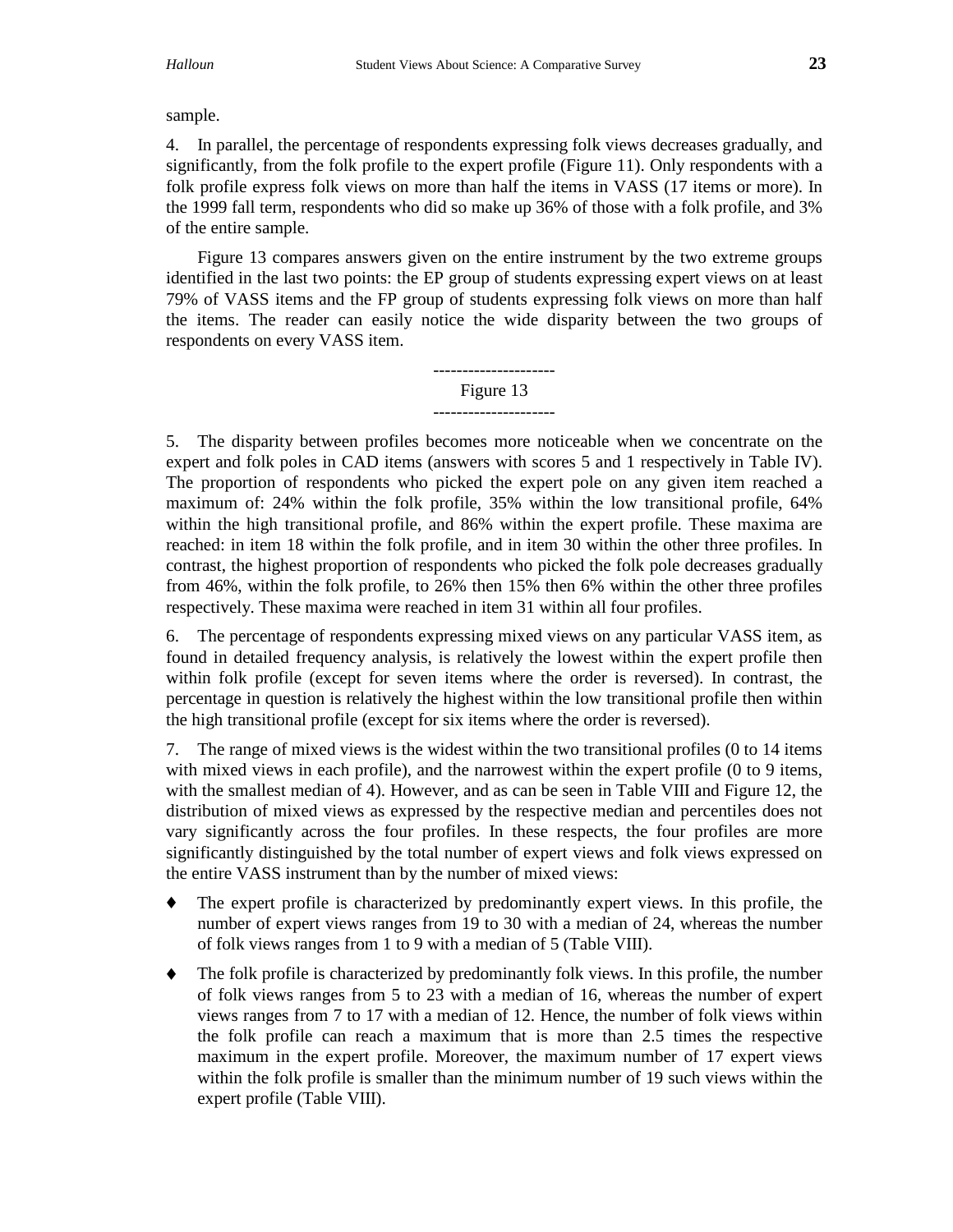- ♦ The range and median of expert views increase gradually from the folk profile to the expert profile, across the two transitional profiles, with no overlap between the respective 25th percentile and 75th percentile (Figure 12). Moreover, and as we go down gradually from the expert profile to the folk profile, we notice that the median number of expert views in each profile is virtually equal to the maximum number of such views in the profile immediately below (Table VIII).
- ♦ The range and median of folk views decrease gradually from the folk profile to the expert profile, across the two transitional profiles, again with no overlap between the respective 25th percentile and 75th percentile (Figure 12). Moreover, and as we go up gradually from the folk profile to the expert profile, we notice that the median number of folk views in each profile is virtually equal to the maximum number of such views in the profile immediately above (Table VIII).

All in all, data show that a person with a given profile is not warranted to hold a particular view type on any given VASS item. However, the points mentioned above, coupled with a chi-square analysis between respondents' actual answers on individual VASS items and their respective profiles, show that each of the following scenarios is significantly more likely to occur than any other scenario:

1. An expert view to be expressed by a person with an expert profile, especially when the view is polarized toward the expert end on the 5-point CAD scale.

2. A mixed view to be expressed by a person with a low transitional profile or, to a lesser extent, by one with a high transitional profile.

3. A folk view to be expressed by a person with a folk profile, especially when the view is polarized toward the folk end on the 5-point CAD scale.

Table IX shows the chi-square values and their significance for a cross-tabulation done between respondents' actual answers on the various VASS items and their respective profiles. The table and the underlying cross-tabulation show that, except for items 11, 15, and, to a lesser extent, for items 16 and 20, a person's answer on any VASS item is significantly determined by her/his VASS profile in the manner just described in the three points above.

#### --------------------- Table IX

The disparity is most significant between folk and expert profiles with regard to virtually every aspect assessed in VASS, and especially those aspects assessed in items 6, 7, 17, 22, 23, 25, 27, 29, 30, 31, and 32 (Table IX). Thus, when it comes to learning physics, respondents with a folk profile are especially distinguished from all others by the fact that they are: (a) the least motivated and the least perseverant, (b) the most authority-dependent, (c) the most keen on rote learning and on avoiding self-evaluation, and (d) the most inclined on gathering piecemeal and situation-specific information. These four distinguishing features, as well as others, get gradually reversed as we move through the two transitional profiles up to the expert profile (§6.4).

#### *6.4 Profile comparison: Qualitative differences*

The four distinguishing features just identified and others are consistent with those obtained for the four profiles conceived with VASS Form P12 (Table VI). We had these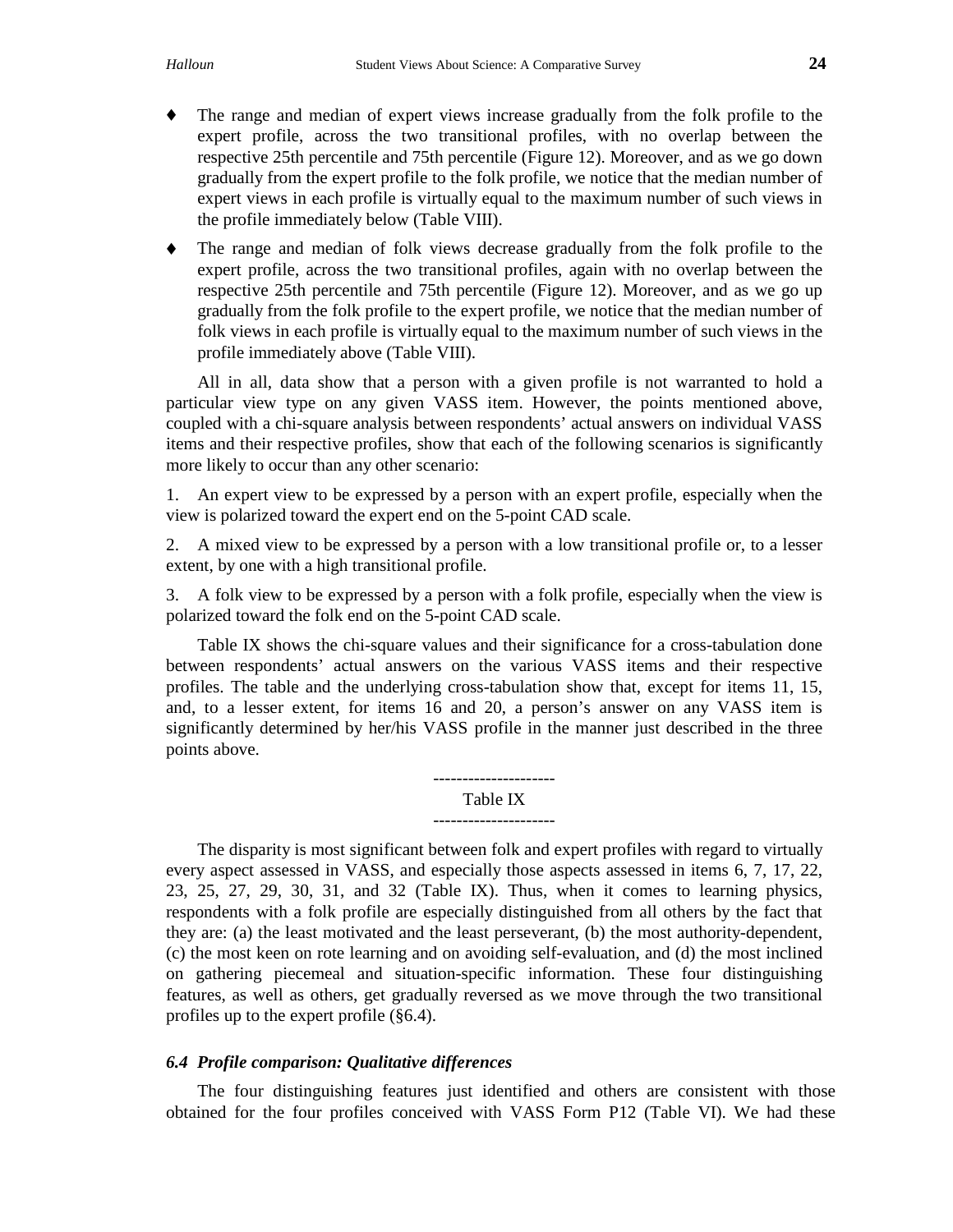profiles described qualitatively elsewhere with ample details (Halloun & Hestenes, 1998). In the following, we review some of the major features that we discussed then and that are being sustained with the current results of VASS Form P99LB and P20. The review is done within the context of the two VASS subscales: the set of scientific dimensions and the set of cognitive dimensions. But first, we call our readers' attention to two major points in our presentation.

First, our attempt to systematize student views within profiles does not necessarily reflect an actual coherence of student views within any given dimension. For instance, and as we mentioned in §6.3, not a single student expressed views of the same type (expert, mixed, or folk) on all VASS items, and rarely did a student with an expert profile (EP) express expert views on all items within a given dimension, or did a student with a folk profile (FP) express folk views on all these items. However, and as we showed in §6.3, EP students consistently expressed more expert views than mixed or folk, while FP students expressed more folk views than other students.

Second, our analysis of VASS results necessarily touches on deep philosophical issues about the nature of science and cognition, but it ignores many philosophical subtleties in order to capture *broad tendencies* in philosophical viewpoints. In particular, our overall classification of VASS results into profiles aims to distinguish a prototypical expert (scientific) viewpoint from a prototypical folk (unscientific) viewpoint. Experts sometimes choose folk responses to individual VASS items for good reasons, which VASS is not designed to detect. However, the expert profile is defined broadly enough to encompass such differences of opinion within the expert camp. Our interviews had shown that: (a) students with folk profiles seldom have well considered reasons for their choices on individual VASS items, whereas those with expert profiles often exhibit considerable insight in their justifications, and that (b) the folk views are generally more heterogeneous than the expert views.

In the following we use terms like 'scientific realism' loosely, to indicate broad philosophical perspectives. We are not concerned with the technical definitions needed to articulate a sharp philosophical position. Our meanings for such terms should be sufficiently clear from the context.

#### *Scientific dimensions:*

Research on student views about the nature of scientific knowledge has produced conflicting results. Edmondson and Novak (1993) reported that the "majority of college students hold essentially positivist views [that knowledge] is discovered through observation, unfettered by previous ideas or beliefs", and that scientific knowledge consists of "separate, objective truths that are domain-specific and constant". However, Aikenhead (1987) found that only 25% to 36% of Canadian high school graduates hold such positivist views, while 45% recognize scientific knowledge as a human construction and a partial representation of reality. Aikenhead also reported that while "almost all students would seem to agree that scientific knowledge is tentative, but ... in different and often conflicting ways", 44% believed that this knowledge may be subject to change, and 31% believed that it may not. Songer and Linn (1991) classified middle school students' views of science "into three groups: static, mixed, and dynamic. Those who view science as static [21%] assert that science consists of a group of facts that are best memorized. Those who view science as dynamic [15%] believe that scientific ideas develop and change... Students with mixed beliefs [63%] hold some static and some dynamic views". Though not completely in agreement, VASS results are closer to the findings of Aikenhead and especially of Songer and Linn than to those of Edmondson and Novak.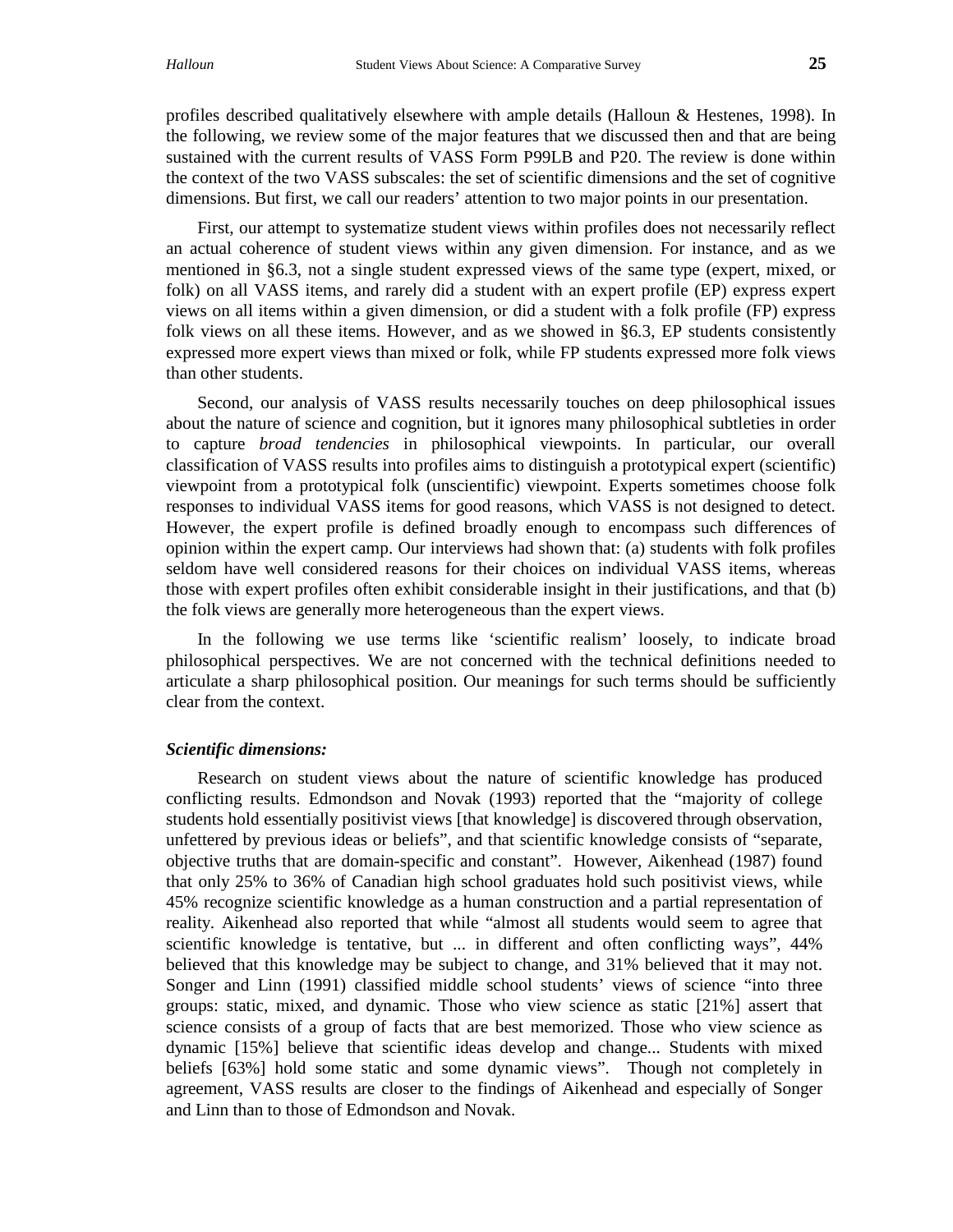VASS results have consistently shown that, with respect to the scientific dimensions shown in Table I, no more than 20% of college students and 25% of high school students (in Lebanon and USA) have views indicative of *positivism* or *naive realism*, while at least 20% of students of any level hold opposing views consistent with *scientific realism*. The remaining students hold admixtures of both types of views. Most naive realists have folk profiles. Virtually all students with an expert profile and some students with a transitional profile (mostly those with a high transitional profile) are essentially scientific realists.

Naive realists believe that the physical world is exposed directly to our senses and that scientific knowledge mirrors this reality. Consequently, they often believe that scientific knowledge is exact, absolute and final, as well as situation-specific, piecemeal, and developed from arbitrary rules of thumb. Naive realists often believe that physics is guided by mathematical rules for manipulating formulas.

In contrast, scientific realists believe the physical world cannot be known directly through sense perception, but only indirectly through theoretical constructions. Consequently, they believe that scientific knowledge is approximate, tentative and refutable, as well as generic, coherent and systematically structured and applied.

#### *Cognitive dimensions:*

There is, of course, an enormous literature pertaining to each of the cognitive dimensions probed by VASS (Table I). Here is a sampling of relevant work:

- Arons (1984), Reif (1987), and Reif and Larkin (1991) discuss the widespread belief among students that physics can be learned by memorizing factual knowledge and formulas piecemeal.
- Analyzing the discourse of college students about physical phenomena, Cobern (1993) found that "most students assigned science a minor role in their lives", noting that "what was most striking about the interview texts was the conspicuous absence of scientific talk, although these students had successfully completed several college science courses and were majors in a science-related field".
- ♦ In a national survey conducted by the National Science Board, only 52% of 17-year old high school students considered that "most of what [they] learn in science classes is useful in everyday life" (NSB, 1993).
- ♦ In independent studies with junior high school students, Simpson and Oliver (1985) and Baker and Piburn (1991) found that student attitudes toward science declined significantly following science instruction. Ebenezer and Zoller (1993) reported that, although 73% of students "feel the study of science in school is important", only 38% "would like to study more science".

VASS results in the cognitive dimensions (Table I) show that, when it comes to learning physics, no more than 28% of college students and 22% of high school students (in Lebanon and USA) can be characterized as *passive learners,* while at least 14% of students of any level are *critical learners.* The remaining students hold mixed cognitive views. Most passive learners have folk profiles. Virtually all students with an expert profile are critical learners, as is a good fraction of students with a high transitional profile.

Passive learners are little motivated to learn physics and not perseverant in their study. They are authority-dependent, believing that their understanding of physics depends more on instruction than personal effort. They tend to concentrate on isolated facts and formulas in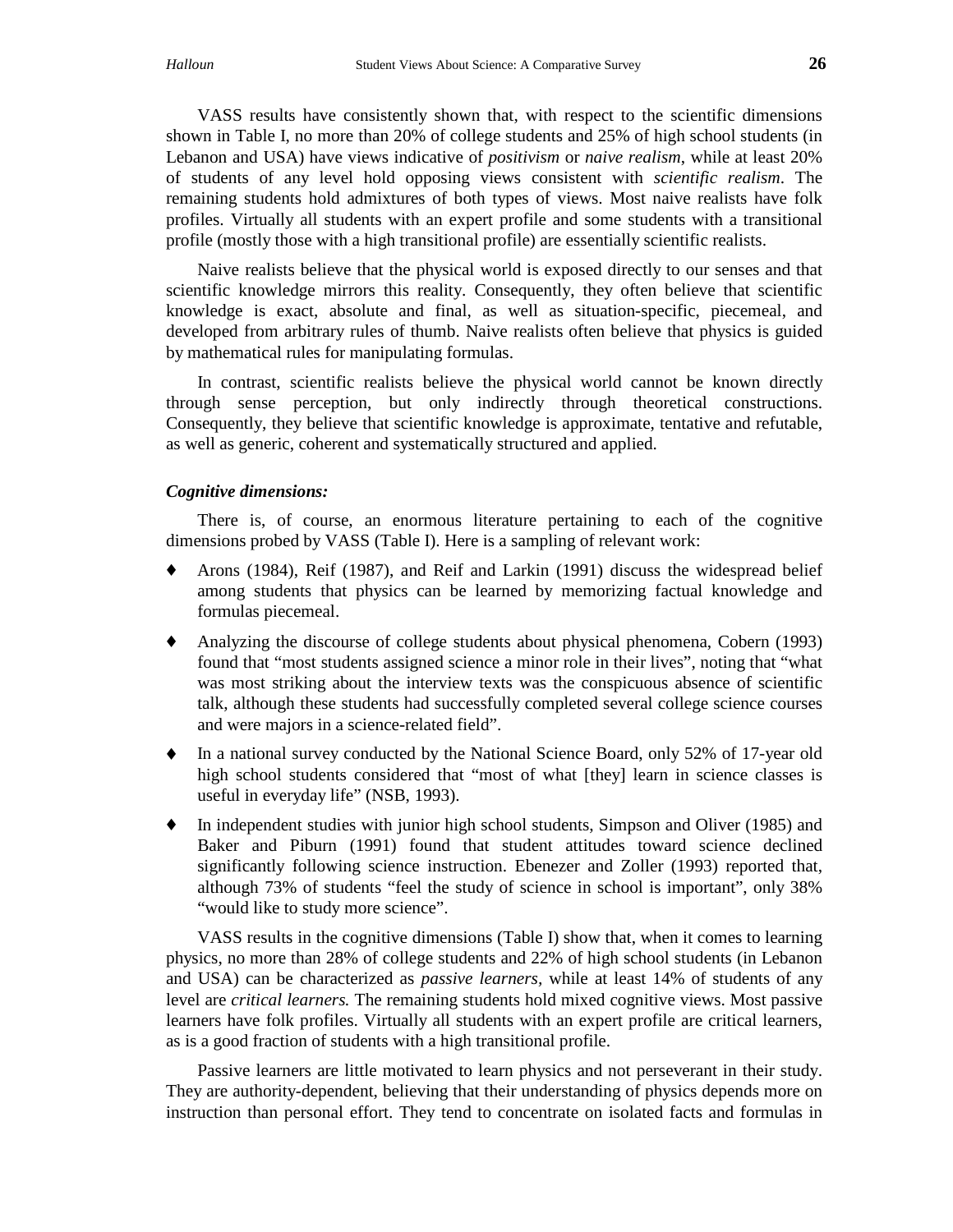physics, memorizing them by rote without relating them to prior knowledge. They see little relevance of physics to everyday life, and so their concern with physics is limited to satisfying course requirements.

In contrast, critical learners are authority-independent, believing that their understanding of physics depends more on personal effort than instruction. They tend to concentrate more on reasoning processes than factual information in physics. They are reflective thinkers, seeking a coherent understanding of physics, striving to detect and resolve discrepancies between accepted scientific knowledge and their own. Critical learners see physics as relevant to everyday life, so they pursue the study of physics more for personal benefit than for fulfilling curriculum requirements. Moreover, and as shown by new items 4 and 5 in Forms P99LB and P20, critical learners are more curious than passive learners to learn about scientific developments covered in various media.

#### *Relation between scientific and cognitive dimensions:*

Many researchers have argued that student beliefs about the nature of scientific knowledge are coupled to their learning styles (Edmonson & Novak 1993; Hammer 1994; Reif & Larkin 1991; Songer & Linn 1991; Tobias 1990). VASS results support this conclusion.

Analysis of cross-tabulation between the scientific domain of the four profiles and the corresponding cognitive domain have consistently resulted in a Chi-Square value greater than 250 ( $p=0.00$ ). This shows that students' views about the nature of physics are significantly related to their views about learning physics. Thus, a naive realist is likely to be a passive learner, and a scientific realist is likely to be a critical learner. In fact, an Odds Ratio analysis between the extreme profiles have consistently revealed that the likelihood of a naive realist being a passive learner or a scientific realist being a critical learner is more than twenty times the likelihood of a naive realist being a critical learner or a scientific realist being a passive learner.

# Universality and Intransigence of Student Views

At the end of section 5 of this report, we have concluded that student views expressed on individual VASS items are universal. The same can actually be said about profiles' distribution and properties, and, as we shall see in this last part of the report, about the impact of conventional instruction of lecture and demonstration on these views and profiles.

## 7. Tenacity of student views and profiles

Researchers have been constantly showing that student views about the nature of science are hardly affected by conventional science instruction, and that, if they do, they mostly get worse and not better after instruction (§6.4). Our results all along this project show that Lebanese students' views about knowing and learning science, like those of their international peers, are not improved by conventional physics instruction of lecture and demonstration.

VASS data was compared on individual items for the 1999 fall and spring samples, as well for the sample of students who, in the 99-00 academic year, took Form P99LB as pretest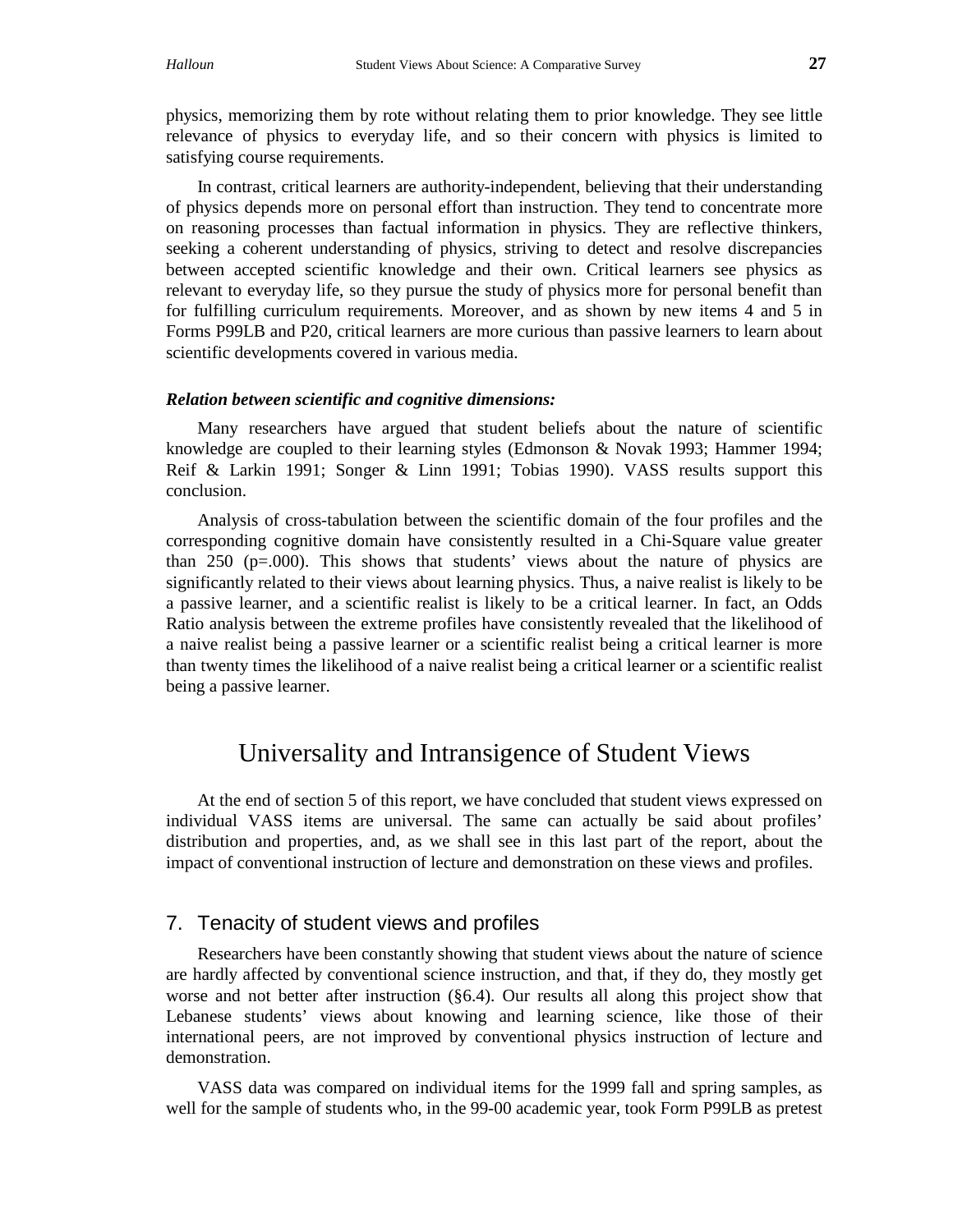and Form P20 as posttest (Figure 6). Further comparison was made on the six VASS dimensions as shown in Table X in the 1999 spring term (used as posttest indicator) and the following fall term (used as pretest indicator). All results indicate a significant tenacity of most student views across all six dimensions, and a shift of about 5% in the negative direction, i.e., toward the folk profile, across the four profiles.

# --------------------- Table X

The non-significant shift detected in Table X is primarily due to a decline in student views regarding some issues addressed in the two cognitive dimensions pertaining to reflective thinking and personal relevance. More specifically, following conventional instruction, some students loose interest in physics. Consequently, they shy away from learning this science meaningfully, and they merely get satisfied instead with studying things by rote for the sole purpose of passing course exams.

A little more pronounced shift in the same direction, and for the same reasons, was detected when we compared results across the three secondary school grade levels. While the overall sum of scores remained about the same in the broad scientific domain, it decreased gradually by about four points in the broad cognitive domain across these grades. No significant difference was observed between the group of all secondary school students taken together and the group of all college students taken together (i.e. freshmen and sophomore university students).

We obtained similar results in the U.S. (Halloun & Hestenes, 1998). Actually, all VASS results seem to indicate that, by and large, under conventional instruction, *student views about knowing and learning science are determined by the time they get to secondary school,* and that these views are *hardly modified afterwards, at least up to the time they finish their sophomore studies in university*.

VASS was also administered to a sample of 46 fourth year students at the Faculty of Education whose specialty includes teaching science and mathematics in primary school. These students' overall average score on VASS was 92.15 (S.D.=9.43), i.e., about one standard deviation above the mean of 84.2 shown in Table X. This small sample of senior university students does not warrant any conclusion. However, it seems to indicate that student views about knowing and learning science might change significantly after advanced university studies. Further research is though needed to corroborate this assertion.

## 8. Uniformity of student views across demographic strata

VASS data were analyzed by education sector, county of residence and gender. Given the limited number of participating universities, the effect of these demographic variables will be analyzed only at the secondary school level in this section. Corresponding data are given in Table XI.

## --------------------- Table XI ---------------------

This table shows that results appear to be slightly more affected by school sector than by school geographic location. Private schools appear to fair better than public schools on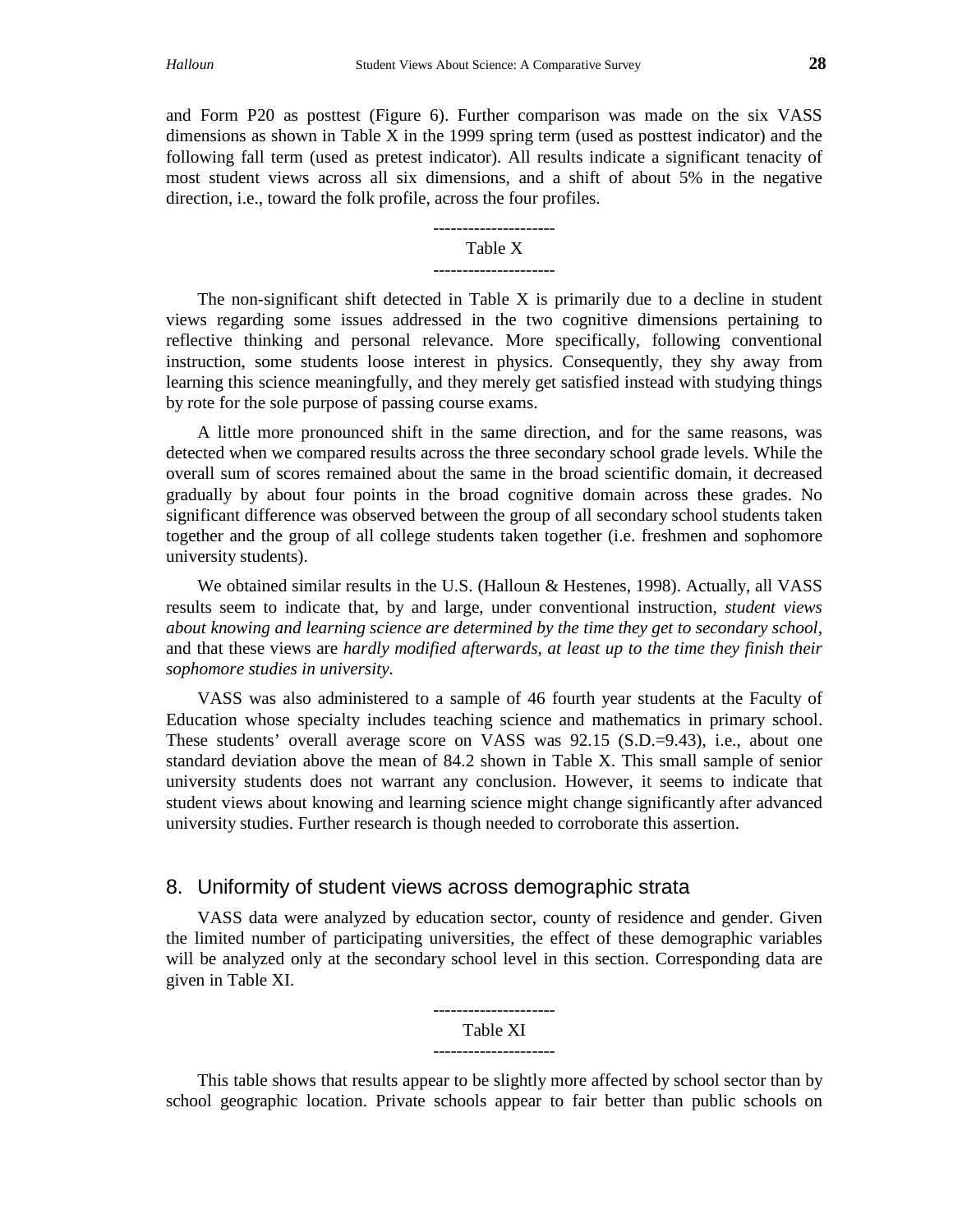VASS as shown in this table, and schools in Beirut and the Mountain appear to fair best (in terms of both means and standard deviation, S.D.), followed by schools in North Lebanon then by those in the South.

One should interpret these results with caution, especially that the disparity between the two sectors (and among counties) is mainly caused by two schools, both located in North Lebanon, whose results are at the opposite ends of the spectrum. One is a public school whose students did the worst both in terms of the mean and the standard deviation (Mean=78.33; S.D.=10.97). The other is a private school whose students did the best in both respects (Mean=87.59; S.D.=6.09). Immediately following the former school is a public school in the South with a mean of  $80.53$  (S.D.=8.24), and immediately preceding the latter is a private school in the Mountain with a mean of 84.92 (S.D.=8.40).

Therefore, one can conclude that, despite what is shown in Table XI, VASS results may actually not be significantly affected by school sector or location.

Up until Form P20 was devised in the spring of 2000, respondents' gender was not accounted for in VASS answer sheet. Hence, the gender comparison shown in Table XI is made with respect to whether a participating school is one for boys, for girls or mixed. Boys' schools account for 10% of respondents, girls' schools for 35%, and mixed schools for the remaining 55%. Therefore, given the disparity in sample size, and notwithstanding the fact that mixed schools possibly provide a better learning environment than monosexual schools, we prefer to hold judgment, at the time being, regarding gender results shown in the table in question. Such a judgment will be better made when Form P20 results are tabulated and analyzed. We only note here that Form P12 results had shown no gender differences at the high school level in the U.S., and minor differences in favor of female students, at the university level (Halloun, 1996).

### 9. Views about science and course achievement

Interest in assessing student views about science has emerged within the educational community because of the suspicion that these views might affect students' achievement in various science courses. To this end, we assessed how respondents' views expressed in VASS relate to achievement in their respective physics courses.

To get an achievement index, we relied on actual final course grades whenever they were made available to us by participating schools, and on respondents' answers on questions 1, 2, and 3 in VASS, otherwise (Appendix). We followed this approach because we were able to get final course grades for only 333 participating students (41% of all students) in the 1999 spring term. In fact, we had the three VASS questions included in the new forms because we originally anticipated schools' reluctance to provide us with their students' grades.

Students' answers on the three VASS questions significantly correlated with actual course grades where provided (Pearson correlation coefficient = .441, .592, and .697 respectively, all p's=.000). The high correlation made us confident about respondents' honesty and reliability in making a self-evaluation of their actual performance in their physics courses as expressed by their answers on the three VASS items in question. Besides, these items may provide a more normalized indicator of course achievement than actual course grades, given the wide array of assessment schemes followed in various Lebanese schools.

In order to assess how student views correlate with course achievement, we explored four complementary VASS indices: (a) sum of scores on each of the six dimensions distinguished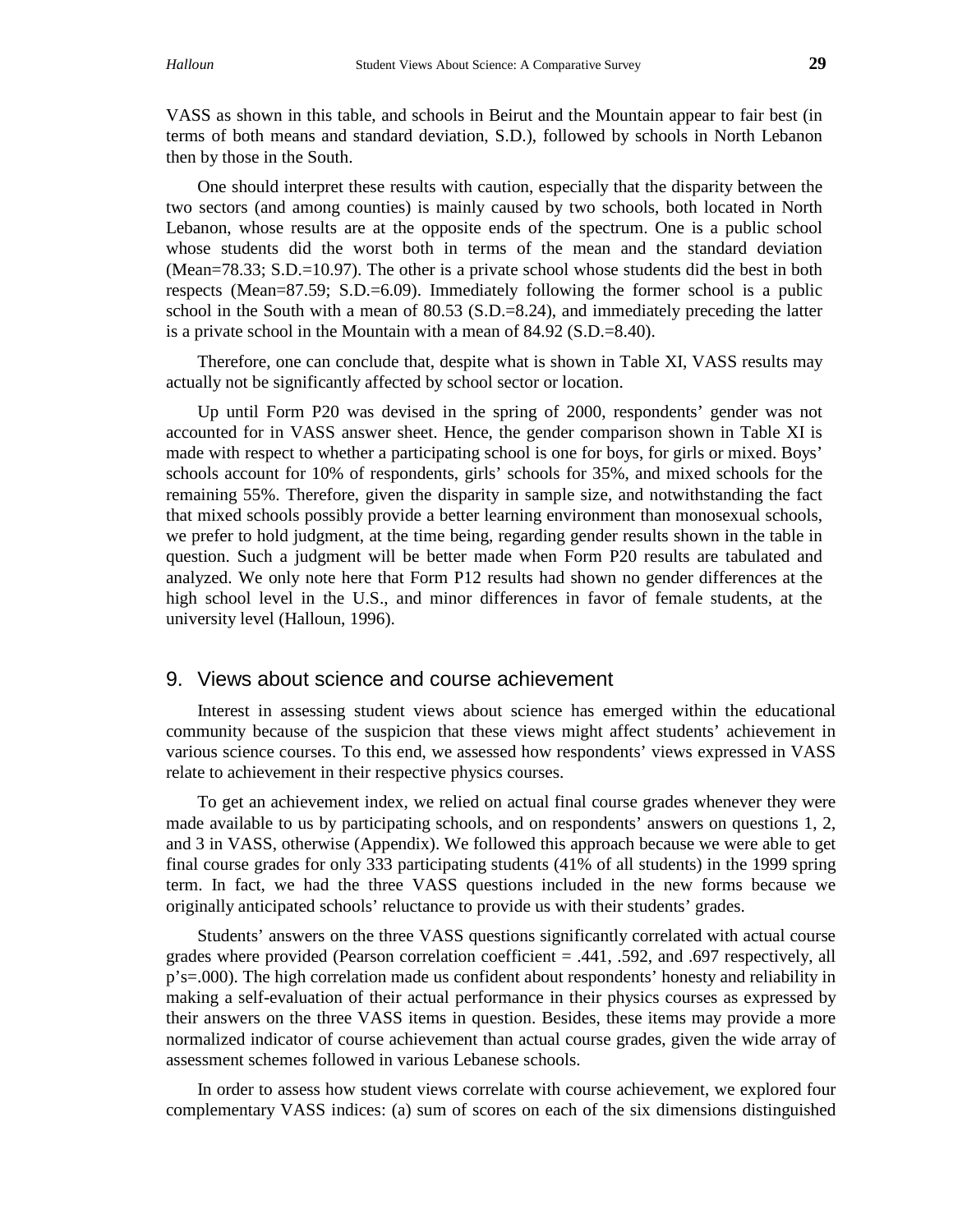in Table I, (b) sum of scores in the two broad scientific and cognitive domains, (c) overall sum of scores, and (d) the profiles distinguished in §6. Statistical tests included Pearson correlation, linear stepwise regression analysis, and/or ANOVA between each of the four VASS indices and each of the course achievement indices (i.e., actual course grade and VASS items 1, 2, 3).

Pearson correlation analysis showed the following:

- ♦ Overall views expressed in the broad cognitive domain correlate better with course achievement, whether measured with actual course grades or with anyone of the first three VASS question, than overall views expressed in the broad scientific domain.
- ♦ Within scientific dimensions, views expressed in the structure dimension correlate the best with course achievement, and views expressed in validity correlate the worst. The validity dimension is in fact the only dimension that does not correlate significantly with any course achievement index.
- ♦ Within cognitive dimensions, views expressed in the personal relevance dimension correlate the highest with course achievement when measured with any of the first three VASS questions. Learnability comes ahead when correlation is made with final course grades. These two dimensions are the only ones that relate to *attitudes* toward science education in VASS. It should thus be expected to find that course achievement depends most on how much students are motivated to learn science and interested in doing so, and on whether the locus of control is intrinsically or extrinsically oriented.

The same results held in a linear stepwise regression analysis done between the six VASS dimensions and the various achievement indices. Validity constantly showed a negative loading on achievement, and the remaining five dimensions loaded in the following order: personal relevance, then reflective thinking, then learnability, then structure, then methodology ( $F=14.353$ ;  $p=.000$ ).

Pearson correlation coefficient between a simple VASS sum of scores and achievement varied between .29 and .35 (p=.000), depending on the achievement index considered. However, and as one would expect, the coefficient gets higher when measured through stepwise regression. It reaches a highly significant R-value of .49 ( $p=000$ ). As far as this author knows, this is the *highest coefficient ever* reported in the literature for an instrument assessing views about science.

Pearson correlation is measured with a simple sum of scores, whereas regression R is measured with a weighted sum of scores (different weights are associated with different dimensions). A weighted sum of scores is more reliable than a simple sum of scores in assessing the relationship between student views about knowing and learning science expressed in VASS, on the one hand, and course achievement, on the other. However, and as we have noted in §6.2, because CAD items in VASS are interval type, correlation or regression analyses are thereby used only to provide us with a rough assessment of the relationship in question. Profile analysis is more reliable than simple or weighted sum of scores in this direction, not only from an ontological point of view, but also from a statistical perspective as can be seen in Figure 14 and Table XII.

> -------------------------------------- Figure 14, *then* Table XII --------------------------------------

Figure 14 gives the distribution with 95% confidence intervals of average final scores in physics courses across the four profiles distinguished in §6.2. It shows, along with Table XII,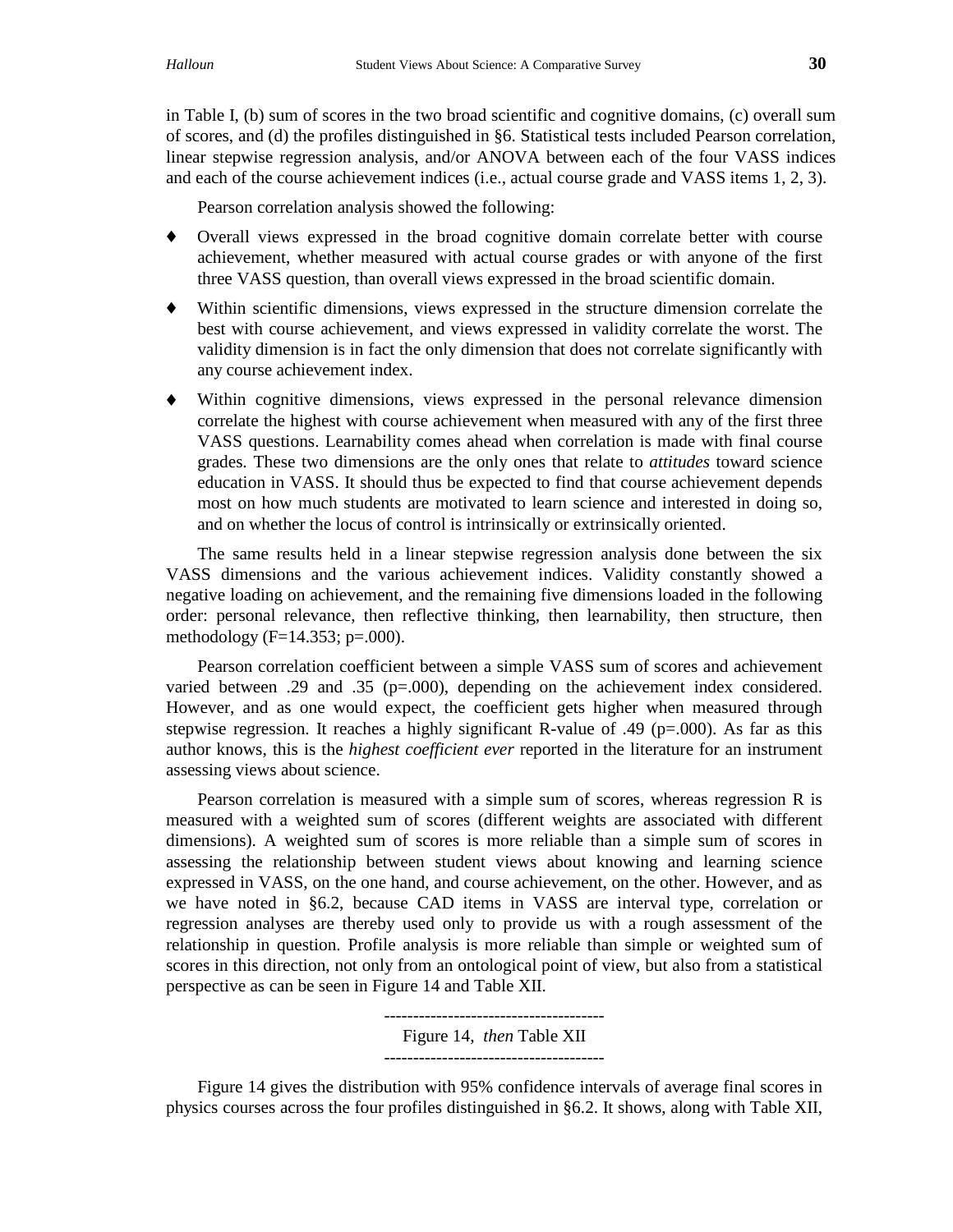that student views about science and achievement in physics courses go hand in hand. The closer a student profile is to being an expert profile, the better her/his final course grade (ANOVA  $F = 12.63$ , p=.000), and vice versa. Course grades go down, on the average, as we move down from expert to folk profiles. This relationship between profiles and course achievement is even more distinctively pronounced when achievement is assessed through the first three VASS questions as indicated in Table XII. Students' answers to these questions provide achievement indices that are better normalized than actual course grades, given the disparity of grading schemes followed in different Lebanese schools. A more normalized index can yet be provided by standardized instruments like the Mechanics Diagnostic Test (Halloun, 2001b; Halloun & Hestenes, 1985a) or its equivalent, the Force Concept Inventory (http://modeling.asu.edu). We have just begun administering concurrently VASS and standardized physics instruments, including those just mentioned, to samples of students in Lebanon and abroad. Results will be published and analyzed elsewhere (Halloun et al., 2001).

### 10. Teacher practice and student views

A major objective in the current project was to assess the impact of teaching practice on student views about science. To this end, we devised a *Teacher Survey* presented in the appendix. This new complementary survey consists of 13 questions aimed at ascertaining factors in teaching practice that could affect student views about science.

The survey is by no means a comprehensive survey. It was meant to assess, in a snapshot, instructional aspects that bear directly on VASS dimensions, and this, in an efficient and friendly way that would require little effort and time, and that would not put off teachers, especially those who prefer not to disclose much information about their teaching practice. Participating teachers found our survey adequate enough for our purpose, and no one added anything to it when asked to provide us with additional information they could deem necessary to better reflect what they actually do in the classroom about student views on knowing and learning science.

In the 1999 spring term, 24 teachers whose students participated in our project filled out this survey. Our analysis of teaching practice was then done at two levels; first at the level of individual issues assessed in the teacher survey, then at the level of a broad perspective given by the entire survey.

At first, we computed means of scores obtained by the students of every participating teacher on each of the six VASS dimensions distinguished in Table I, and on the entire VASS instrument, in the manner shown in Table X. We then compared student VASS means to the respective teacher answers on the teacher survey in two respects: (a) student means on every VASS dimension versus teacher answers on the corresponding item in the teacher survey (e.g., student means on the reflective thinking dimension versus teacher answers on items 1 through 5 in the teacher survey, or student means on the personal relevance dimension versus teacher answers on item 8 in the teacher survey), and (b) student means on the entire VASS instrument versus teacher answers on every single item of the teacher survey.

Analysis of variance revealed that none of the computed student VASS means was significantly affected by whatever a teacher's answer was on any given item in the teacher survey. In other words, participating students' views about knowing and learning science were not significantly affected by whatever their teachers claimed they do in the classroom with respect to any of the thirteen issues addressed in the teacher survey.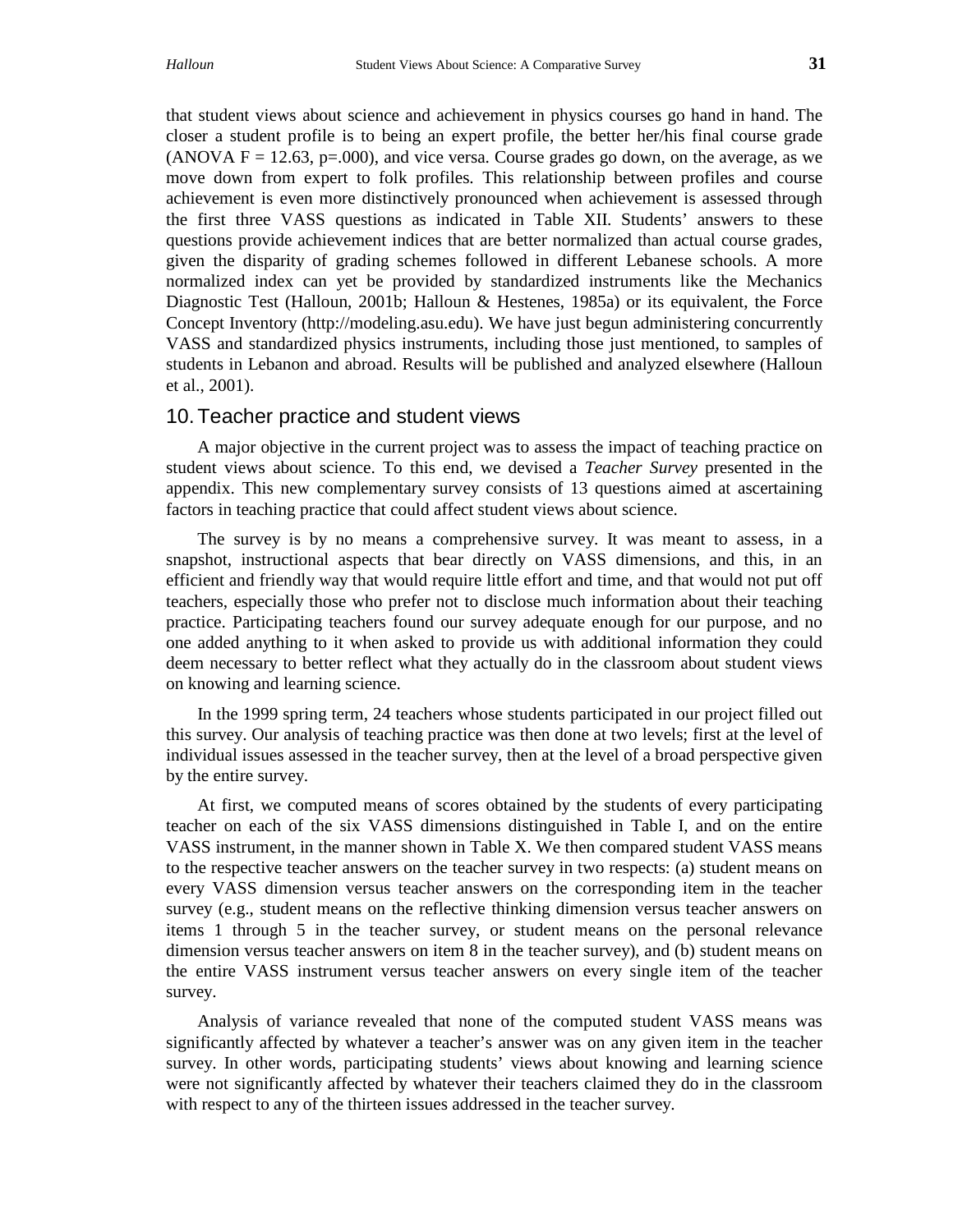We then computed a teacher practice index as a sum of scores on the thirteen items in the teacher survey. The answer to each item was given a maximum score of 5 corresponding to choice A, and a minimum score of 1 corresponding to choice E. Hence, the teacher practice index can have a maximum value of 65 indicating that a teacher is claiming to do everything we asked for in our survey, and a minimum value of 13 indicating just the opposite. Participating teachers' index ranged from 36 to 65, with a mean of 49, and a standard deviation of 9. This index was then correlated with students' mean score on VASS corresponding to every teacher, and we obtained a non-significant Pearson correlation coefficient of .21 (p=.34). Figure 15 shows the respective scatter plot that clearly shows the absence of any relationship between teaching practice and student views expressed in VASS.

#### --------------------- Figure 15

#### ---------------------

The results of our *Teacher Survey* need to be interpreted very cautiously. In a first glance, one may get impressed by the practice of our participating teachers as reflected by their answers on the survey. A closer scrutiny reveals that these teachers all followed some form of *conventional* teaching practice of lecture and demonstration, and that their answers on the survey reflect what *they tell* their students to do and not what they actually engage their students in doing inside the classroom.

For example, these colleagues strive to *point out* student misconceptions in class and provide the good alternatives. They would have done better guiding students in a reflective process whereby individual learners would evaluate their own conceptions, on their own, in order to *detect and self-regulate* any incommensurability with science that could emerge in the process. Our colleagues did apparently their best in *telling* students explicitly what physics and science is all about, and how they should go about studying physics and doing traditional laboratory experiments. Students were then treated more like regimented soldiers expected to follow instructions to the letter (often blindly) than like actual stakeholders in the learning process who need to actively participate in contriving every step of the way (Halloun, 2001b).

Students' views about knowing and learning science are hardly affected by such or any other conventional practice of tell and show, no matter how explicitly teachers spell out their guts. This is actually what educational research has long been showing, and this is what we hope that teachers and administrators would eventually realize and account for when reflecting back on their educational practice!

## 11. Conclusion

Major findings reported in this document can be summed up as follows:

- ♦ Views About Science Survey (VASS) is a valid and reliable paper-and-pencil instrument for assessing student views about knowing and learning science.
- ♦ Contrasting Alternatives Design (CAD) is an efficient and reliable rating scale assessment format, and it is more so than other rating scales like Likert.
- ♦ Student views expressed in any VASS item can be classified into three categories, expert, mixed or folk. Expert views are typical of those expressed by scientists, philosophers of science and experienced science teachers. Folk views are commonly expressed by the lay community in disagreement with experts. Mixed views fall in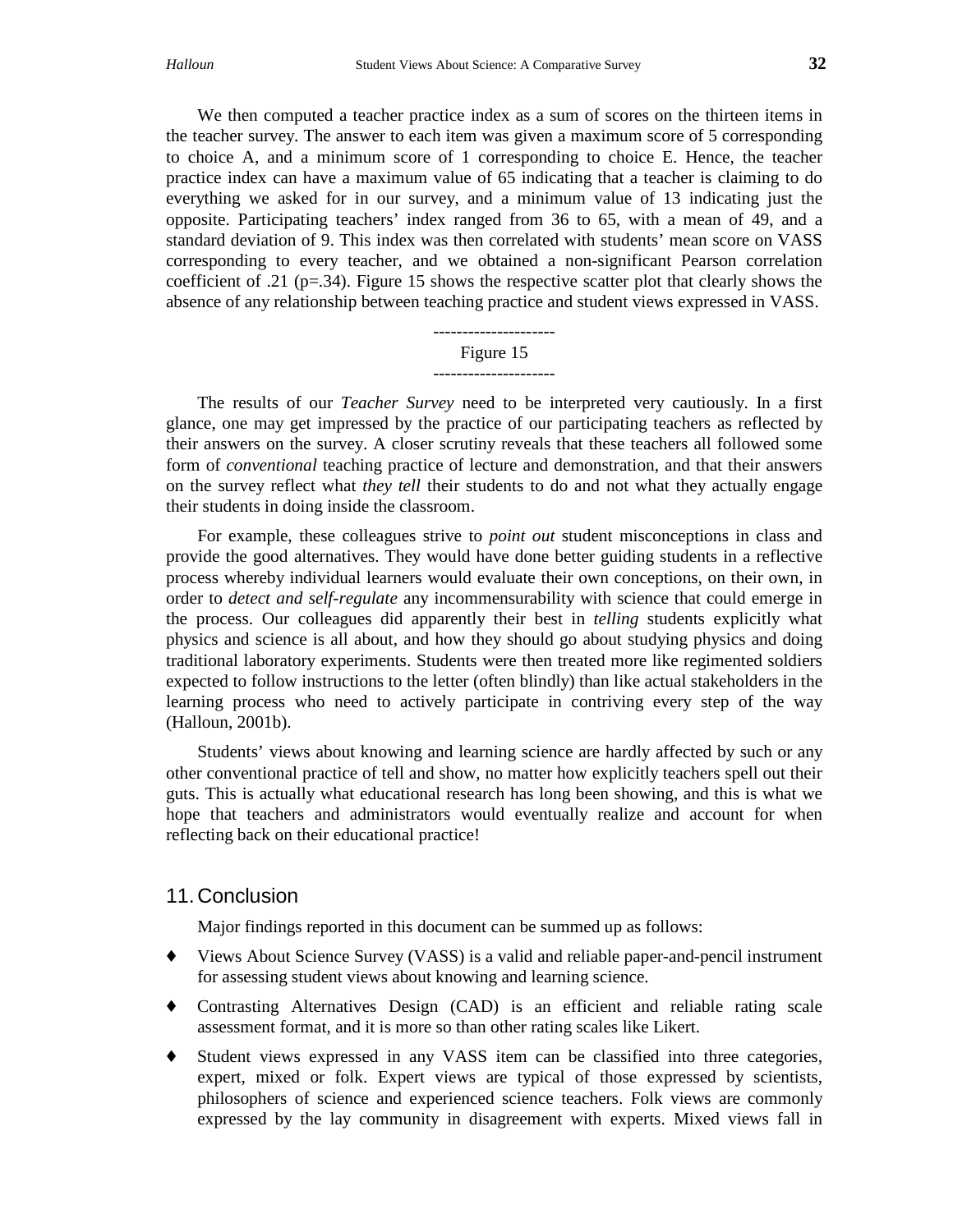between.

- ♦ No secondary school or college student expresses systematic views throughout VASS. Virtually every student expresses an admixture of the three view types over the entire instrument. More than two-third of respondents, though, tend to express mixed or expert views rather than folk views in virtually any item.
- ♦ Response pattern is such that students of any level can be grouped into four categories of distinctive profiles. These are the expert profile (EP), the high transitional profile (HTP), the low transitional profile (LTP), and the folk profile (FP).
- ♦ Each of the four profiles can be distinguished quantitatively by an overall sum of scores falling within a specific range of values. The average sum of scores falls, overall, in the HTP range.
- ♦ No profile is characterized by exclusively one type of view or another (expert, mixed, folk). However, a gradual shift from folk views to expert views takes place as one evolves from FP to EP, and a larger proportion of students tend to express mixed views within HTP and LTP than within FP and EP.
- ♦ There is a bigger chance, on any VASS item, for an EP person than any other to express an expert view, and for an FP person to express a folk view. People with LTP, then those with HTP, are more likely than others to express a mixed view.
- ♦ People with folk profile are most likely to be naïve realists and passive learners, while people with expert profile are most likely to be scientific realists and critical learners. The transition from one extreme to the other takes place gradually across the two transitional profiles.
- ♦ Student profiles do not evolve following conventional instruction of lecture and demonstration. This holds irrespective of how explicitly teachers might explain the nature of science or spell out specific guidelines for studying physics in conventional settings. If anything, student profiles are more likely to shift slightly in the FP direction than in the EP direction.
- ♦ Student views about knowing and learning science appear to be determined by the time they get to secondary school, and to remain practically unchanged, under conventional instruction, at least until the time they finish their university sophomore years.
- ♦ Course achievement and VASS profiles are significantly related. High achievers are most likely to be EP students, while low achievers are most likely to be FP students. Students with HTP and LTP rank in the same descending order in the middle.
- ♦ Demographic factors seem not to have a significant impact on student views and profiles.
- ♦ Secondary school and college student responses on individual VASS items and corresponding profiles are universal, and so is the Intransigence of these views and profiles under conventional instruction.

## Acknowledgment

Many thanks are extended to all those who have lent a hand during this project: school teachers and university professors who gracefully gave VASS to their students and who offered insightful comments on various stages of the project, school and university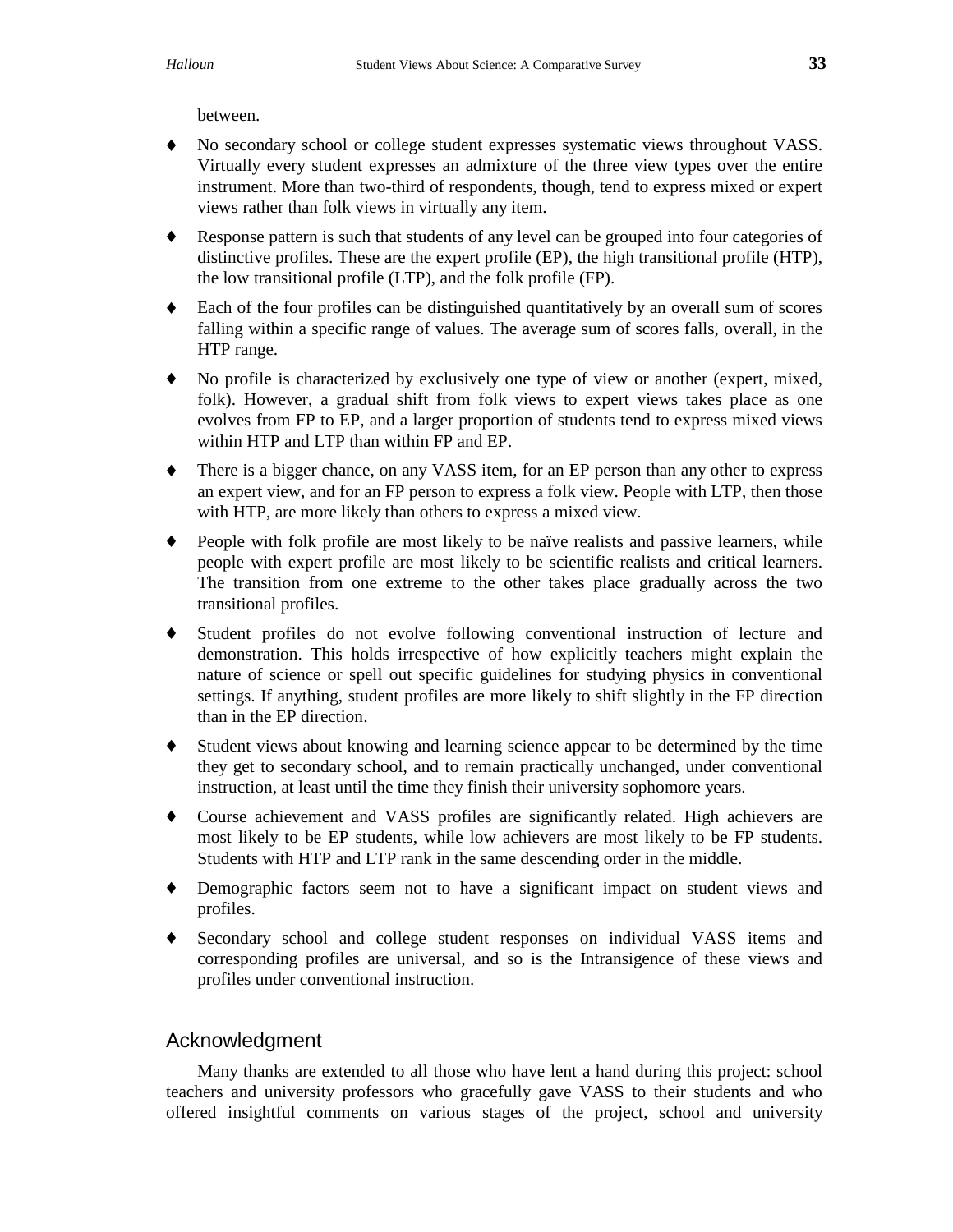administrators who opened their classrooms for us and encouraged our efforts, students who participated in the survey, and graduate students and research assistants at the Faculty of Education at Lebanese University whose unsurpassed zeal and dedication made it all possible.

The work reported in this report is supported in part by a grant from Educational Research Center at Lebanese University.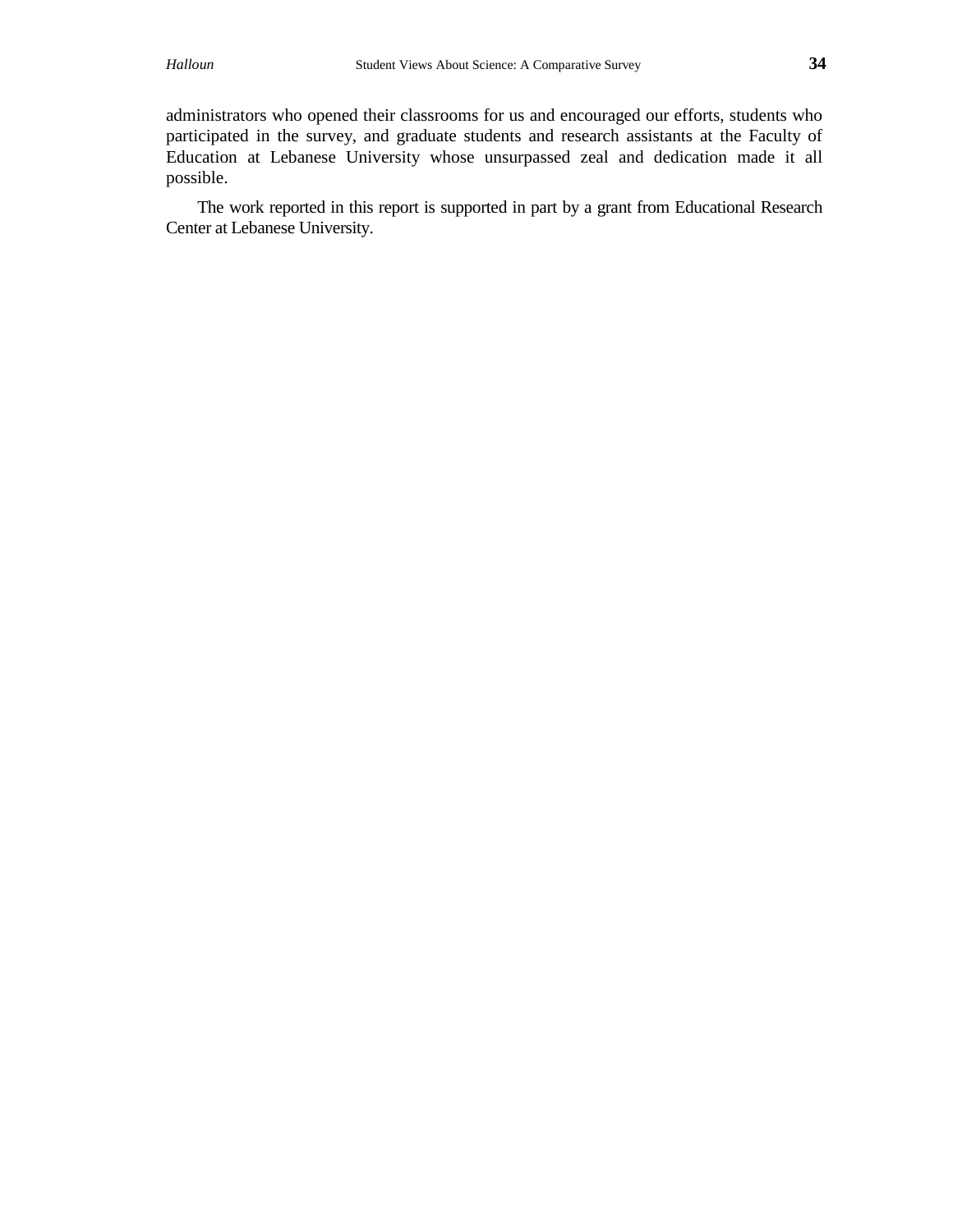## References

- Aikenhead, G. S. (1988). An analysis of four ways of assessing student beliefs about STS topics. *Journal of Research in Science Teaching, 25* (8), 607-629.
- Aikenhead, G. S. (1987). High-school graduates' beliefs about science-technology-society. III. Characteristics and limitations of scientific knowledge. *Science Education*, *71* (4), 459-487.
- Aikenhead, G. S., Fleming, R. W., and Ryan, A. G. (1987). High-school graduates' beliefs about science-technology-society. I. Methods and issues in monitoring student views. *Science Education, 71* (2), 145-161.
- American Association for the Advancement of Science. (1993). *Benchmarks for Science Literacy. Project 2061*, New York: Oxford University Press.
- American Association for the Advancement of Science. (1990). *Science for All Americans. Project 2061*, New York: Oxford University Press.
- Arons, A.B. (1984). Student patterns of thinking and reasoning. Parts II & III. *The Physics Teacher, 22,* 21-26 & 88-93.
- Baker, D.R, & Piburn, M. (1991). Process skills acquisition, cognitive growth, and attitude change of ninth grade students in a scientific literacy course, *Journal of Research in Science Teaching, 28* (5), 423-436.
- Barrington, B. L. & Hendricks, B. (1988). Attitudes toward science and science knowledge of intellectually gifted and average students in third, seventh, and eleventh grades. *Journal of Research in Science Teaching, 25* (8), 679-687.
- Bernard, C. (1865). *Introduction à l'Étude de la Médecine Expérimentale.* Paris: Flammarion.
- Bunge, M. (1973). *The Methodological Unity of Science.* Dordrecht: D. Reidel.
- Changeux, J. P. (1983). *L'homme Neuronal.* Paris: Fayard.
- Cobern, W. W. (1993). College students' conceptualizations of nature: An interpretive world view analysis. *Journal of Research in Science Teaching, 30* (8), 935-951.
- Cooley, W. W. & Klopfer, L. E. (1961). *Test on Understanding Science.* Educational Testing Service, Princeton.
- Dewey, J. (1933). *How We Think. A Restatement of the Relation of Reflective Thinking to the Educative Process.* Boston, MA: D.C. Heath & Co.
- Ebenezer, J. V. and Zoller, U. (1993). The No Change in Junior Secondary Students' Attitudes Toward Science in a Period of Curriculum Change: A Probe into the Case of British Columbia. *School Science and Mathematics, 93* (2), 96-102.
- Edmondson, K. M. & Novak, J. D. (1993). The interplay of scientific epistemological views, learning strategies, and attitudes of college students. *Journal of Research in Science Teaching, 30* (6), 547-559.
- Ericsson, K.A. & Charness, N. (1994). Expert Performance. Its Structure and Acquisition. *American Psychologist, 49* (8), 725-747.
- Fleming, R.W. (1987). High-school graduates' beliefs about science-technology-society. II. The interaction among science, technology and society. *Science Education*, *71* (2), 163-187.
- Gardner, H. (1985). *The Mind's New Science. A History of the Cognitive Revolution.* New York, NY: Basic Books.
- Germann, P. J. (1988). Development of the attitude toward science in school assessment and its use to investigate the relationship between science achievement and attitude toward science in school. *Journal of Research in Science Teaching, 25* (8), 689-703.
- Giere, R.N. (1988). *Explaining Science: A Cognitive Approach.* Chicago, IL: University of Chicago Press.
- Gilbert, S. W. (1991). Model building and a definition of science. *Journal of Research in Science*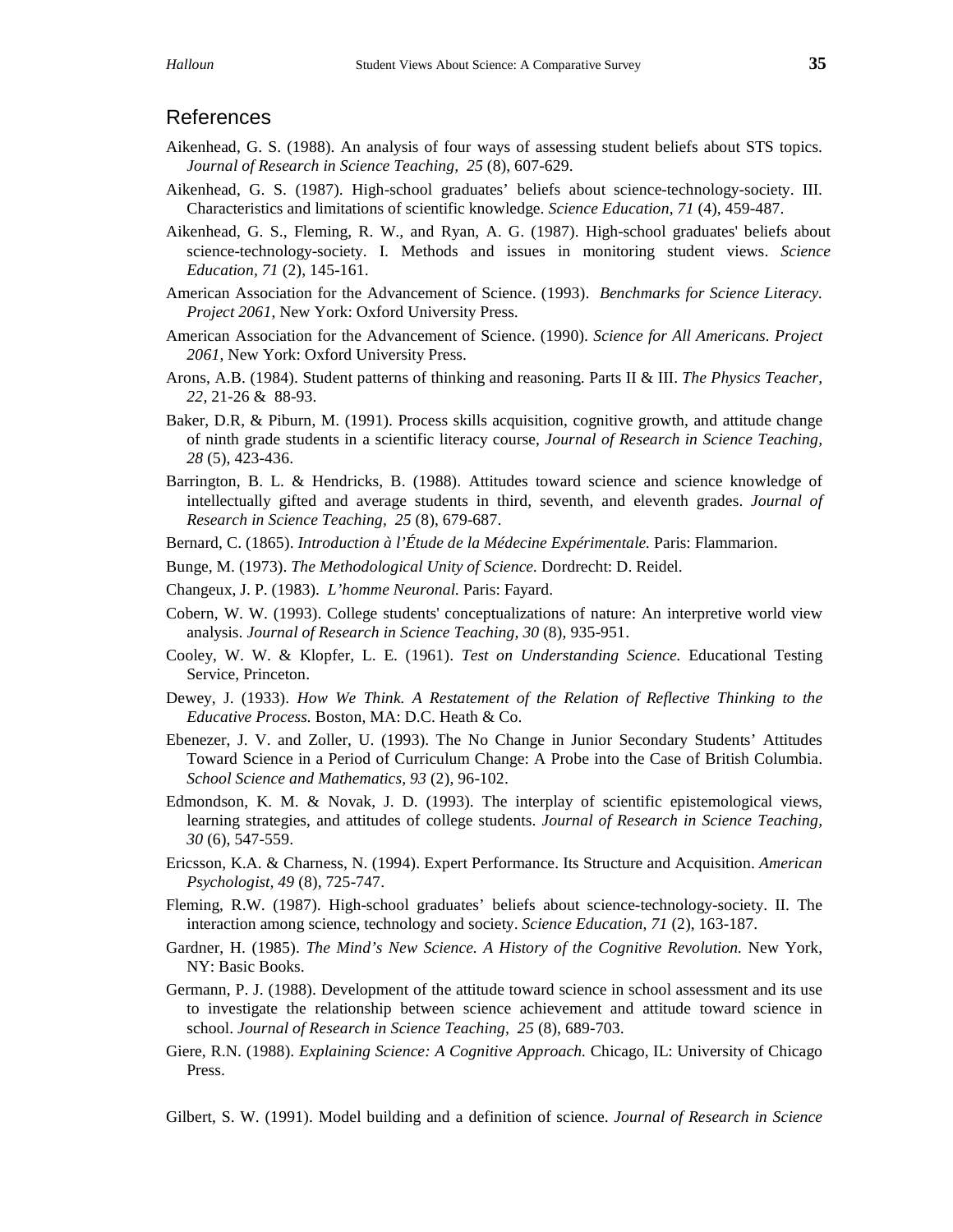*Teaching, 28* (1), 73-79.

Gilovich, T. (1991). How We Know What Isn't So. New York: The Free Press, Macmillan.

- Ginsburg, H. & Opper, S. (1979). *Piaget's Theory of Intellectual Development.* Englewood Cliffs, NJ: Prentice Hall.
- Glass, A.L., Holyoak, K.J., & Santa, J.L. (1979). *Cognition.* MA: Addison Wesley.
- Grossberg, S. (1982). *Studies of Mind and Brain.* BSPS. Dordrecht: D. Reidel.
- Halloun, I. (2001a). *Contrasting Alternatives: An alternative assessment rating scale*. In preparation.
- Halloun, I. (2001b). *Apprentissage par Modélisation : La Physique Intelligible.* Beirut: Phoenix series / Librairie du Liban.
- Halloun, I. (2000). Model-laden inquiry: A prescription for effective physics instruction. *THEMES*, *1* (4), 339-355.
- Halloun, I. (1997). Views about science and physics achievement. The VASS story. In E. F. Redish & J. S. Rigden (Eds), *The Changing Role of Physics Departments in Modern Universities. Proceedings of ICUPE.* pp. 605-614*.* College Park, Maryland: American Institute of Physics Press.
- Halloun, I. (1996). *Views about Sciences Survey.* Paper presented at the annual meeting of the National Association for Research in Science Teaching. St. Louis, MI. *ERIC document No. ED394840.*
- Halloun, I. (1994). *Assessing Student Views about Physics. How Adequate are Available Instruments?* Invited paper presented at the Annual Meeting of the American Association of Physics Teachers, Notre Dame, IN.
- Halloun, I. (1993). *Lebanese public understanding of science.* Junieh: CREST.
- Halloun, I. (1988). Compétence en mathématiques des étudiants de physique. *Lebanese Journal of Science & Mathematics Education, 1* (2*),* 21-23.
- Halloun, I. (1986). Le réalisme naif et l'apprentissage de la physique. *Recherches Pédagogiques, 17,* 23-47.
- Halloun, I, Hestenes, D., & Osborn-Popp, S. (2001). *Validation of the Views abou Science Survey.* In preparation.
- Halloun, I, & Hestenes, D. (1998). Interpreting VASS dimensions and profiles, *Science & Education, 7* (6), 553-577.
- Halloun, I. & Hestenes, D. (1985a). The initial knowledge state of college physics students. *American Journal of Physics, 53 (11),* 1043-1055.
- Halloun, I. & Hestenes, D. (1985b). Common sense concepts about motion. *American Journal of Physics, 53 (11),* 1056-1065.
- Hammer, D. (1994). Epistemological Beliefs in Introductory Physics. *Cognition and Instruction, 12* (2), 151-183.
- Harré, R. (1959). *The Principles of Scientific Thinking.* Chicago, IL: U. of Chicago Press.
- Hestenes, D. (1992). Modeling Games in the Newtonian World. *American Journal of Physics*, *60 (8)*, 732-748.
- Hestenes, D., Wells, M. & Swackhamer, G. (1992). Force concept inventory. *The Physics Teacher, 30*, 141-158.
- Johnson-Laird, P.N. (1983). *Mental Models.* Cambridge: Cambridge University Press.
- Jones, E.E. (1986). Interpreting Interpersonal Behavior: The Effects of Expectancies. *Science, 234,* 41-46.
- Kimball, M. E. (1968). Understanding the nature of science: A comparison of scientists and science teachers. *Journal of Research in Science Teaching, 5*, 110-120.
- Klahr, D. (1976). *Cognition & Instruction.* New York, N.Y.: John Wiley & Sons.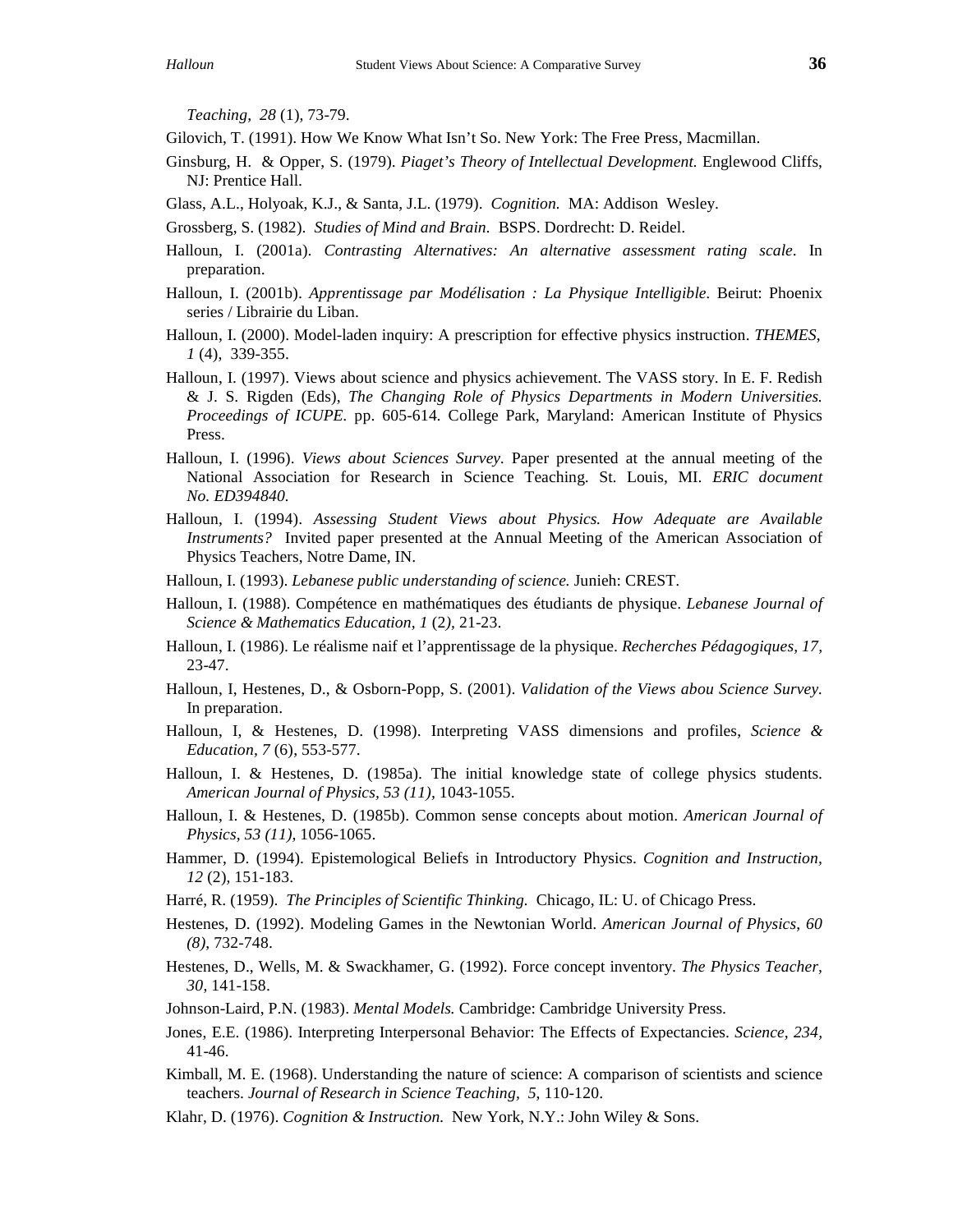- Klopfer, L. E. (1969). Effectiveness and effects of ESSP astronomy materials. *Journal of Research in Science Teaching, 6*, 64-75.
- Krynowsky, B.A. (1988). Problems in assessing student attitude in science education: A partial solution. *Science Education, 72* (4), 575-584.
- Kuhn, T. (1970). *The Structure of Scientific Revolutions.* 2nd Ed. Chicago: University of Chicago Press.
- Lakatos, I., Musgrave, A. (1974). *Criticism and the Growth of Knowledge.* Cambridge: Cambridge University Press.
- Lakoff, G. (1986). *Women, Fire and Dangerous Things: What Categories Reveal About the Mind.* Chicago: University of Chicago Press.
- Lecourt, D. (1974). *Bachelard: Epistémologie.* Paris: Presses Universitaires de France.
- Lederman, N. G. (1992). Students' and Teachers' Conceptions of the Nature of Science: A Review of the Research. *Journal of Research in Science Teaching, 29* (4), 331–359.
- Lederman, N. G. and O'Malley, M. (1990). Students' perception of tentativeness in science: Development, use, and sources of change. *Science Education, 74* (2), 225-239.
- Lochhead, J. & Clement, J., Eds. (1979). *Cognitive Process Instruction.* Philadelphi, PA: The Franklin Institute Press.
- Mackay, L. D. (1971). Development of Understanding about the Nature of Science. *Journal of Research in Science Teaching, 8* (1), 57-66.
- Margolis, H. (1987). *Patterns, Thinking, and Cognition. A Theory of Judgment.* Chicago, IL: U. of Chicago Press.
- McComas, W.F., Ed. (1998). *The Nature of Science in Science Education.* Dordrecht: Kluwer.
- Meichtry, Y. J. (1992). Influencing Student Understanding of the Nature of Science: Data from a Case of Curriculum Development. *Journal of Research in Science Teaching, 29* (4), 389–407.
- Meichtry, Y. J. (1993). The impact of science curricula on student views about the nature of science. *Journal of Research in Science Teaching, 30* (5), 429-443.
- Munby, H. (1983). Thirty studies involving the "Scientific Attitude Inventory": What confidence can we have in this instrument? *Journal of Research in Science Teaching, 20* (2), 141-162.
- The National Commission on Excellence in Education. (1983). *A Nation at Risk: The Imperative for Educational Reform.* Washington, DC: U.S. Government Printing Office.
- National Resesarch Council. (1996). *National Science Education Standards*. Washington, DC: National Academy Press.
- National Science Board. (1996). *Science & Engineering Indicators-1996.* Washington, DC: U.S. Government Printing Office.
- National Science Board. (1993). *Science & Engineering Indicators-1993.* Washington, DC: U.S. Government Printing Office.
- National Science Teachers Association. (1995). *Scope, Sequence, and Coordination of Secondary School Science. Volume 3. A High School Framework for National Science Education Standards.* Washington, DC: NSTA.
- National Science Teachers Association. (1993). *Scope, Sequence, and Coordination of Secondary School Science. Volume 1. The Content Core.* Washington, DC: NSTA.
- Newell, A. & Simon, H.A. (1972). *Human Problem Solving.* Englewood Cliffs, N.J.: Prentice-Hall.
- Perry, W. G. (1970). *Forms of Intellectual and Ethical Development in the College Years.* Holt, Rinehart and Winston. New York.
- Piaget, J. (1972). *The Psychology of Intelligence.* Totowa, N.J.: Littlefield Adams.
- Popper, K.R. (1983). *Realism and the Aim of Science.* Totowa: Rowman & Littlefield.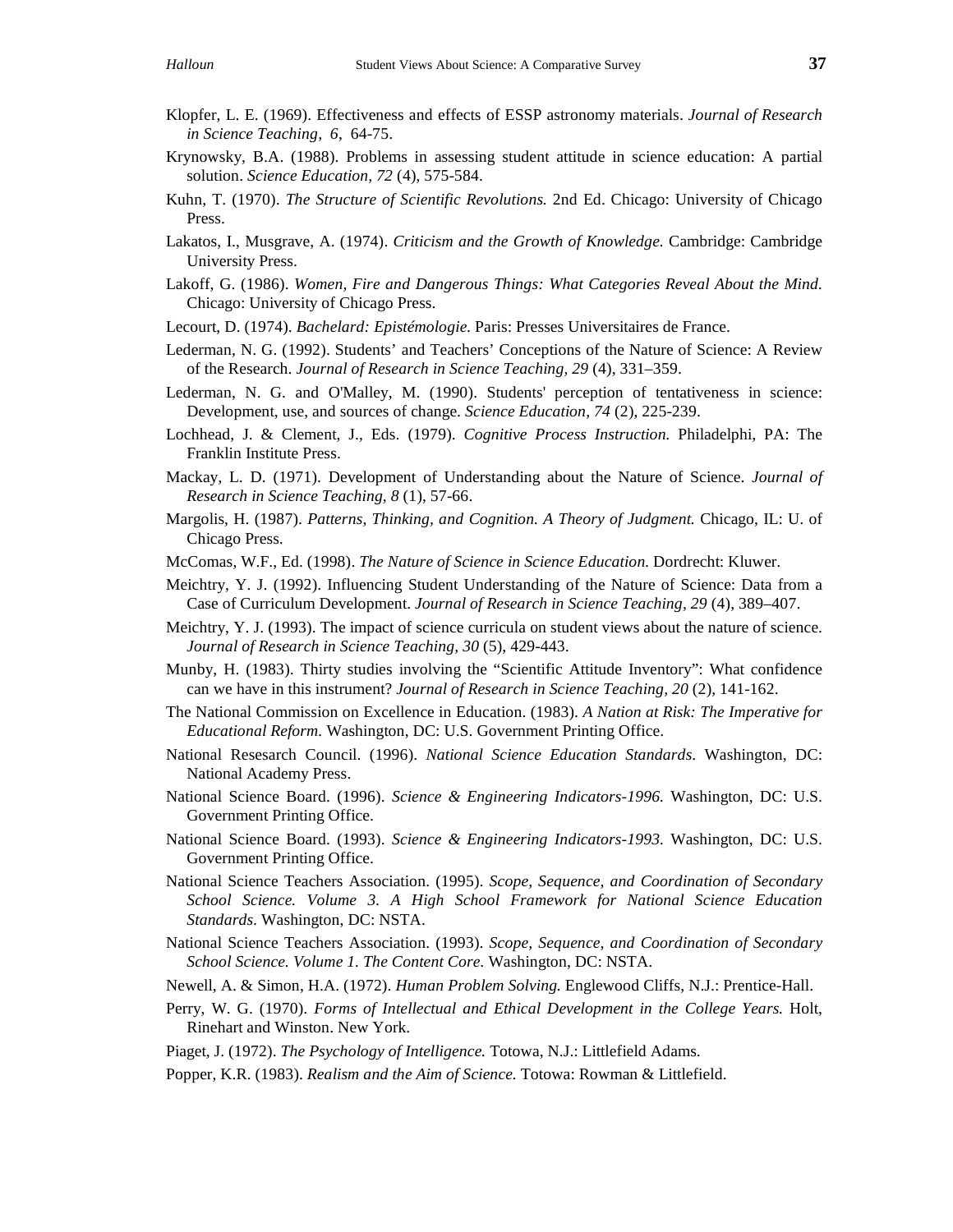- Redish, F. E., & Saul, J. (1995, January). *The Distribution of Student Expectations and Attitudes in Introductory University Physics.* Paper presented at the AAPT Winter Meeting*,* Orlando, Florida.
- Reif, F. (1987). Instructional design, cognition, and technology: Applications to the teaching of scientific concepts. *Journal of Research in Science Teaching*, *24* (4), 309-324
- Reif, F. & Larkin, J.H. (1991). Cognition in scientific and everyday domains: Comparison and learning implications, *Journal of Research in Science Teaching, 28* (9), 733-760.
- Rennie, L. J., & Parker, L. H. (1987). Scale dimensionality and population heterogeneity: Potential problems in the interpretation of attitude data. *Journal of Research in Science Teaching, 24* (6), 567-577.
- Resnick, L. B., Ed. (1989). *Knowing, Learning, and Instruction.* Hillsdale, N.J.: Lawrence Erlbaum.
- Roth, W. M., & Roychoudhury, A. (1993). The nature of scientific language, knowing and learning: the perspectives of four physics students. *International Journal of Science Education, 15* (1), 27-44.
- Rubba, P.A., & Andersen, H.O. (1978). Development of an Instrument to Assess Secondary School Students' Understanding of the Nature of Scientific Knowledge. *Science Education, 62* (4)*,* 449-458.
- Ryan, A.G. (1987). High-school graduates' beliefs about science-technology-society. IV. The characteristics of scientists. *Science Education*, *71* (4), 489-510.
- Schibeci, R.A, & Riley, J.P. (1986). Influence of students' background and perceptions on science attitudes and achievement, *Journal of Research in Science Teaching, 23* (3), 177-187.
- Schmidt, D.J. (1967). Test On Understanding Science: A comparison among several groups. *Journal of Research in Science Teaching, 5*, 365-366*.*
- Simon, H.A. (1979). *Models of Thought.* New Haven, MA: Yale U. Press.
- Simpson, R. D. & Oliver, J. S. (1985). Attitude toward science and achievement motivation profiles of male and female science students in grades six through ten. *Science Education, 69* (4), 511- 526.
- Songer, N. B., & Linn, M. C. (1991). How do students' views of science influence knowledge integration? *Journal of Research in Science Teaching, 28* (9), 761-784.
- Squire, L.R. (1986). Mechanisms of Memory. *Science, 232,* 1612-1619.
- Stewart, J. (1985). Cognitive science and science education. *European Journal of Science Education, 7* (1), 1-17.
- Symington, D. & Spurling, H. (1990). The 'Draw a Scientist Test': interpreting the data. *Research in Science & Technology Education, 8* (1), 75-77.
- TIMSS. (1994). IEA *Third International Mathematics and Science Study. http://wwwcsteep.bc.edu/timss.*
- Tobias, S. (1990). *They're Not Dumb, They're Different. Stalking the Second Tier*. Tucson, AZ: Research Corporation.
- Tobin, K. Ed. (1993). *The Practice of Constructivism in Science Education.* Hillsdale, NJ: Lawrence Erlbaum.
- Ullmo, J. (1969). *La Pensée Scientifique Moderne.* Paris: Flammarion.
- UNESCO. (1993). *Projet 2000+. Forum international sur la culture scientifique et technologique pour tous.* Paris: UNESCO.
- Welch, W. W. and Pella, M. O. (1967). The development of an instrument for inventorying knowledge of the processes of science. *Journal of Research in Science Teaching, 5*, 64-68.
- تحديد مناهج التعليم العام ما قبل الجامعي وأهدافها (1997). مرسوم رقم 10227 وتعميم رقم 24/م/97

 $\ddot{\phantom{0}}$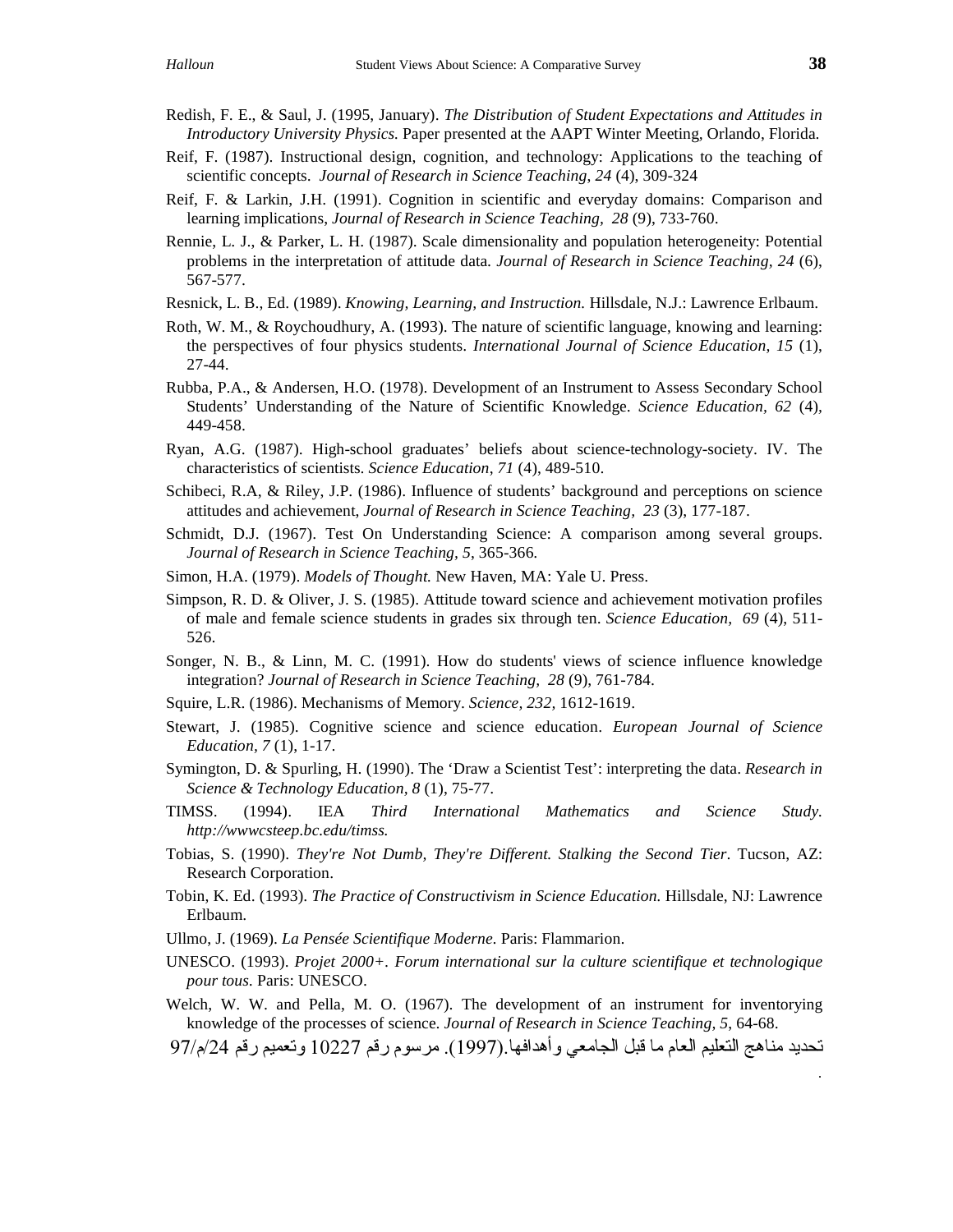# Appendix

VASS Form P20 and Answer Sheet

Teacher Survey

CAD vs. Likert Comparison Instrument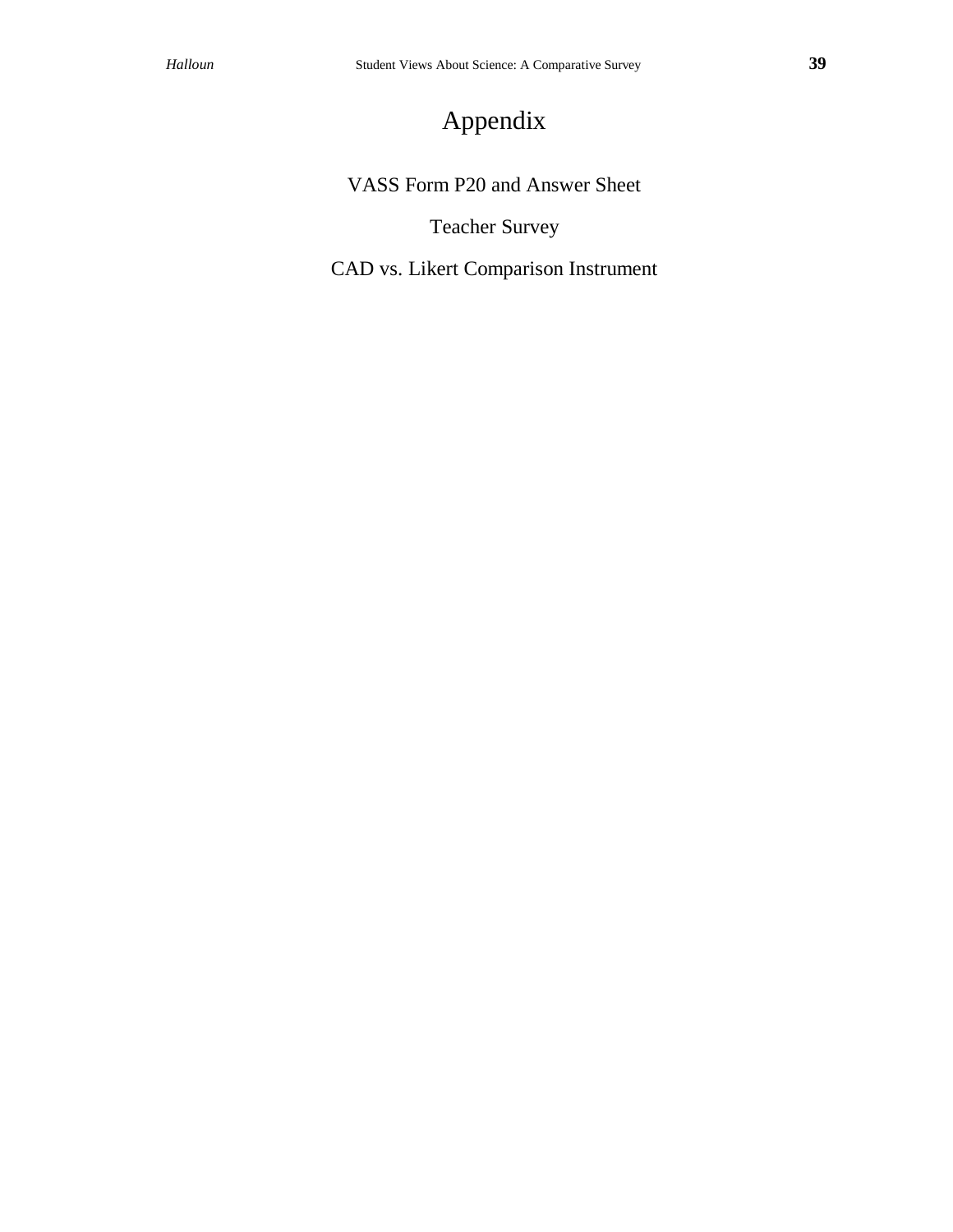# Views About Science Survey Form P 20 – Student Survey

*A copy of this instrument is provided separately*

(6 pages)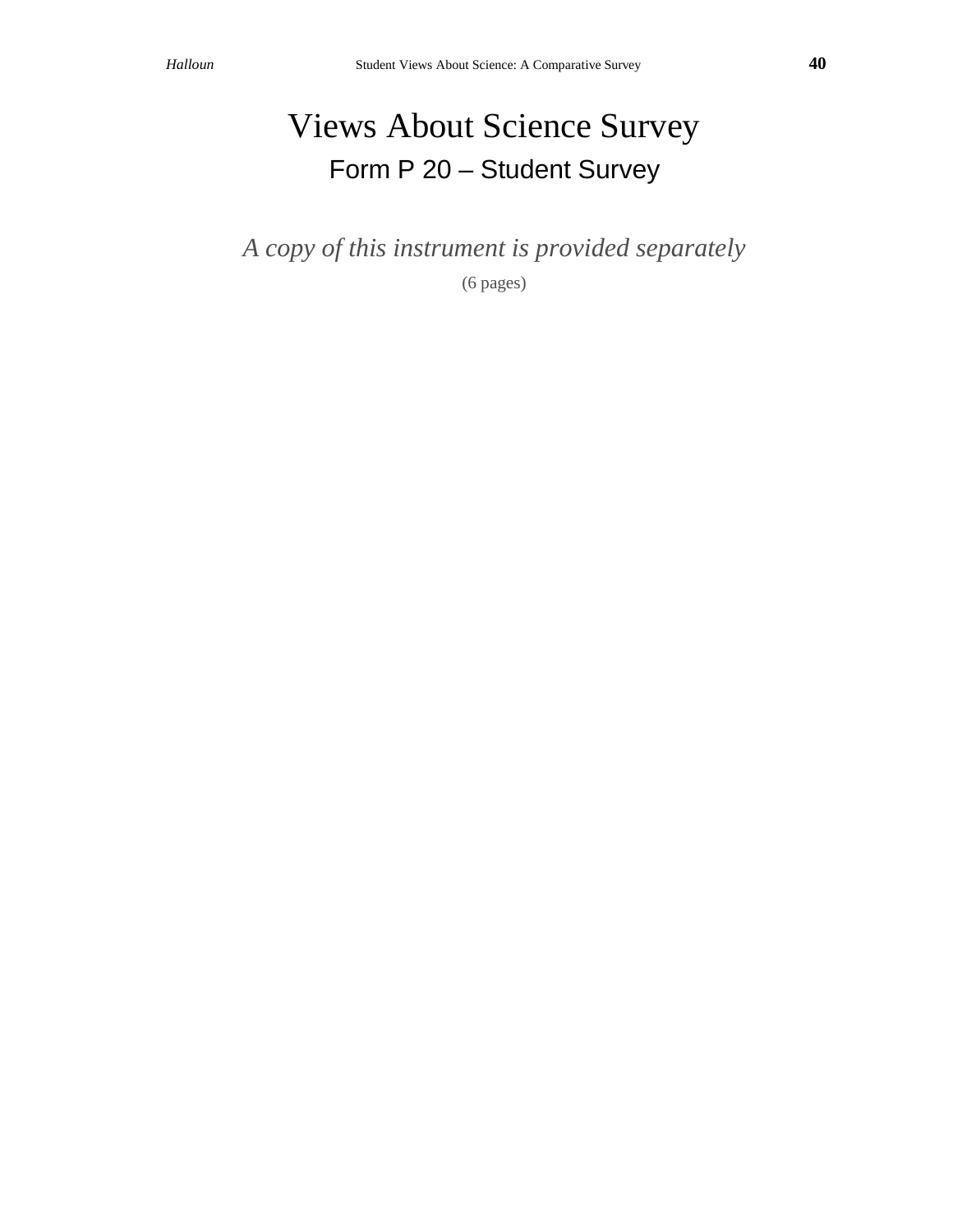# Views About Science Survey Form P 20 – Teacher Survey

*Thank you for taking this survey which is intended to identify factors that affect people's understanding of physics, and to assist in the design of instructional material.*

*The survey is designed by Prof. Ibrahim A. Halloun in collaboration with Lebanese and U.S. researchers. For any information, please call Prof. Halloun at: 01-680382, or visit his web page at: http://www.inco.com.lb/halloun.*

*\_\_\_\_\_\_\_\_\_\_\_\_\_\_\_\_\_\_\_\_\_\_\_\_\_\_\_\_\_\_\_\_\_\_\_\_\_\_\_\_\_\_\_\_*

*All data are confidential. Your identity will not be disclosed to any party.*

Class(es): \_\_\_\_\_\_\_\_\_\_\_\_\_\_\_\_\_\_\_\_\_\_\_\_\_\_\_\_\_\_\_\_\_\_\_\_\_\_\_\_\_\_\_\_\_ Date: \_\_\_\_\_\_\_\_\_\_\_\_\_\_\_

*Please answer each of the following questions by choosing one of the following alternatives*:

**A**: More than once a week; **B**: About once a week; **C**: About once a month; **D**: Seldom; **E**: Never

| 1. How often do you discuss with your students how they<br>A<br>should go about using their physics textbook for study?                                    | B            |                | D | E |
|------------------------------------------------------------------------------------------------------------------------------------------------------------|--------------|----------------|---|---|
| 2. How often do you discuss with your students how they<br>A<br>should go about solving homework problems on their own?                                    | B            | $\mathbf C$    | D | E |
| 3. How often do you discuss in class misconceptions that<br>$\Delta$<br>students typically have about real world systems<br>and <sup>L</sup><br>phenomena? | $\bf{B}$     | $\mathsf{C}$   | D | E |
| 4. How often do you discuss in class mistakes that students<br>A<br>make in their homework?                                                                | B            | $\mathsf{C}$   | D | E |
| 5. How often do you discuss in class mistakes that students<br>A<br>make in their exams?                                                                   | B            | $\mathsf{C}$   | D | E |
| 6. How often do you get students engaged in experimental<br>A<br>activities at school?                                                                     | $\mathbf{B}$ | $\mathcal{C}$  | D | E |
| 7. How often do you asssign experiments or other practical<br>A<br>activities for students to do at home?                                                  | $\mathbf{B}$ | $\mathbf C$    | D | E |
| 8. How often do you discuss with your students<br>the<br>$\mathbf{A}$<br>applications of physics in everyday life?                                         | B            | $\overline{C}$ | D | E |
| 9. How often do you discuss with your students the relation of<br>A<br>physics to other scientific disciplines?                                            | B            | $\mathcal{C}$  | D | E |
| 10. How often do you discuss with your students the relation of<br>A<br>physics to technology?                                                             | B            | $\mathcal{C}$  | D | E |
| 11. How often do you discuss with your students the nature of<br>A<br>scientific laws?                                                                     | $\bf{B}$     | $\overline{C}$ | D | E |
| 12. How often do you discuss with your students the nature of<br>A<br>scientific thinking?                                                                 | B            | $\mathcal{C}$  | D | E |
| 13. How often do you discuss with your students the role of<br>A                                                                                           | B            | $\overline{C}$ | D | E |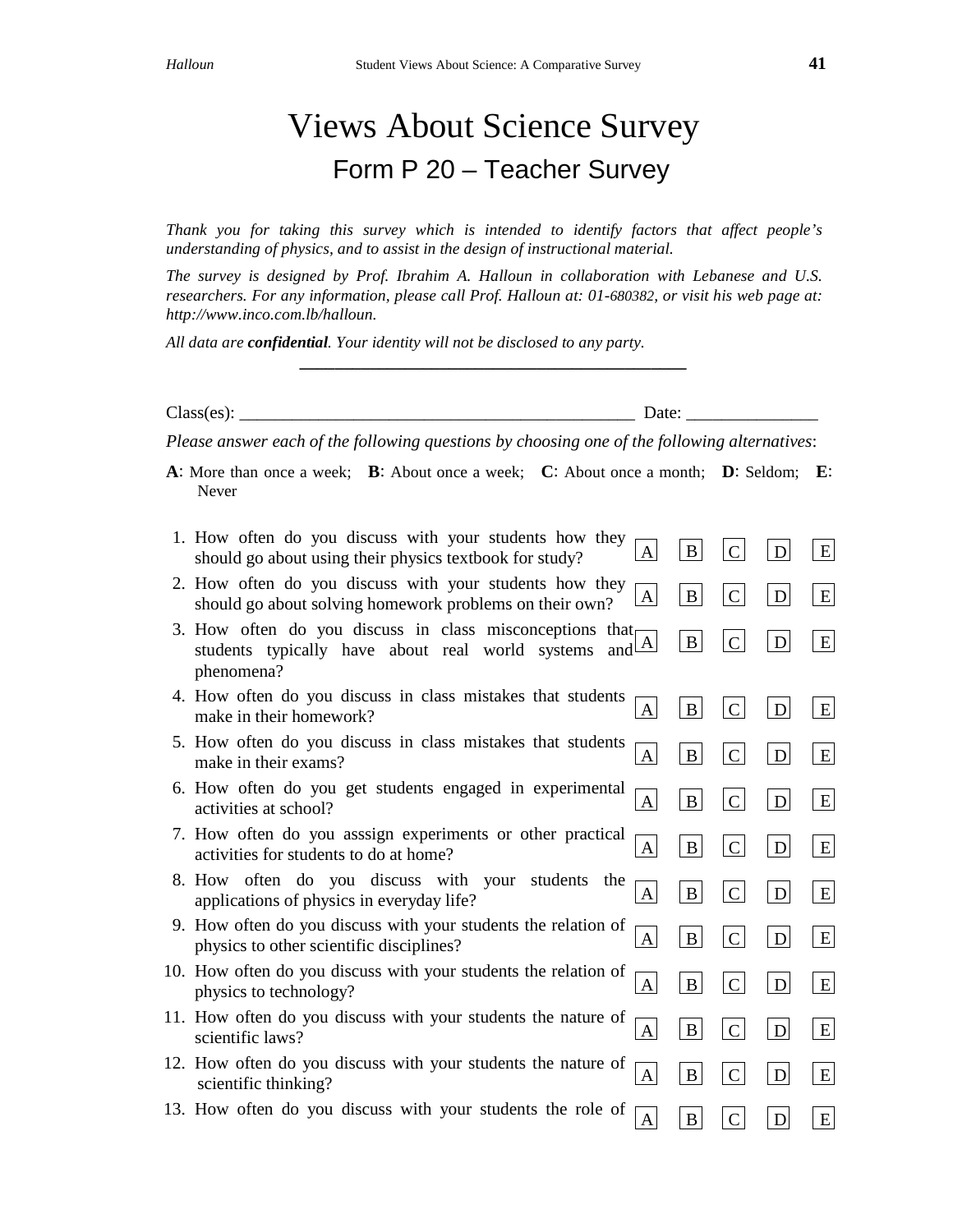mathematics in physics?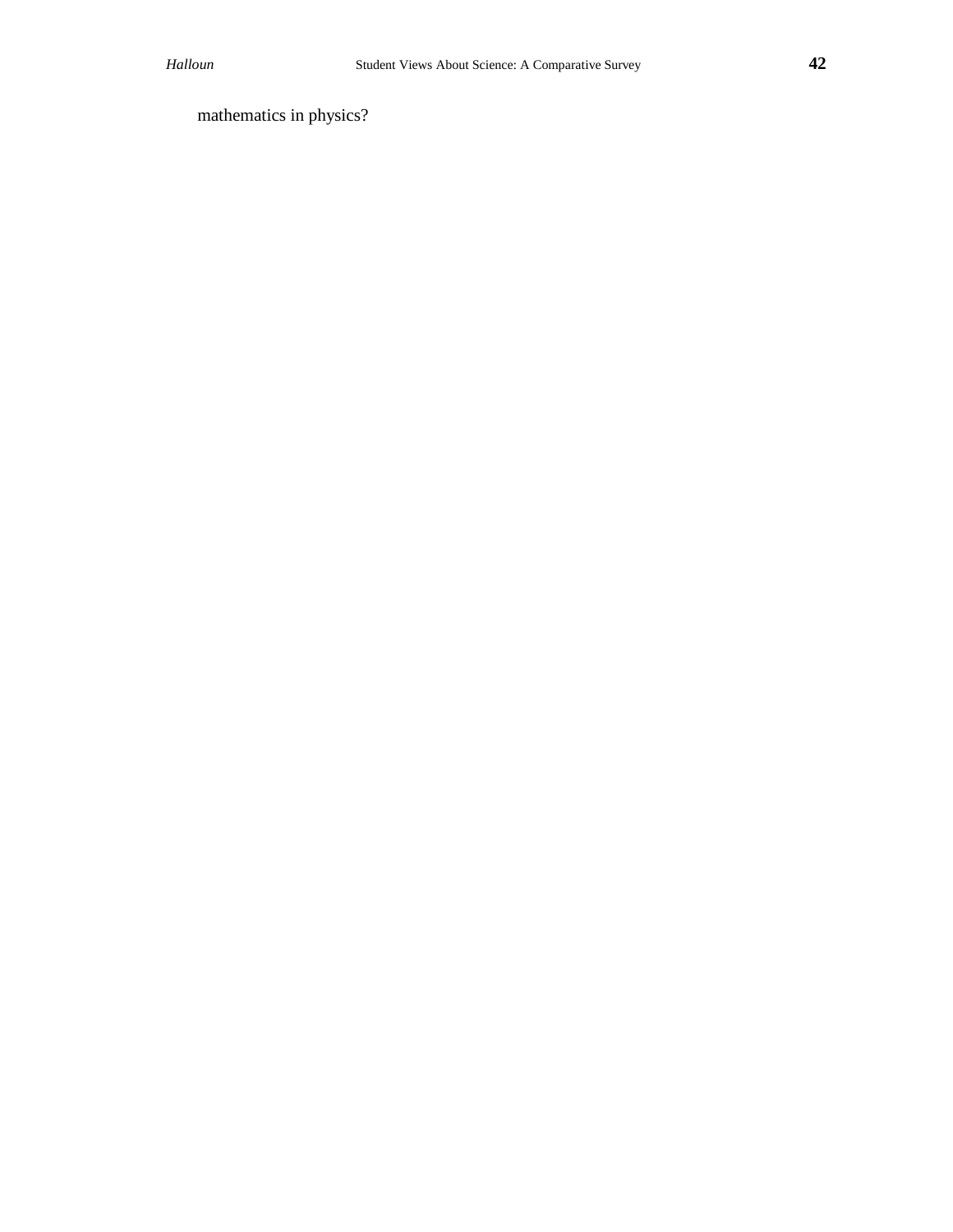| Halloun | Student Views About Science: A Comparative Survey |                       |  |
|---------|---------------------------------------------------|-----------------------|--|
| ID:     | Class:                                            | Gender: $Male$ Female |  |

Each of the following 12 questions consists of a statement about a given issue. Please tell us what is your opinion about the statement by choosing *only one* of the following five alternatives:

|  | 1                                                                                                                                                       | $\overline{2}$ | 3             |              | 5                              |                |                |                 |
|--|---------------------------------------------------------------------------------------------------------------------------------------------------------|----------------|---------------|--------------|--------------------------------|----------------|----------------|-----------------|
|  | I strongly agree                                                                                                                                        | I agree        | I do not know |              | I disagree I strongly disagree |                |                |                 |
|  | 1. Learning physics requires a serious effort.                                                                                                          |                |               | 1            | 2                              | 3              | 4              | $5\overline{)}$ |
|  | 2. Reasoning skills that are taught in physics courses can<br>be helpful to me in my everyday life.                                                     |                |               | $\mathbf{1}$ | $\overline{2}$                 | 3              | $\overline{4}$ | 5               |
|  | 3. For me, doing well in physics courses depends on how<br>much effort I put into studying.                                                             |                |               | $\mathbf{1}$ | $\overline{2}$                 | $\overline{3}$ | $\overline{4}$ | 5               |
|  | 4. The first thing I do when solving a physics problem is to<br>represent the situation with sketches and drawings.                                     |                |               | $\mathbf{1}$ | $\overline{2}$                 | $\mathfrak{Z}$ | $\overline{4}$ | 5               |
|  | 5. After the teacher solves a physics problem for which I<br>got a wrong solution I discard my solution and learn the<br>one presented by the teacher.  |                |               | $\mathbf{1}$ | 2                              | $\mathfrak{Z}$ | $\overline{4}$ | 5               |
|  | 6. To me, physics is important as a source of factual<br>information about the natural world.                                                           |                |               | $\mathbf{1}$ | $\overline{2}$                 | 3              | $\overline{4}$ | $5\overline{)}$ |
|  | 7. Learning physics requires a special talent.                                                                                                          |                |               | 1            | $\overline{2}$                 | 3              | $\overline{4}$ | $5\overline{)}$ |
|  | 8. Reasoning skills that are taught in physics courses can<br>be helpful to me if I were to become a scientist.                                         |                |               |              | $\overline{2}$                 | 3              | 4              | $5\overline{)}$ |
|  | 9. For me, doing well in physics courses depends on how<br>well the teacher explains things in class.                                                   |                |               | $\mathbf{1}$ | 2                              | 3              | 4              | 5               |
|  | 10. The first thing I do when solving a physics problem is to<br>search for formulas that relate givens to unknowns.                                    |                |               |              | $\overline{2}$                 | 3              | $\overline{4}$ | 5               |
|  | 11. After the teacher solves a physics problem for which<br>I got a wrong solution I try to figure out how the<br>teacher's solution differs from mine. |                |               | $\mathbf{1}$ | $\overline{2}$                 | $\mathfrak{Z}$ | $\overline{4}$ | $5\overline{)}$ |
|  | 12. To me, physics is important as a source of ways of<br>thinking about the natural world.                                                             |                |               | 1            | $\overline{2}$                 | $\mathfrak{Z}$ | $\overline{4}$ | 5               |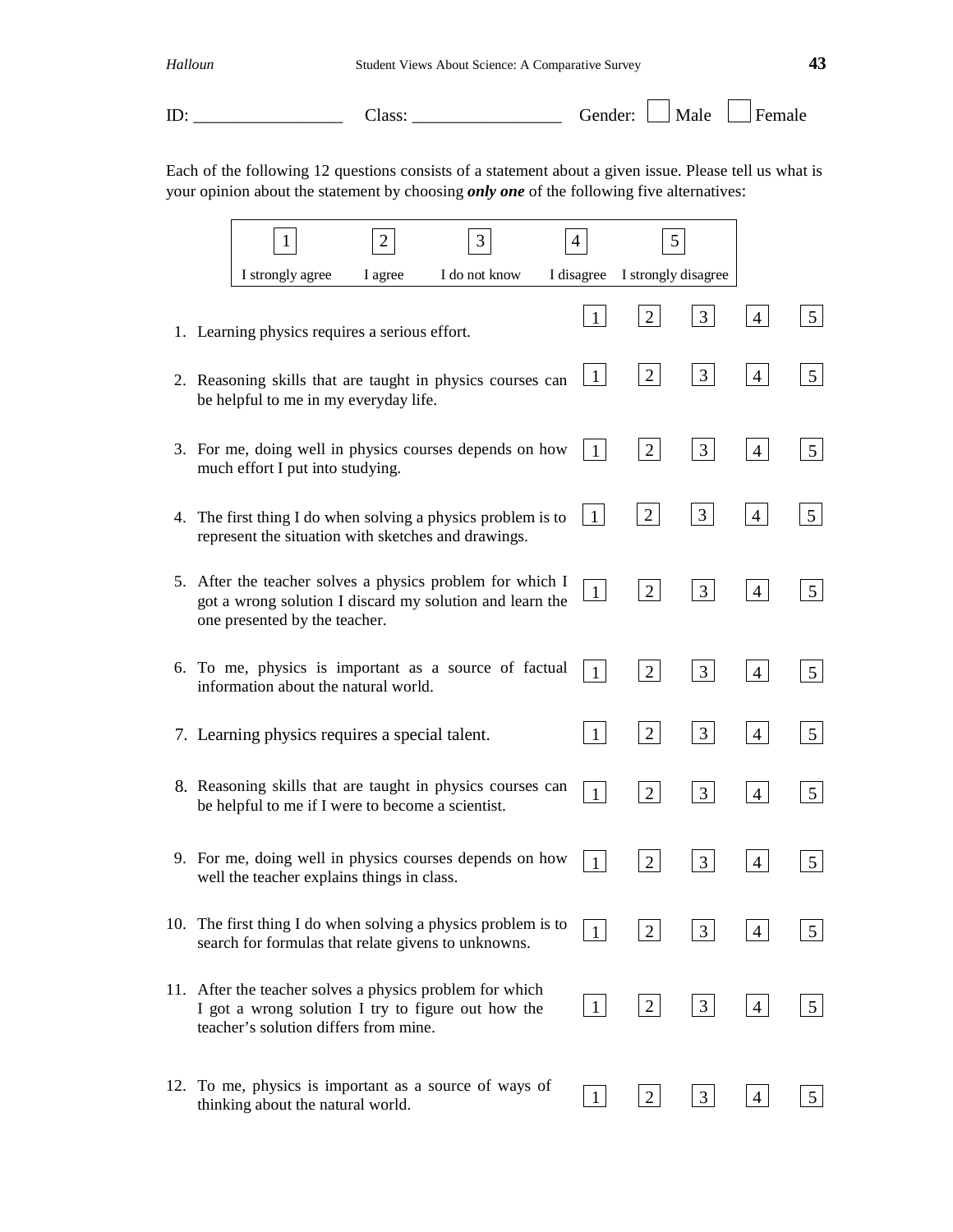$\text{ID:}\_\_\_\_\_\_\_\_\_\_\$  Class:  $\_\_\_\_\_\_\_\_\_\_\_\_\_\_\_\_\_\_$  Gender:  $\_\_\_\_\_\_\_\_\_\_\_\_\_\_\_\_\_\_$  Female

Each of the following 6 questions consists of two statements about a given issue, followed by five contrasting alternatives regarding the two statements. Please answer each question by choosing *only one* of the corresponding five alternatives. The example below describes the five choices for question 1.

| <b>Example</b>                                                                     |                                                                                                                                                                                                                                                                    |                                                                                   |              |                         |                          |                                                       |                 |
|------------------------------------------------------------------------------------|--------------------------------------------------------------------------------------------------------------------------------------------------------------------------------------------------------------------------------------------------------------------|-----------------------------------------------------------------------------------|--------------|-------------------------|--------------------------|-------------------------------------------------------|-----------------|
| Learning physics requires:<br>a serious effort.<br>(a)<br>(b) a special talent.    |                                                                                                                                                                                                                                                                    | 1. Mostly (a), rarely (b)<br>4. More $(b)$ than $(a)$                             |              | 3. Equally (a) $\&$ (b) |                          | 2. More $(a)$ than $(b)$<br>5. Mostly (b), rarely (a) |                 |
| What would each one of the five choices mean?                                      |                                                                                                                                                                                                                                                                    |                                                                                   |              |                         |                          |                                                       |                 |
| 1. Mostly $(a)$ , rarely $(b)$ :                                                   | Learning physics requires mostly a serious effort and rarely a special<br>talent (or mainly the former and hardly ever the latter).                                                                                                                                |                                                                                   |              |                         |                          |                                                       |                 |
| 2. More (a) than $(b)$ :                                                           | Learning physics requires more a serious effort than a special talent.                                                                                                                                                                                             |                                                                                   |              |                         |                          |                                                       |                 |
| 3. Equally (a) $&$ (b):                                                            | Learning physics requires as much a serious effort as a special talent.                                                                                                                                                                                            |                                                                                   |              |                         |                          |                                                       |                 |
| 4. More $(b)$ than $(a)$ :                                                         | Learning physics requires more a special talent than a serious effort.                                                                                                                                                                                             |                                                                                   |              |                         |                          |                                                       |                 |
| 5. Mostly $(b)$ , rarely $(a)$ :                                                   | Learning physics requires mostly a special talent and rarely a serious<br>effort (or mainly the former and hardly ever the latter).                                                                                                                                |                                                                                   |              |                         |                          |                                                       |                 |
| 1.<br>Learning physics requires:<br>(a) a serious effort.<br>(b) a special talent. |                                                                                                                                                                                                                                                                    |                                                                                   | $\mathbf{1}$ | $\overline{2}$          | $\mathfrak{Z}$           | $\overline{4}$                                        | $5\overline{)}$ |
| 2.<br>(a) in my everyday life.<br>(b) if I were to become a scientist.             | Reasoning skills that are taught in physics courses can be helpful to me:                                                                                                                                                                                          |                                                                                   |              | $\overline{2}$          | $\overline{3}$           | $\overline{4}$                                        | $5\overline{)}$ |
| 3.<br>(a) how much effort I put into studying.                                     | For me, doing well in physics courses depends on:<br>(b) how well the teacher explains things in class.                                                                                                                                                            |                                                                                   | $\mathbf{1}$ | $\overline{2}$          | 3                        | $\overline{4}$                                        | $5\overline{)}$ |
| 4.<br>(a)                                                                          | The first thing I do when solving a physics problem is:<br>represent the situation with sketches and drawings.<br>(b) search for formulas that relate givens to unknowns.                                                                                          |                                                                                   | $\mathbf{1}$ | $\overline{2}$          | 3                        | $\overline{4}$                                        | $5\overline{)}$ |
| 5.<br>from mine.                                                                   | After the teacher solves a physics problem for which I got a wrong solution:<br>(a) I discard my solution and learn the one presented by the teacher.<br>(b) I try to figure out how the teacher's solution differs<br>$\mathfrak{D}$<br>3<br>$\vert 5 \vert$<br>4 |                                                                                   |              |                         |                          |                                                       |                 |
| To me, physics is important as a source of:<br>6.                                  | (a) factual information about the natural world.<br>(b) ways of thinking about the natural world.                                                                                                                                                                  |                                                                                   | $\mathbf{1}$ | $\overline{2}$          | $\mathfrak{Z}$           | $\overline{4}$                                        | 5 <sup>1</sup>  |
| $\mathbf{1}$<br>"Mostly"<br>Toward<br>"Most often"                                 | $\overline{2}$<br>oη<br>(a)                                                                                                                                                                                                                                        | $\mathfrak{Z}$<br>Equally (a) $&$ (b)<br><sub>or</sub><br>$(a)$ as often as $(b)$ |              | 4<br>Toward             | "Mostly"<br>"Most often" | <b>or</b><br>b)                                       | 5               |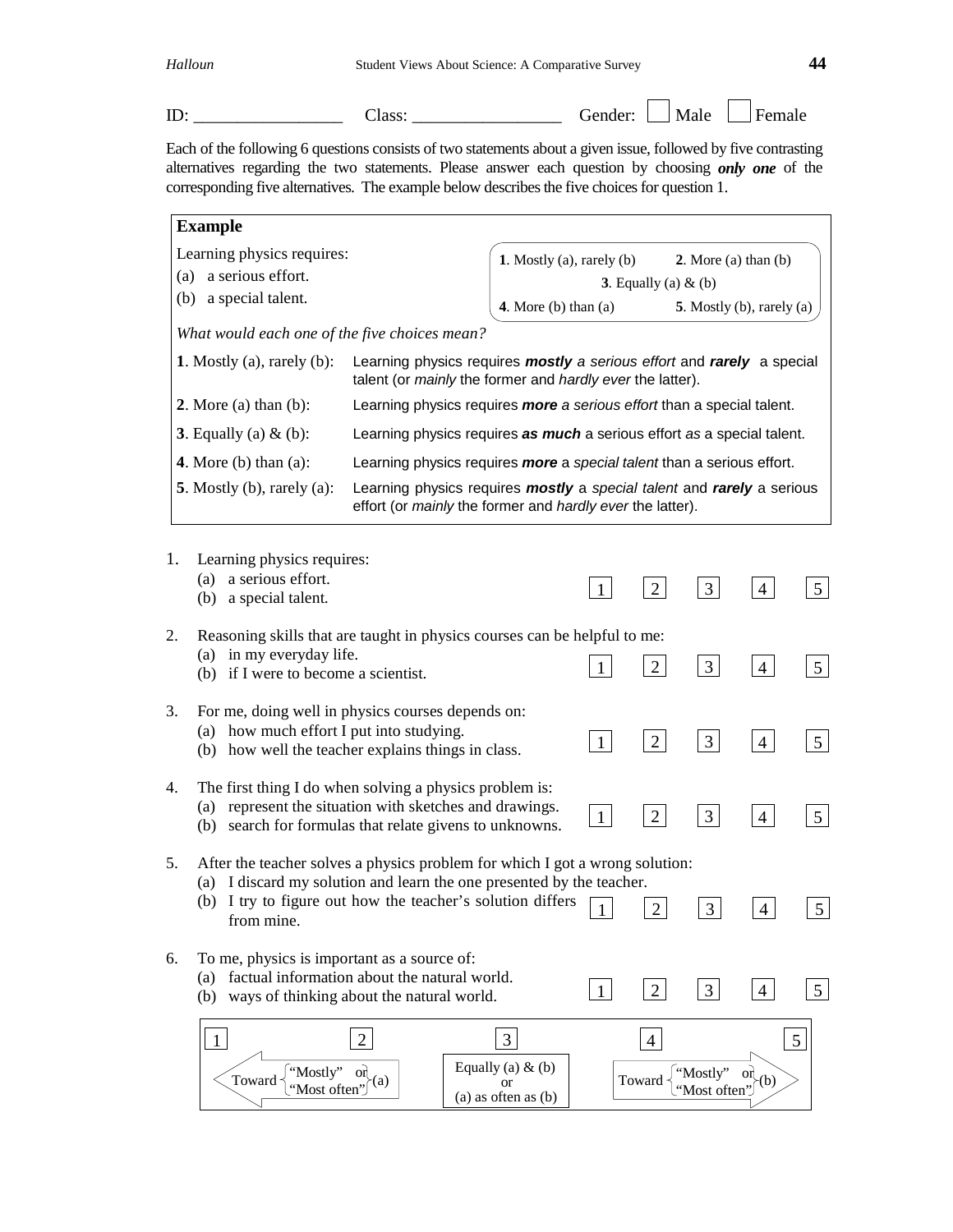

**Figure 1:** Evolution of VASS.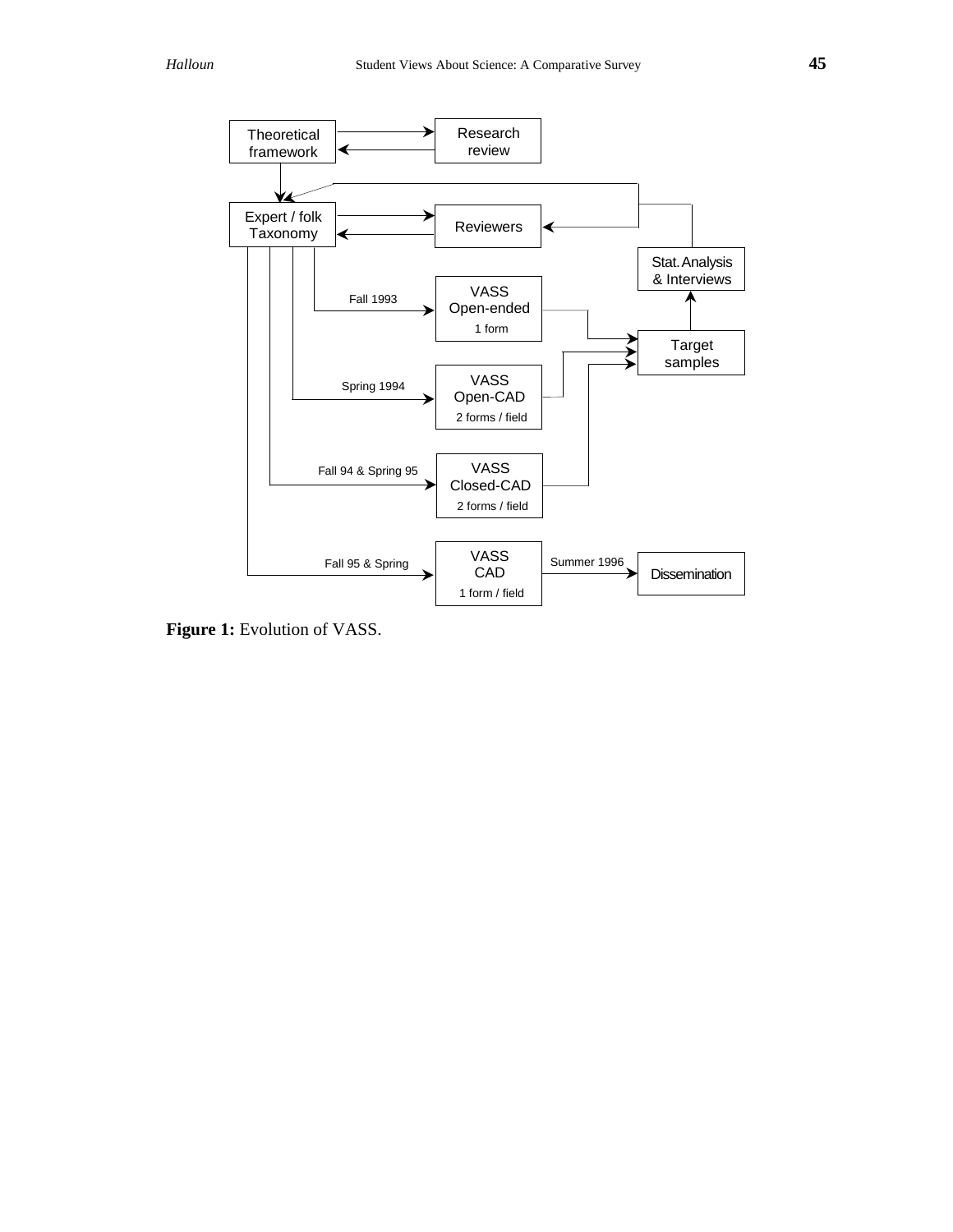| Learning physics requires:<br>a serious effort.<br>(a)<br>(b) a special talent. |                                                                                                        |
|---------------------------------------------------------------------------------|--------------------------------------------------------------------------------------------------------|
|                                                                                 | What would each one of the eight choices mean?                                                         |
| $\Omega$ Only (a), Never (b):                                                   | Learning physics requires only a serious effort and no special talent at all.                          |
|                                                                                 | (2) Mostly (a), Rarely (b): Learning physics requires far more a serious effort than a special talent. |
| $(3)$ More (a) Than (b):                                                        | Learning physics requires somewhat more a serious effort than a special talent.                        |
| $\Phi$ Equally (a) & (b):                                                       | Learning physics equally requires both a serious effort and a special talent.                          |
| $\circled{S}$ More (b) Than (a):                                                | Learning physics requires somewhat more a special talent than a serious effort.                        |
| $\omega$ Mostly (b), Rarely (a):                                                | Learning physics requires far more a special talent than a serious effort.                             |
| Only (b), Never $(a)$ :                                                         | Learning physics requires only a special talent and no serious effort at all.                          |
| Neither (a) Nor $(b)$ :                                                         | Learning physics requires <b>neither</b> a special talent <b>nor</b> a serious effort.                 |

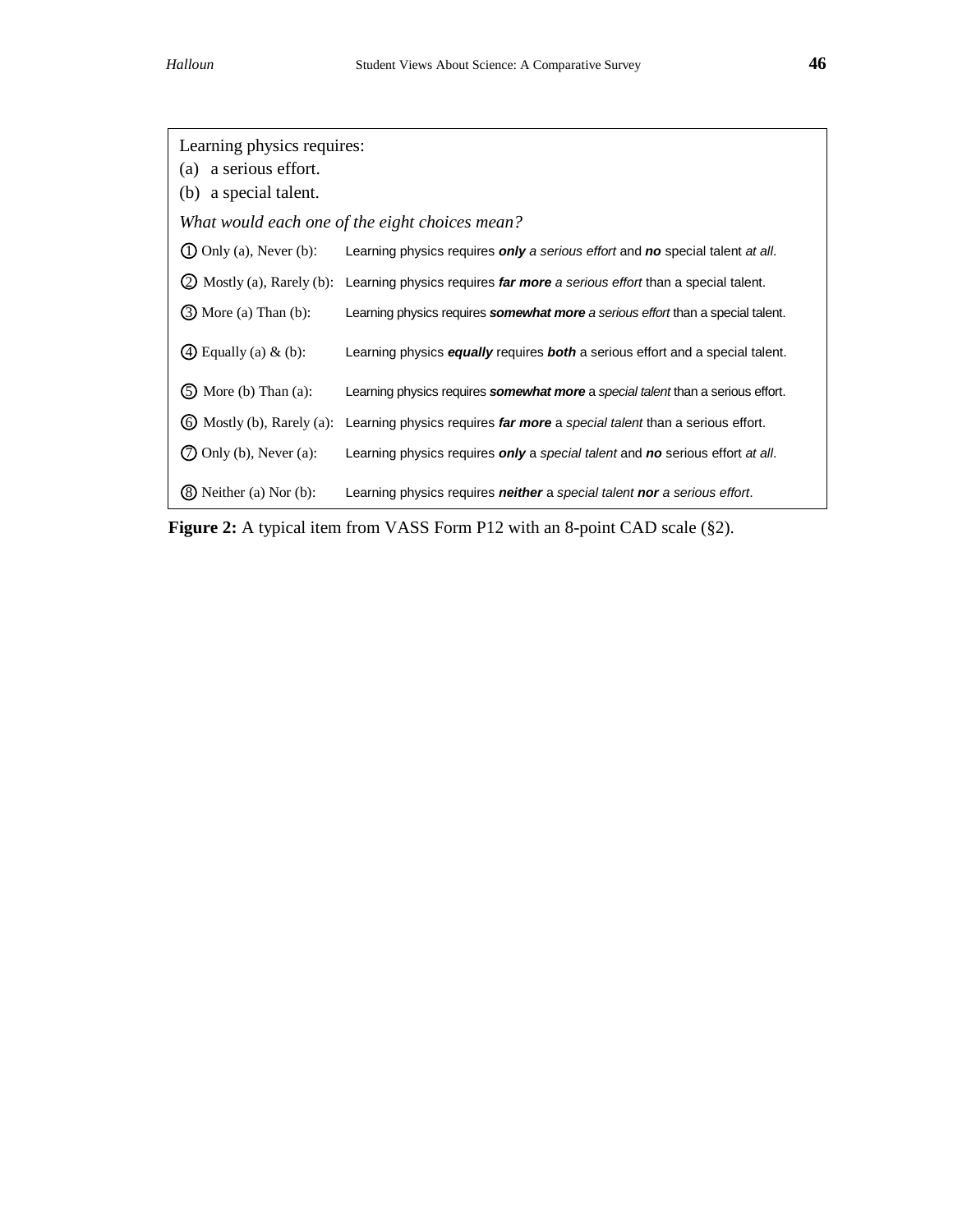**Science Process Inventory - Form C** (Welch & Pella, 1967): Once a statement of science becomes a law of science, it will not be changed. (Agree / Disagree).

#### **Nature of Scientific Knowledge Scale** (Rubba & Andersen, 1978):

Today's scientific laws, theories, and concepts may have to be changed in the face of new evidence. (Likert Scale)

## **VASS – Forms P99LB and P20**:

14. Physicists' current ideas about particles that make up the atom:

- (a) will always be maintained as they are.
- (b) may eventually be modified in some respects.
- 15. Newton's laws of motion:
	- (a) will always be used in their present form.
	- (b) may eventually be modified in some respects.

**Figure 3**: A given issue like the falsifiability of science is assessed in specific contexts in VASS rather than in the abstract as commonly done in traditional instruments.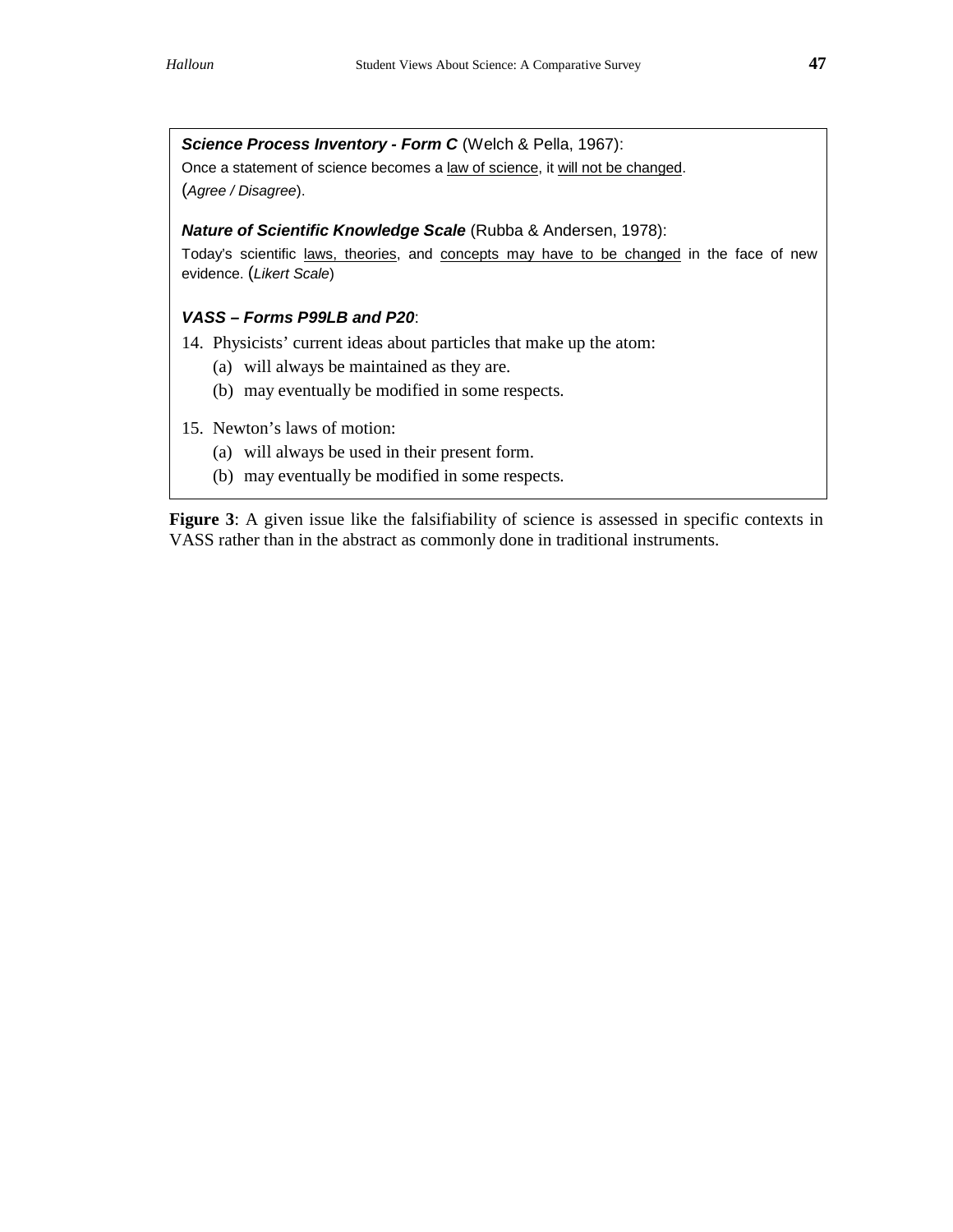**Test Of Understanding of Science** (TOUS, Cooley and Klopfer, 1961):

A scientific theory should:

- A. provide the final solution to scientific problems.
- B. suggest directions for making useful things.
- C\*. tie together and explain many natural events.
- D. suggest good rules for carrying out experiments.

\* considered as "best response" by the authors of TOUS.

## **Germann** (1988):

Science makes me feel uncomfortable, restless, irritable, and impatient.

(Likert scale)

**Figure 4**: Sample questions from traditional instruments addressing many factors in a single question.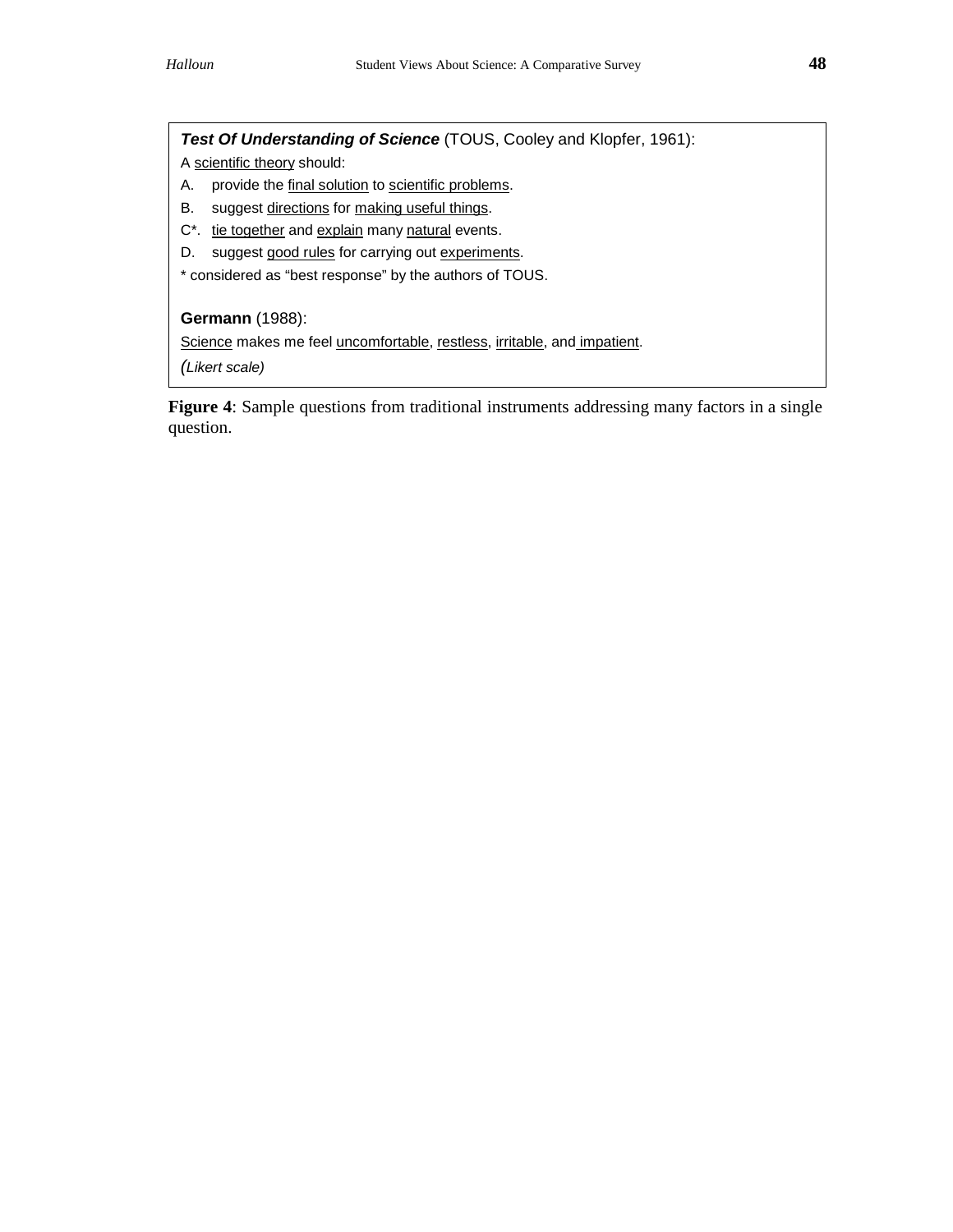- I: Describe what you normally do when solving a physics problem. List all steps you often follow, in order.
- S: First step in any problem would be to read the problem and list what's given and what you need, variables or what not. And the next step would be to find formulas that include these variables. And then, the third would be to solve for the unknowns. That's basically it.
- I: So this would be an algorithm you would work through in any kind of problem?
- S: Basically, I would agree. It's a basic general, general outline of how to solve a problem.
- I: Do you ever consider drawing some kind of a diagram?
- S: Uh-huh... I'd consider that helpful, yeah, I'd probably include that in step one. Draw, label, find out what you have and don't have.
- I: So that becomes then, your first step.
- S: Uh-huh.
- I: Would that be true for any kind of problem?
- S: Visualization helps a lot. I would say it would be a good step to try in any problem. If you can't visualize it, I wouldn't try to draw it. Yeah, I would agree that would have to be helpful for any kind of problem.
- I: Do you usually do it?
- S: Do I do it? Usually yes. It's almost asked of us in physics class: force diagrams, free body diagrams. I would say they're probably most helpful. I would say, yeah.

**Figure 5**: Excerpt from an interview with a university physics student whose written answer to an open-ended question does not reflect his actual position (Halloun, 2001b).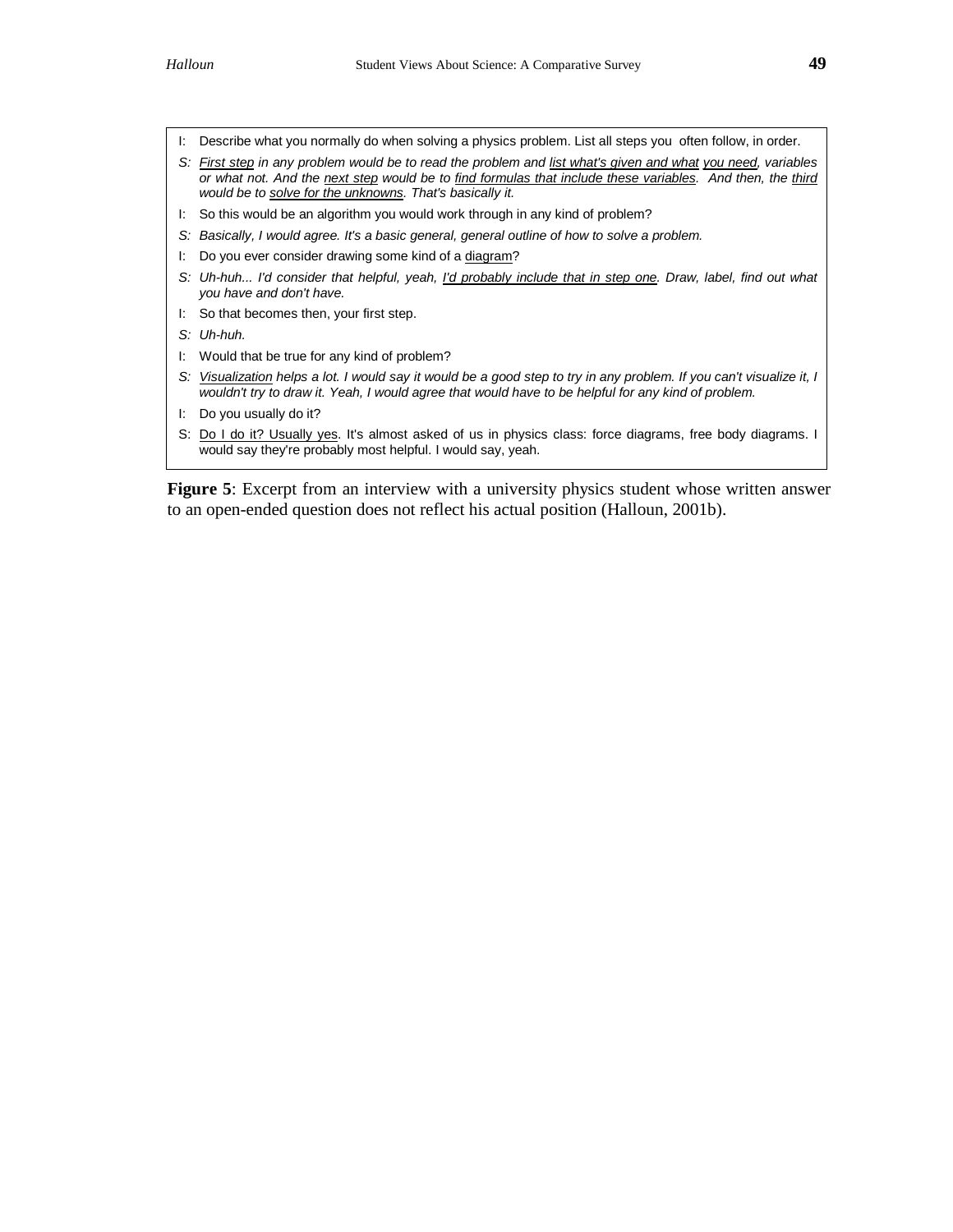

2012 **R32 B32 8012 8012 8001**  $\overline{\phantom{a}}$ Item No: 6 7 8 9 10 11 12 13 14 15 16 17 18 19 20 21 22 23 24 25 26 27 28 29 30 31 32 33 34 35 36 37 38

Figure 6: Boxplot comparison of answers provided, on VASS forms P99LB (top) and Figure 6: Boxplot comparison or answers provided, on VASS forms P99LB (top) and<br>P20 (bottom), by students enrolled, in two consecutive years, in the first secondary grade at the same school.

*Answers are recoded so that the expert choice is always 1 in dichotomous items (6 through 15) and 5 in CAD items (16 through 38).*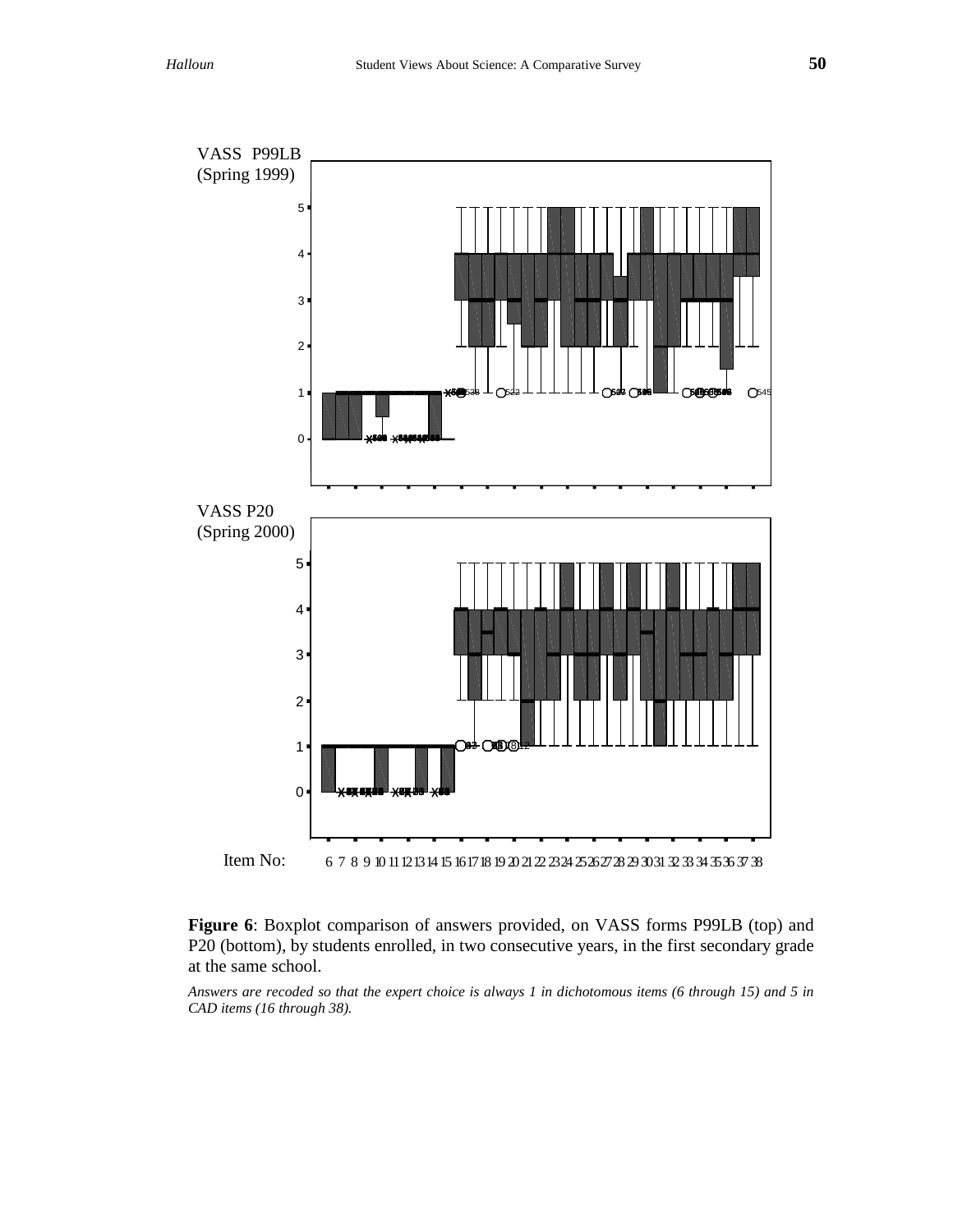

P20 Item No: 7 8 9 10 11 13 14 15 16 17 18 19 20 22 23 24 25 26 27 28 29 30 31 32 33 34 35 36 37 38 39

Figure 7: Boxplot comparison of responses provided by 1838 U.S. students and 813 Lebanese students on similar items in VASS Form P12 (Spring 97) and VASS Form P99LB (Spring 99).

*Responses are recoded so that the expert end pole is always 7 in Form P12, and 5 (or 1) in Form P99LB*.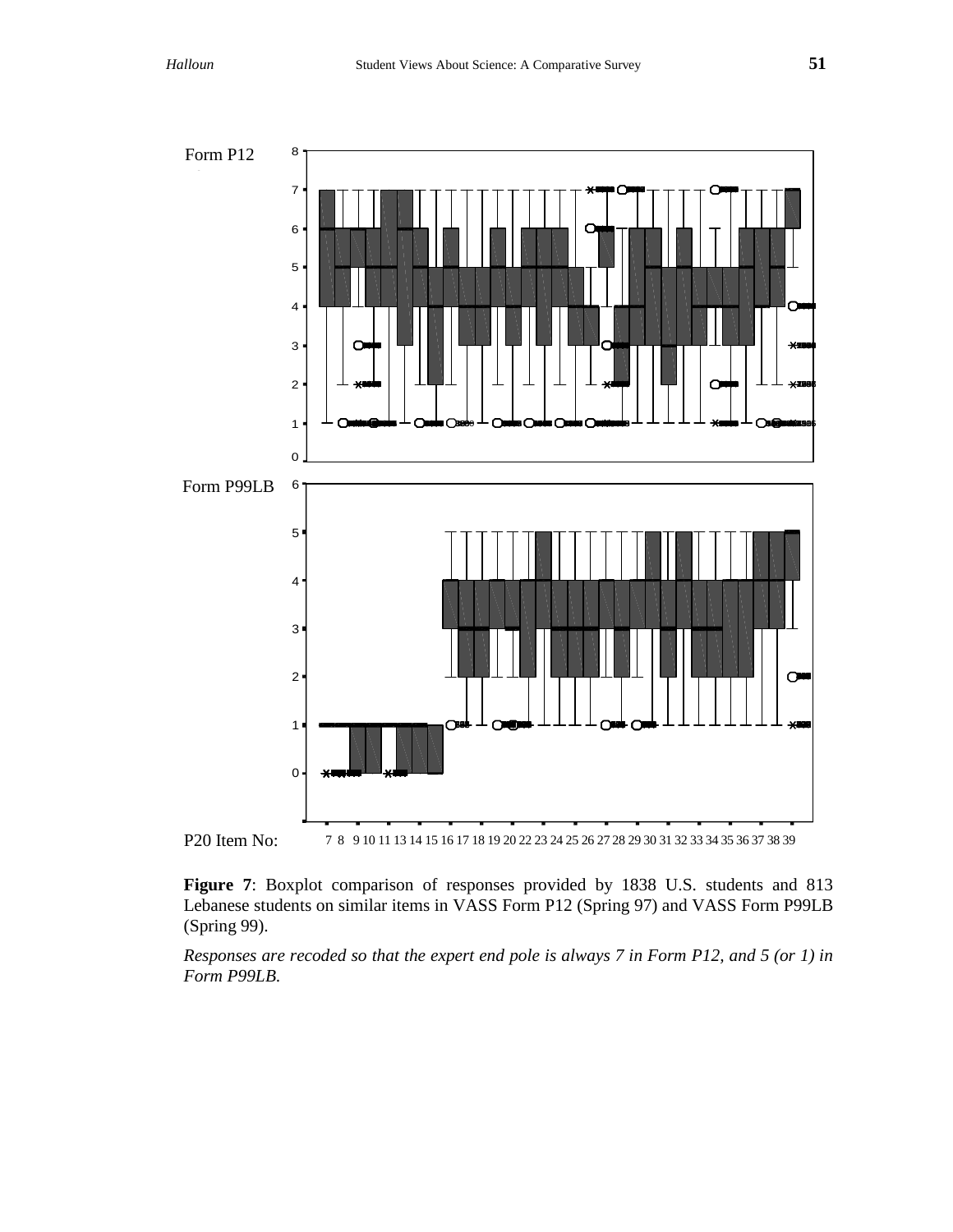

Item No: 67 8 9 10 11 12 13 14 15 16 17 18 19 20 21 22 23 24 25 26 27 28 29 30 31 32 33 34 35 36 37 38 39 1 2 3 4 5<br>

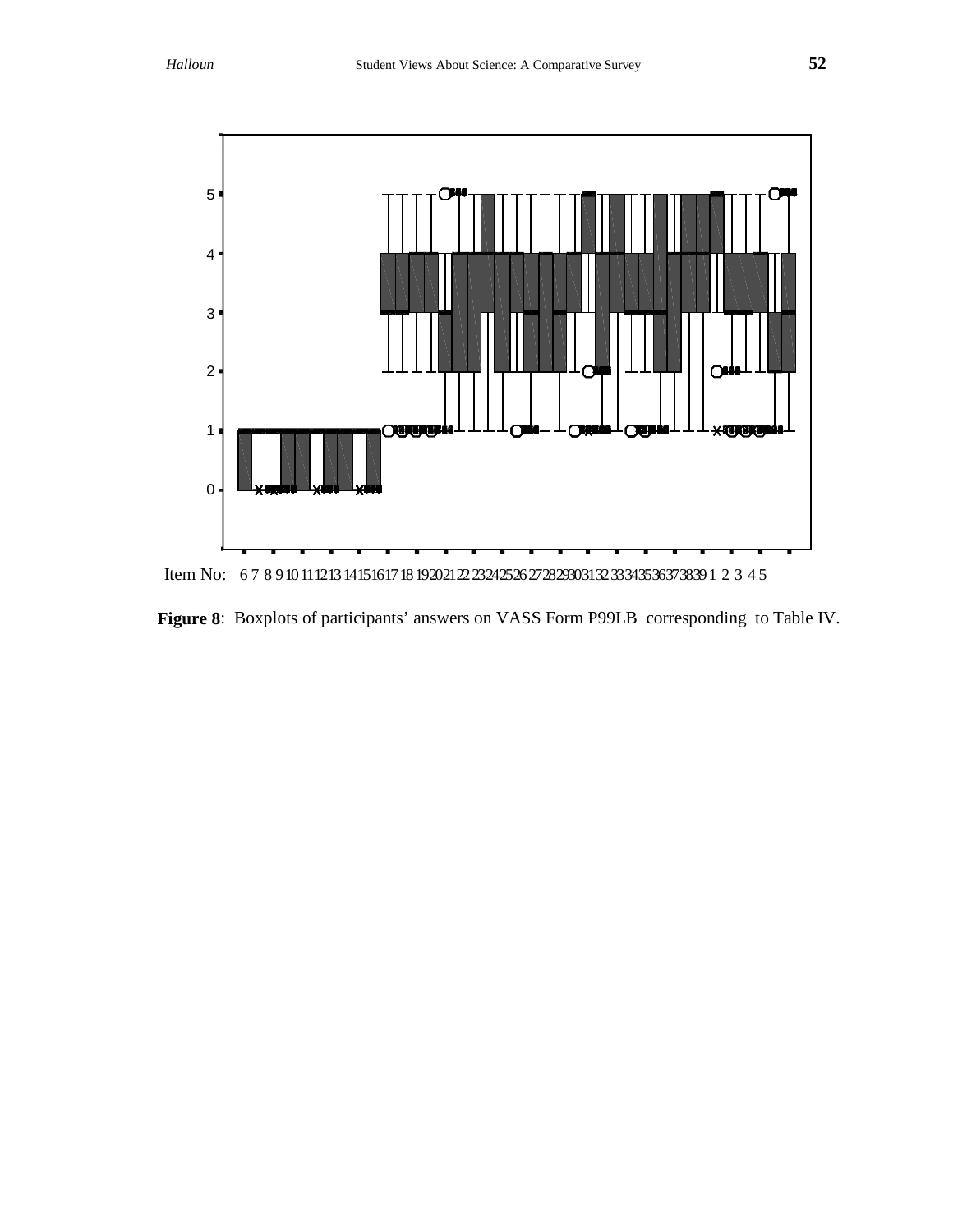

Sum of relevance items, expert=1 or 5 Figure 9: Histograms of respondents' sum of scores on VASS dimensions (Fall 1999).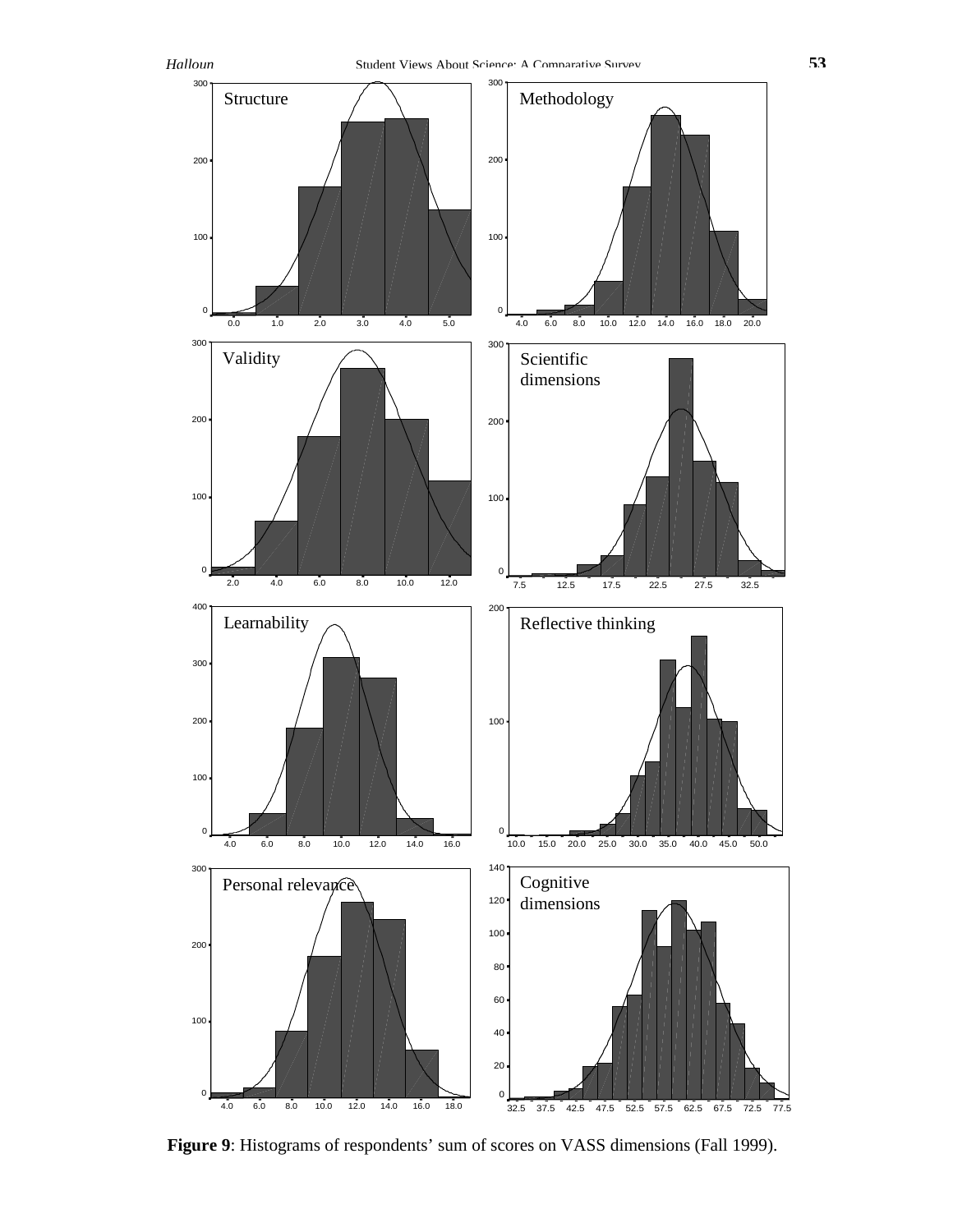

**Figure 10**: Histogram of respondents' sum of scores on all 33 VASS items along with profile cutoffs. Scores ranged, in the 1999 fall term, from 42 to 111 out of 125 points.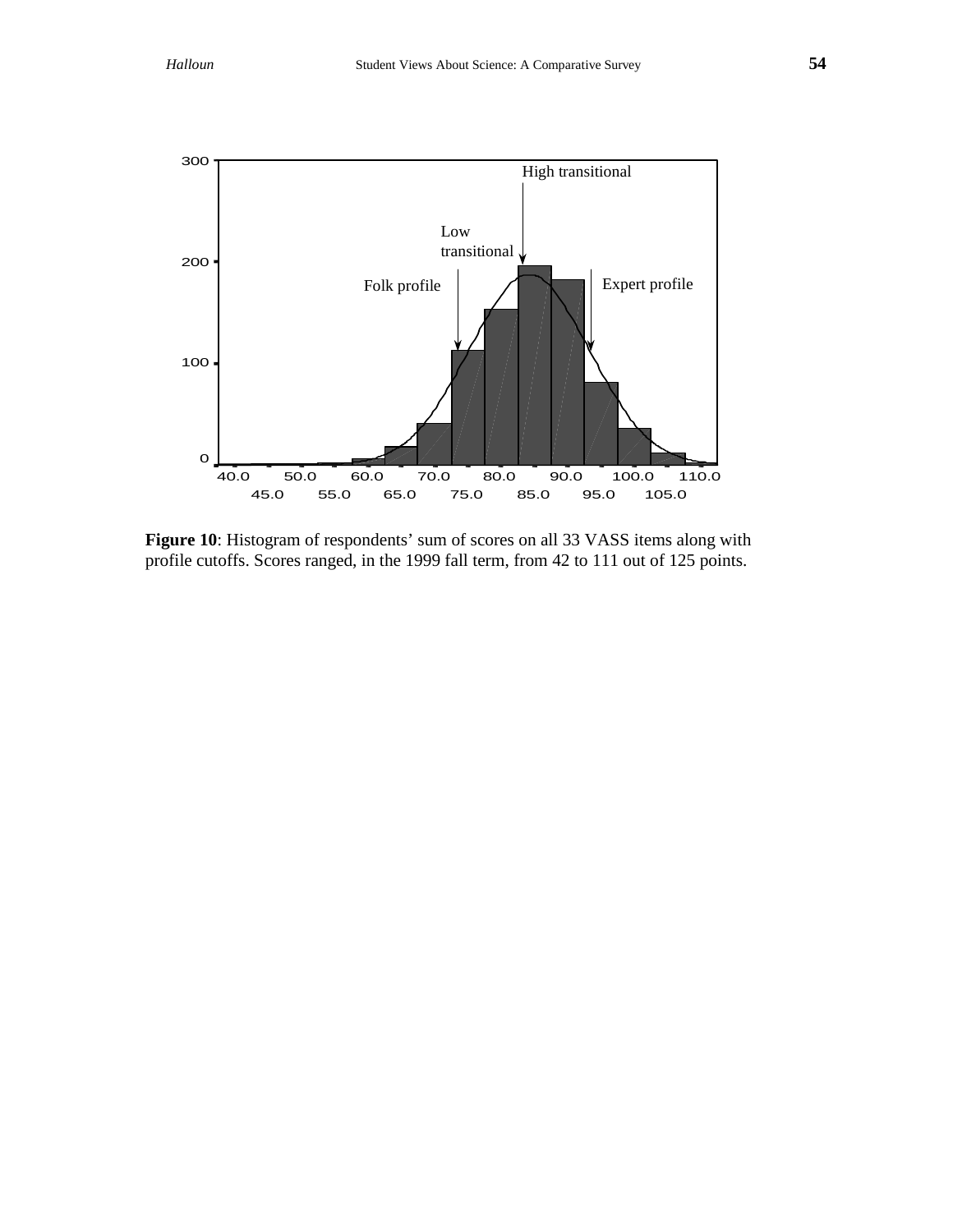

**Figure 11**: Boxplots comparing the distribution of respondents' answers on the various VASS items within each of the four profiles.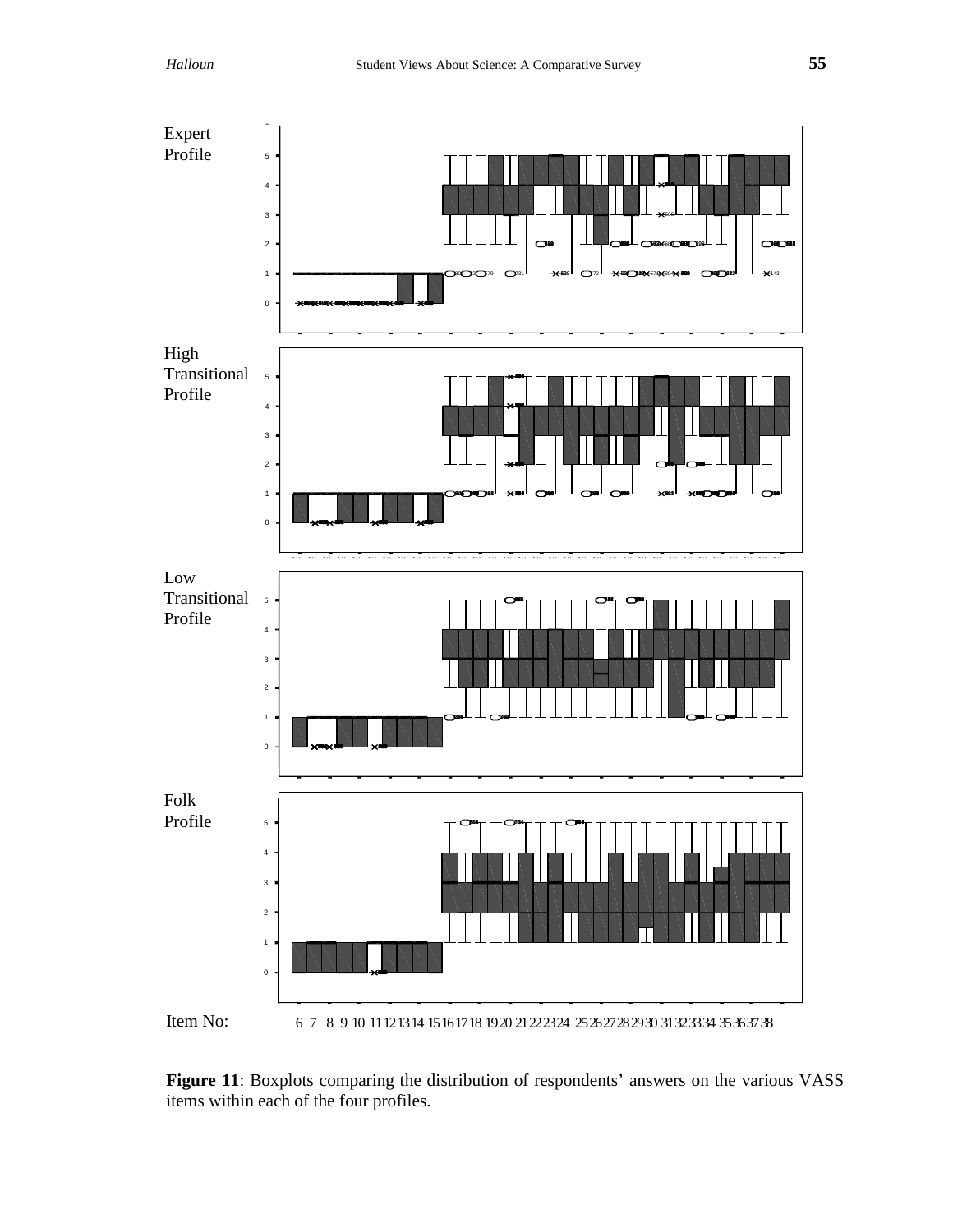

Figure 12: Boxplots comparing the four profiles with respect to the total number of views of a given type expressed by respondents in each profile.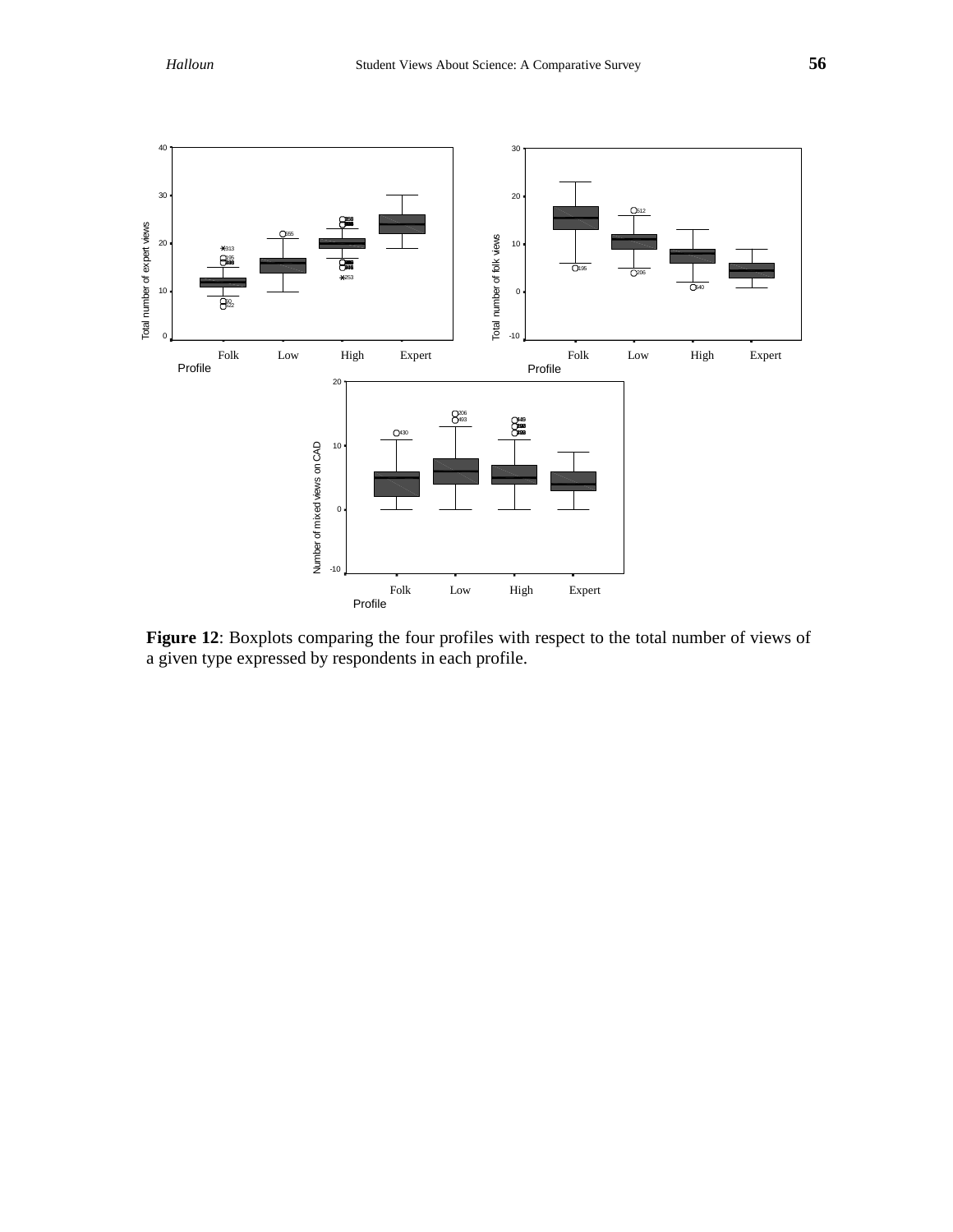

Students with an *expert profile* and expressing expert views on 26 items or more

Students with a *folk profile* and expressing folk views on 17 items or more



**Figure 13**: Comparison of VASS answers given by two extreme groups of respondents in the1999 fall term.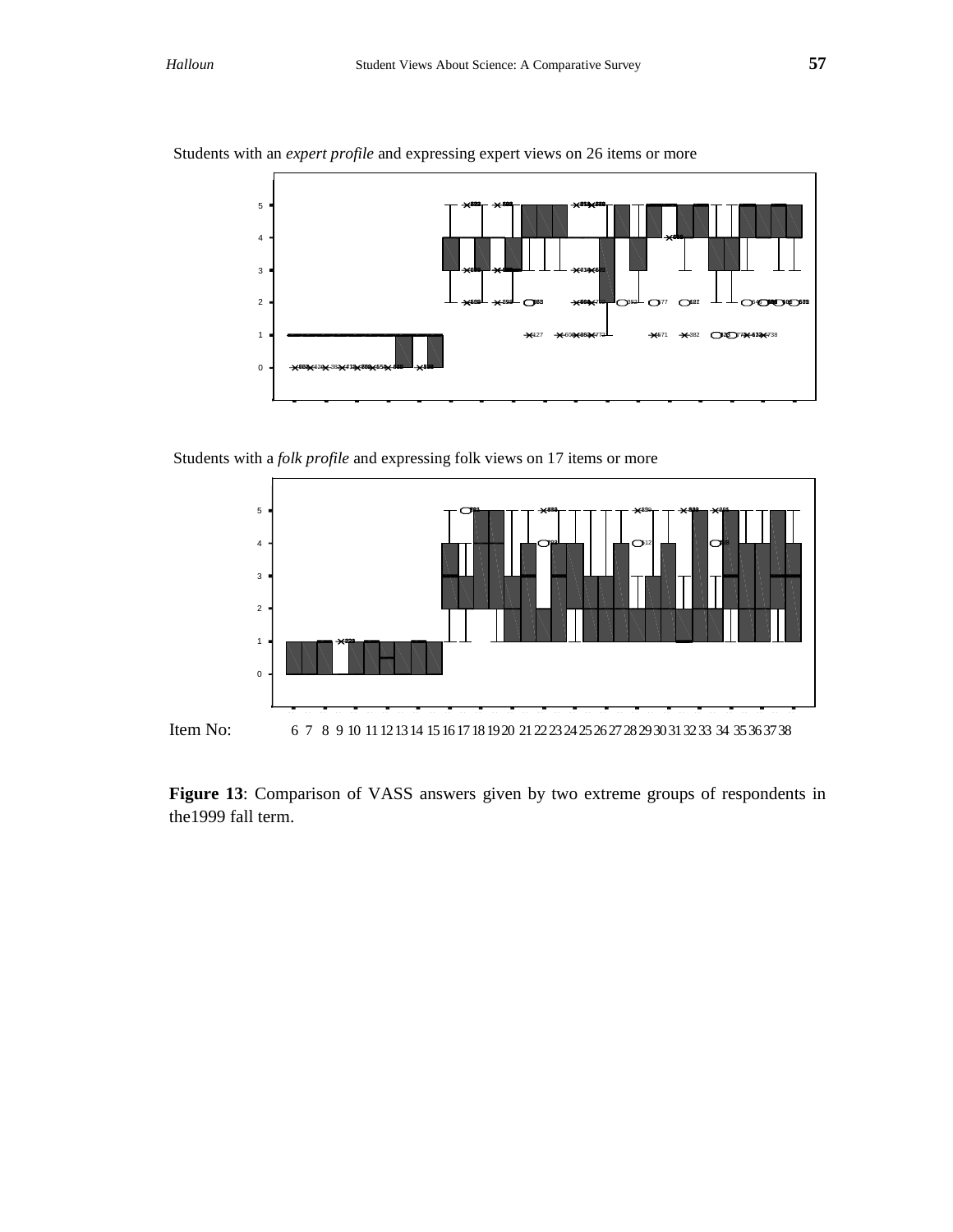

Figure 14: Error bars relating course final grades to profiles with 95% confidence intervals (CI).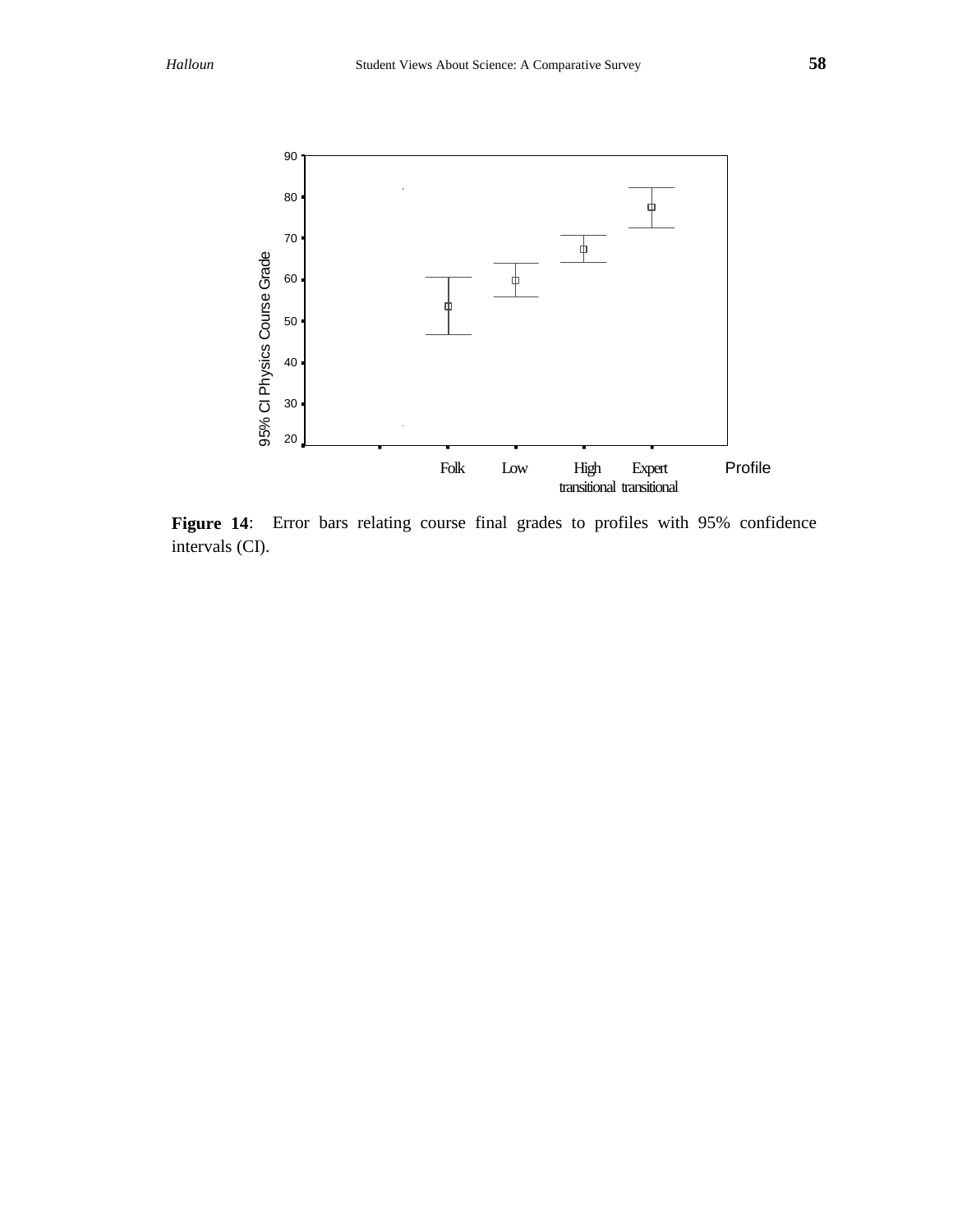

**Figure 15**: Student VASS scores vs. teacher practice index.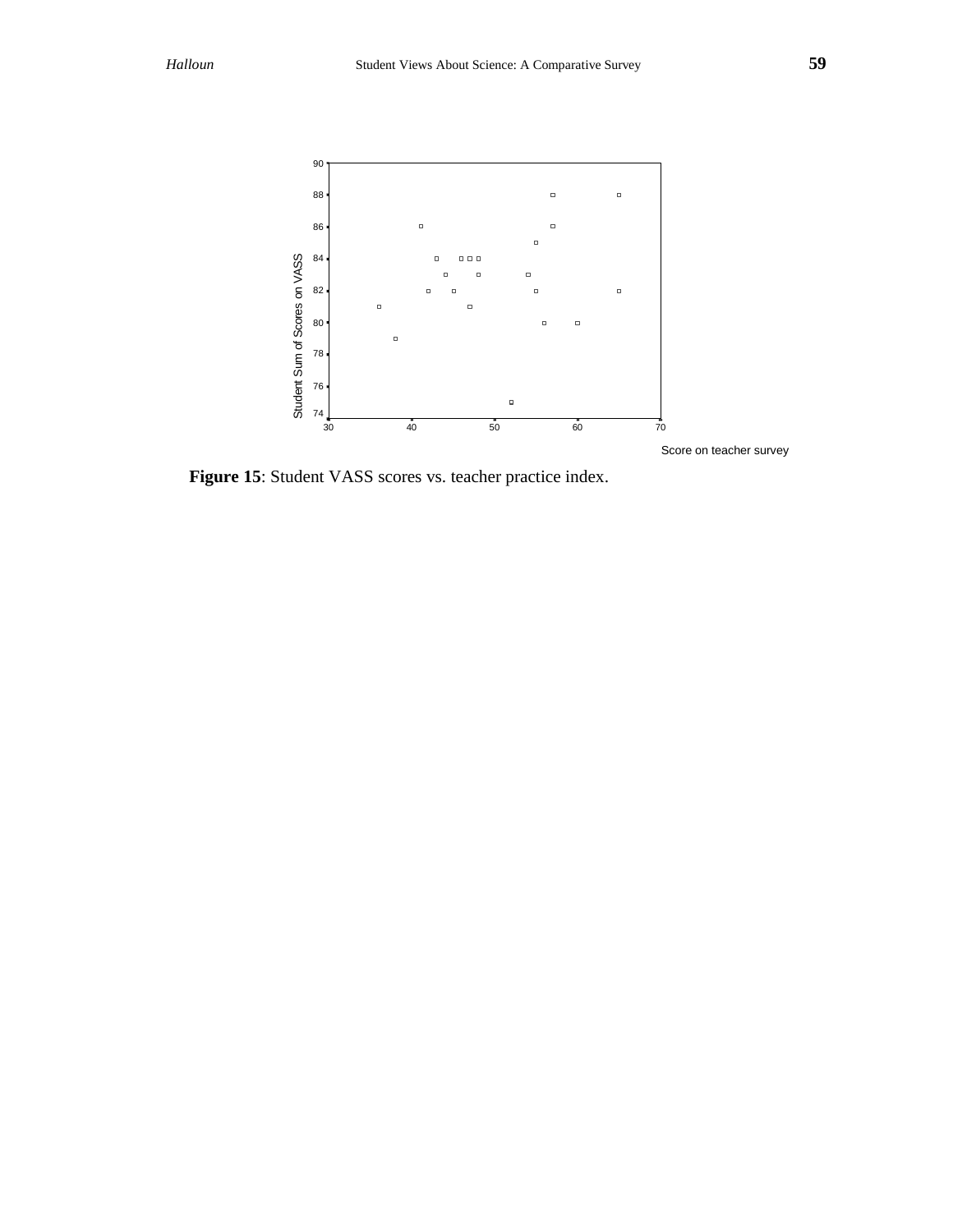# Taxonomy of VASS – Form P20

|                    | Scientific dimensions                                                                                                                                                                                                                           | Item Number               |
|--------------------|-------------------------------------------------------------------------------------------------------------------------------------------------------------------------------------------------------------------------------------------------|---------------------------|
| 1.                 | Structure: Science is a coherent body of knowledge about patterns in nature revealed<br>by careful investigation<br>- rather than a loose collection of directly perceived facts.                                                               | 9, 10,<br>11,<br>12, 13   |
| 2.                 | Methodology: The methods of science are theory-laden, systematic and generic<br>- rather than idiosyncratic and situation specific.                                                                                                             | 8,38                      |
|                    | Mathematics is a tool used by scientists for describing, connecting and analyzing ideas<br>- rather than a source of factual knowledge.                                                                                                         | 26, 37                    |
|                    | Mathematical modeling for problem solving involves more<br>- than selecting mathematical formulas for number crunching.                                                                                                                         | 26, 28                    |
| 3.                 | Validity: Scientific knowledge is approximate, tentative, and refutable<br>- rather than exact, absolute and final.                                                                                                                             | 14, 15,<br>35, 36         |
|                    | Cognitive dimensions                                                                                                                                                                                                                            |                           |
| $\boldsymbol{4}$ . | Learnability: Science is learnable by anyone willing to make the effort<br>- not just by a few talented people.                                                                                                                                 | 16                        |
|                    | Achievement depends more on <i>personal effort</i> and <i>perseverance</i><br>- than on the influence of teacher, peers or textbook.                                                                                                            | 20, 22                    |
| 5.                 | Reflective thinking: For meaningful understanding of science, one needs to:<br>(a) concentrate more on the development of generic methods for construction and<br>application of scientific ideas<br>- than on memorizing facts and procedures; | 25, 27, 29,<br>34, 19, 33 |
|                    | (b) examine situations in <i>many</i> ways<br>— instead of following a single approach;                                                                                                                                                         | 30                        |
|                    | (c) seek knowledge from a variety of sources<br>- instead of relying on a single authority;                                                                                                                                                     | 4, 5                      |
|                    | (d) continuously evaluate one's own work for consistency and effectiveness                                                                                                                                                                      | 31, 32                    |
|                    | - instead of just accumulating new information from presumed authorities;<br>(e) reconstruct new subject knowledge in one's own way                                                                                                             | 21<br>23                  |
|                    | - instead of memorizing it as given.                                                                                                                                                                                                            |                           |
| 6.                 | Personal relevance: Science is relevant to everyone's life.<br>— It is not of exclusive concern to scientists.                                                                                                                                  | 18, 24                    |
|                    | Science should be enjoyed and studied more for personal benefit<br>- than for fulfilling curriculum requirements.                                                                                                                               | 6, 7, 17                  |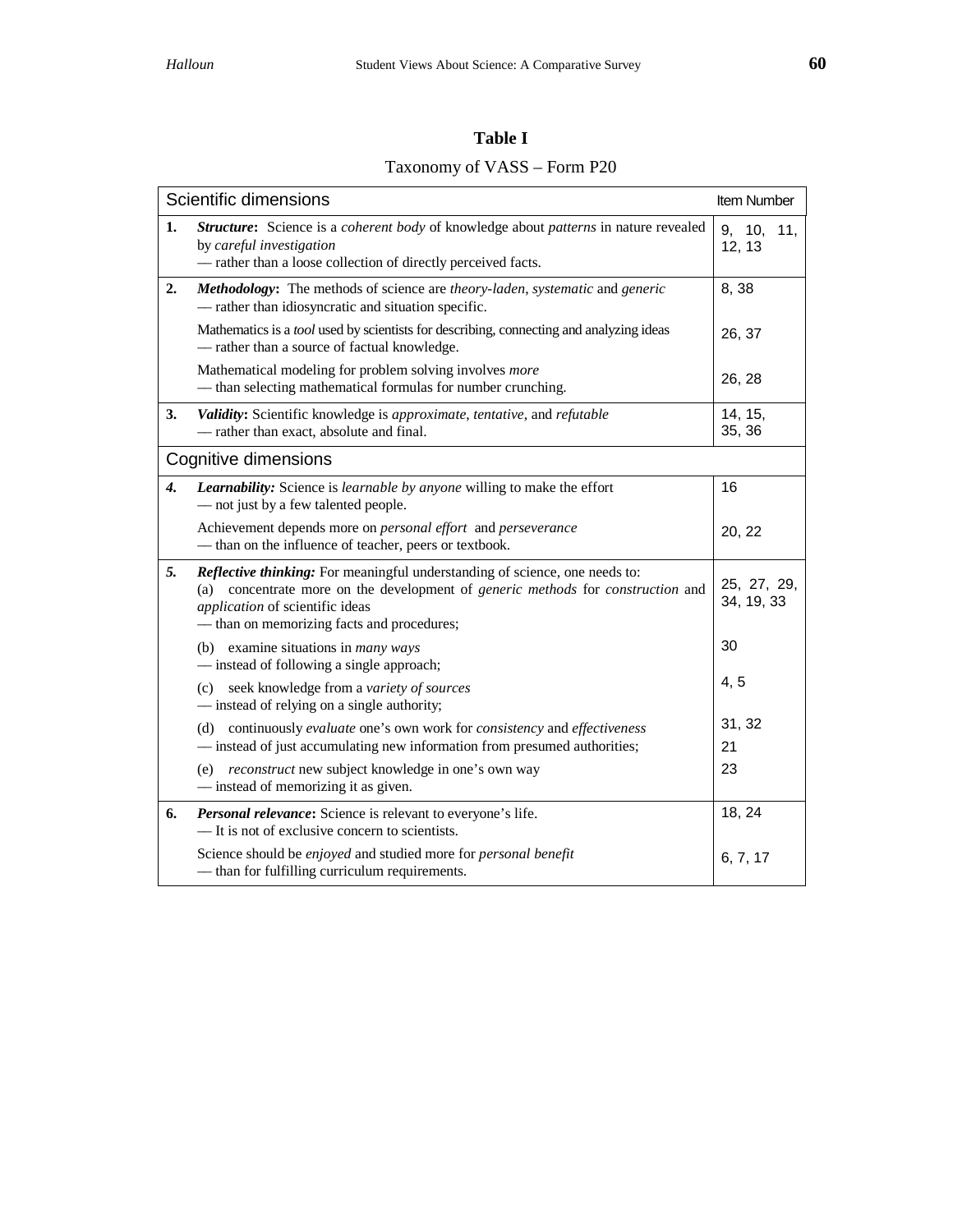## **Table II**

| Answer<br>Item   | 1  | 2  | 3              | 4              | 5              | Answer<br>Item   | 1  | $\overline{2}$ | 3      | 4              | 5              |  |
|------------------|----|----|----------------|----------------|----------------|------------------|----|----------------|--------|----------------|----------------|--|
| Likert 1a        | 31 | 52 | 6              | 11             | $\Omega$       | Likert 4a        | 32 | 42             | 9      | 15             | 3              |  |
| Likert 1b        | 14 | 32 | 18             | 25             | 11             | Likert 4b        | 25 | 53             | $\tau$ | 11             | 3              |  |
| CAD <sub>1</sub> | 21 | 26 | 38             | 11             | $\overline{4}$ | CAD <sub>4</sub> | 17 | 15             | 39     | 19             | 10             |  |
| Likert 2a        | 33 | 55 | 7              | $\overline{4}$ | $\mathbf{0}$   | Likert 5a        | 20 | 23             | 9      | 31             | 16             |  |
| Likert 2b        | 35 | 35 | 12             | 14             | $\overline{4}$ | Likert 5b        | 50 | 39             | 6      | $\overline{4}$ | 1              |  |
| CAD <sub>2</sub> | 24 | 29 | 26             | 19             | 3              | CAD <sub>5</sub> | 11 | 10             | 13     | 31             | 35             |  |
| Likert 3a        | 30 | 42 | $\overline{7}$ | 19             | $\mathfrak{D}$ | Likert 6a        | 27 | 51             | 12     | 8              | 3              |  |
| Likert 3b        | 37 | 42 | $\overline{7}$ | 11             | 3              | Likert 6b        | 28 | 46             | 17     | 4              | $\overline{4}$ |  |
| CAD <sub>3</sub> | 6  | 21 | 45             | 19             | 8              | CAD <sub>6</sub> | 4  | 13             | 51     | 20             | 11             |  |
|                  |    |    |                |                |                |                  |    |                |        |                |                |  |

## Comparison of student answers (in percentages) on six VASS items first asked in Likert format then in CAD format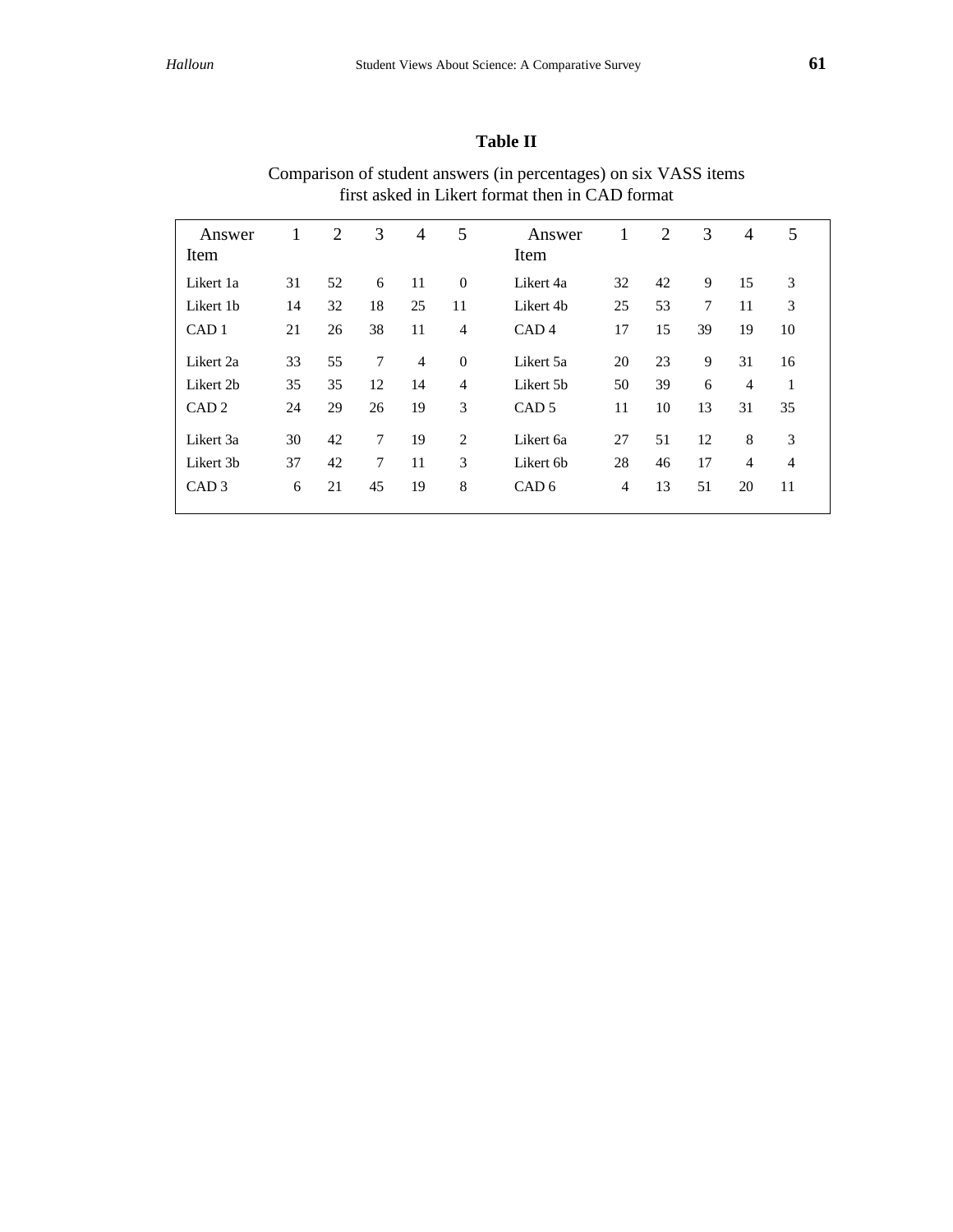## **Table III**

## Sample Characteristics (percentage of participants)

| <b>Term</b> |         |    | <b>Grade Level</b>          |  | <b>Education Level</b>        |  |
|-------------|---------|----|-----------------------------|--|-------------------------------|--|
| (1999)      | 1st sec |    | 2nd sec   3rd sec   College |  | <b>Secondary   University</b> |  |
| Fall        | 38      | 33 |                             |  |                               |  |
| Spring      | 53      | 29 |                             |  |                               |  |

| <b>Education Level</b> |                             |  |  |  |  |  |  |
|------------------------|-----------------------------|--|--|--|--|--|--|
|                        | <b>Secondary</b> University |  |  |  |  |  |  |
| 83                     | 17                          |  |  |  |  |  |  |
| 91                     |                             |  |  |  |  |  |  |

| <b>Term</b> |         | County |       | <b>Sector</b> |         |
|-------------|---------|--------|-------|---------------|---------|
| (1999)      | Brt-Mtn | North  | South | <b>Public</b> | Private |
| Fall        | 36      | 29     | 36    | 54            | 46      |
| Spring      | 43      | 44     | 13    | 35            | 65      |

| Sector        |                |  |  |  |  |  |
|---------------|----------------|--|--|--|--|--|
| <b>Public</b> | <b>Private</b> |  |  |  |  |  |
| 54            | 46             |  |  |  |  |  |
| 35            | 65             |  |  |  |  |  |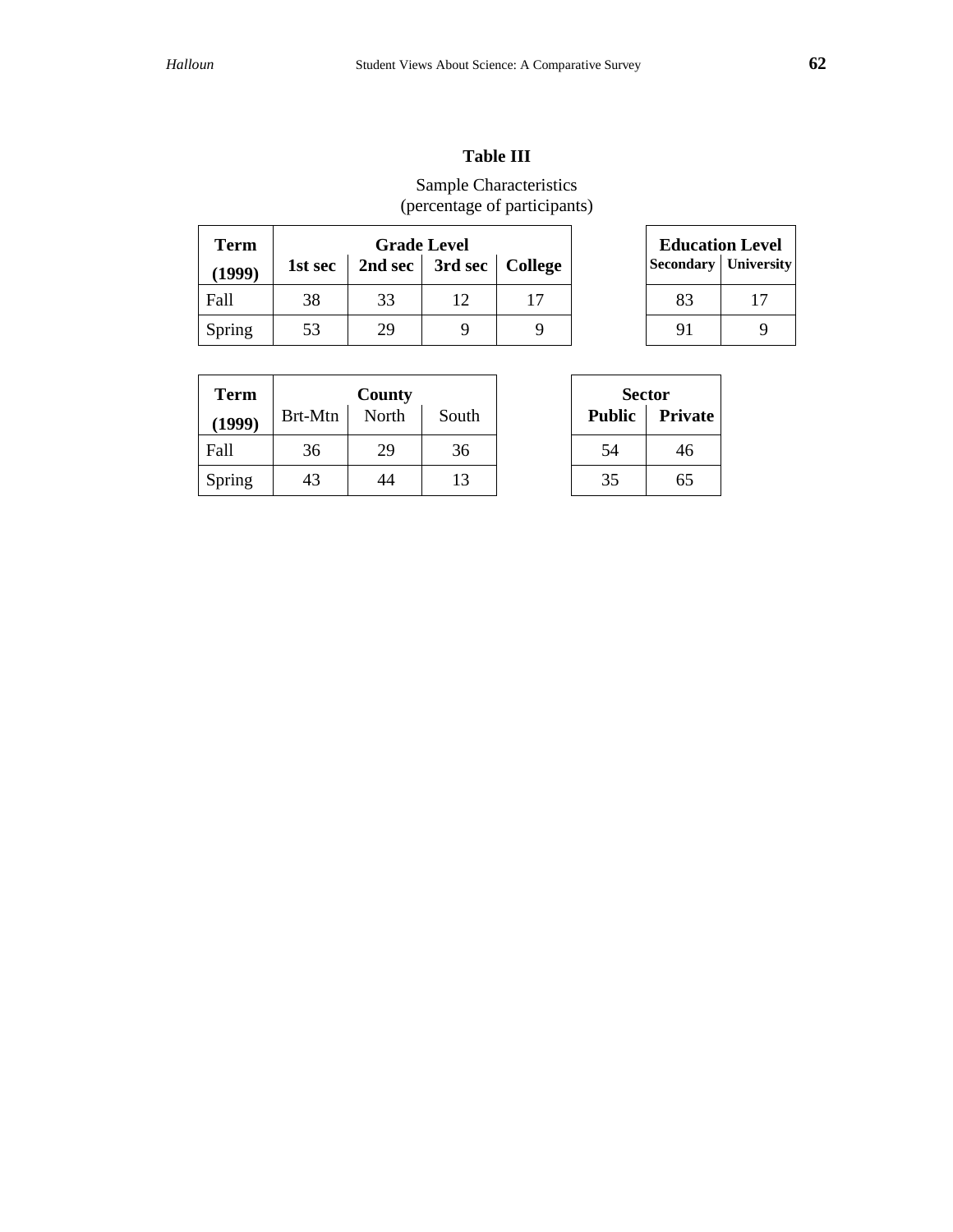## **Table IV**

| Recoded response: |                  |                |    |    | Recoded response: |                |                |                |    |    |    |
|-------------------|------------------|----------------|----|----|-------------------|----------------|----------------|----------------|----|----|----|
|                   | $\boldsymbol{0}$ | 1              |    |    |                   |                |                | $\overline{2}$ | 3  | 4  | 5  |
| Q <sub>6</sub>    | 37               | 63             |    |    |                   | Q25            | 6              | 15             | 28 | 37 | 14 |
| Q7                | 18               | 82             |    |    |                   | Q26            | 15             | 29             | 31 | 18 | 8  |
| Q8                | 14               | 86             |    |    |                   | Q27            | 9              | 18             | 15 | 35 | 24 |
| Q <sub>9</sub>    | 37               | 63             |    |    |                   | Q28            | 10             | 26             | 34 | 19 | 11 |
| Q10               | 35               | 65             |    |    |                   | Q29            | 9              | 13             | 15 | 39 | 23 |
| Q11               | 16               | 84             |    |    |                   | Q30            | 6              | 8              | 7  | 25 | 54 |
| Q12               | 33               | 67             |    |    |                   | Q31            | 20             | 17             | 12 | 27 | 25 |
| Q13               | 42               | 58             |    |    |                   | Q32            | $\overline{7}$ | 8              | 15 | 36 | 34 |
| Q14               | 24               | 76             |    |    |                   | Q33            | 11             | 14             | 32 | 33 | 10 |
| Q15               | 48               | 52             |    |    |                   | Q34            | 9              | 14             | 46 | 21 | 10 |
|                   |                  |                |    |    |                   | Q35            | 15             | 15             | 19 | 25 | 26 |
| Recoded response: |                  |                |    |    |                   | Q36            | 14             | 20             | 14 | 32 | 19 |
|                   |                  | $\overline{2}$ | 3  | 4  | 5                 | Q37            | 5              | 17             | 22 | 30 | 26 |
| Q16               | $\overline{2}$   | 15             | 33 | 40 | 10                | Q38            | 3              | 9              | 19 | 36 | 33 |
| Q17               | 6                | 17             | 36 | 31 | 10                |                |                |                |    |    |    |
| Q18               | 4                | 19             | 27 | 30 | 20                | Q39            | $\overline{c}$ | $\overline{4}$ | 6  | 22 | 66 |
| Q19               | $\overline{c}$   | 12             | 27 | 33 | 25                |                |                |                |    |    |    |
| Q20               | $\overline{4}$   | 22             | 52 | 17 | 5                 | Q1             | $\overline{c}$ | 12             | 43 | 39 | 5  |
| Q21               | 16               | 15             | 16 | 31 | 21                | Q2             | $\mathbf{1}$   | 10             | 44 | 38 | 8  |
| Q22               | 12               | 18             | 14 | 39 | 16                | Q <sub>3</sub> | $\overline{2}$ | $\overline{7}$ | 38 | 45 | 9  |
| Q23               | 7                | 11             | 15 | 40 | 27                | Q4             | 16             | 41             | 18 | 17 | 8  |
| Q24               | 9                | 23             | 18 | 28 | 21                | Q <sub>5</sub> | 6              | 29             | 21 | 26 | 19 |

## Percentages of participants' answers on VASS Form P99LB in the 1999 fall term

*Answers have been rearranged so that the expert pole is always scored 1 in dichotomous items and 5 in CAD or multiple-choice items*.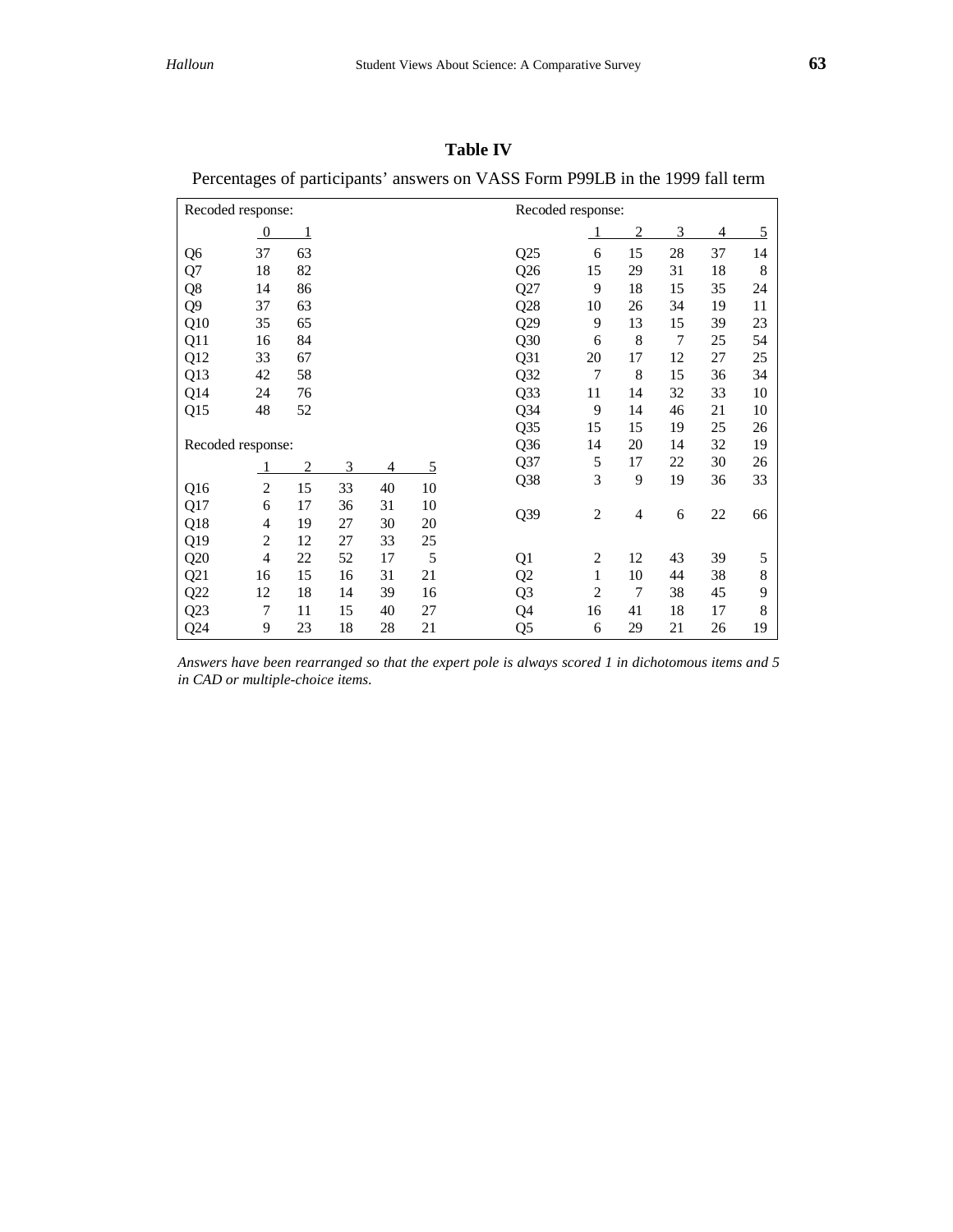| $P_{\text{D}}$ is the dependent of $\mathcal{L}_{\text{D}}$ is $\mathcal{L}_{\text{D}}$ in $\mathcal{L}_{\text{D}}$ in the $1/7$ function |                                                   |                          |                |                      |                  |                         |                  |  |  |
|-------------------------------------------------------------------------------------------------------------------------------------------|---------------------------------------------------|--------------------------|----------------|----------------------|------------------|-------------------------|------------------|--|--|
|                                                                                                                                           | Number of views (out of 33 items, Q6 through Q38) |                          |                |                      |                  |                         |                  |  |  |
| Percent of respondents expressing a given view type:                                                                                      |                                                   |                          |                |                      |                  |                         |                  |  |  |
|                                                                                                                                           |                                                   | on CAD items             |                | on dichotomous items |                  | on Entire test          |                  |  |  |
|                                                                                                                                           | <b>Expert</b>                                     | Mixed                    | Folk           | <b>Expert</b>        | Folk             | Expert                  | Folk             |  |  |
| $\boldsymbol{0}$                                                                                                                          |                                                   | $\mathfrak{Z}$           | $\mathbf{1}$   |                      | $\overline{4}$   |                         |                  |  |  |
| $\mathbf{1}$                                                                                                                              |                                                   | $\overline{4}$           | $\overline{3}$ |                      | 13               |                         | $\mathbf{1}$     |  |  |
|                                                                                                                                           |                                                   | $\overline{7}$           | $\,8\,$        | $\boldsymbol{0}$     | 21               |                         | $\overline{c}$   |  |  |
| $\frac{2}{3}$                                                                                                                             | $\boldsymbol{0}$                                  | 10                       | 11             | $\mathbf{1}$         | 24               |                         | $\overline{4}$   |  |  |
| $\overline{4}$                                                                                                                            | $\mathbf{1}$                                      | 15                       | 13             | 5                    | 20               |                         | $\epsilon$       |  |  |
| 5                                                                                                                                         | 1                                                 | 14                       | 15             | 12                   | 12               |                         | $\overline{7}$   |  |  |
| 6                                                                                                                                         | $\mathfrak{Z}$                                    | 14                       | 13             | 20                   | $\sqrt{5}$       |                         | 9                |  |  |
| $\boldsymbol{7}$                                                                                                                          | 5                                                 | 12                       | 11             | 24                   | $\mathbf{1}$     | $\boldsymbol{0}$        | 11               |  |  |
| $\boldsymbol{8}$                                                                                                                          | 8                                                 | $\overline{7}$           | 9              | 21                   | $\boldsymbol{0}$ | $\overline{0}$          | 11               |  |  |
| 9                                                                                                                                         | 8                                                 | $\overline{4}$           | 5              | 13                   |                  | $\overline{0}$          | 11               |  |  |
| 10                                                                                                                                        | 10                                                | $\overline{\mathcal{L}}$ | $\overline{4}$ | $\overline{4}$       |                  | $\mathbf{1}$            | 10               |  |  |
| 11                                                                                                                                        | 12                                                | $\overline{c}$           | $\overline{c}$ |                      |                  | 3                       | $\,8$            |  |  |
| 12                                                                                                                                        | 13                                                | $\mathbf{1}$             | $\overline{c}$ |                      |                  | $\overline{c}$          | $\tau$           |  |  |
| 13                                                                                                                                        | 10                                                | $\mathbf{1}$             | $\mathbf{1}$   |                      |                  | 5                       | 5                |  |  |
| 14                                                                                                                                        | 9                                                 | $\mathbf{0}$             | $\mathbf{1}$   |                      |                  | $\overline{4}$          | $\overline{c}$   |  |  |
| 15                                                                                                                                        | 9                                                 | $\mathbf{0}$             | $\overline{0}$ |                      |                  | 5                       | $\overline{3}$   |  |  |
| 16                                                                                                                                        | $\overline{4}$                                    |                          | $\overline{0}$ |                      |                  | 9                       | $\overline{c}$   |  |  |
| 17                                                                                                                                        | 3                                                 |                          | $\overline{0}$ |                      |                  | 8                       | $\mathbf{1}$     |  |  |
| 18                                                                                                                                        | 3                                                 |                          |                |                      |                  | 10                      | $\mathbf{1}$     |  |  |
| 19                                                                                                                                        | $\mathbf{1}$                                      |                          |                |                      |                  | 11                      | $\mathbf{1}$     |  |  |
| $20\,$                                                                                                                                    | $\,1$                                             |                          |                |                      |                  | 10                      | $\overline{0}$   |  |  |
| 21                                                                                                                                        | $\overline{0}$                                    |                          |                |                      |                  | 8                       | $\overline{0}$   |  |  |
| 22                                                                                                                                        |                                                   |                          |                |                      |                  | $\,8\,$                 |                  |  |  |
| 23                                                                                                                                        |                                                   |                          |                |                      |                  | 5                       | $\boldsymbol{0}$ |  |  |
| 24                                                                                                                                        |                                                   |                          |                |                      |                  | $\overline{\mathbf{4}}$ |                  |  |  |
| 25                                                                                                                                        |                                                   |                          |                |                      |                  | $\overline{c}$          |                  |  |  |
| $26\,$                                                                                                                                    |                                                   |                          |                |                      |                  | $\overline{c}$          |                  |  |  |
| 27                                                                                                                                        |                                                   |                          |                |                      |                  | $\mathbf{1}$            |                  |  |  |
| 28                                                                                                                                        |                                                   |                          |                |                      |                  | $\,1$                   |                  |  |  |
| 29                                                                                                                                        |                                                   |                          |                |                      |                  | $\boldsymbol{0}$        |                  |  |  |
| 30                                                                                                                                        |                                                   |                          |                |                      |                  | $\boldsymbol{0}$        |                  |  |  |

**Table V** Distribution of respondents' views on VASS items in the 1999 fall term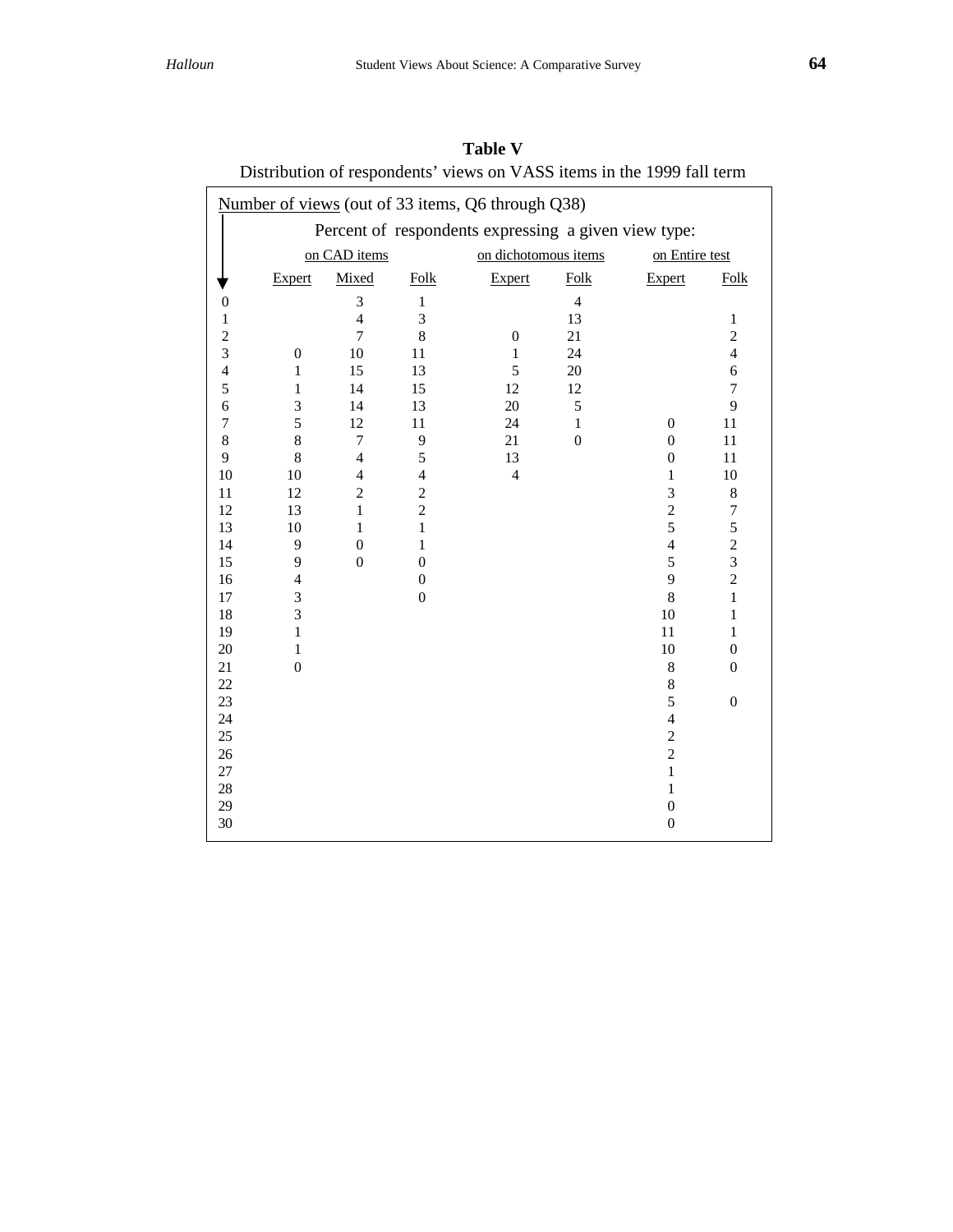| Profile                  |            | Number of Items                                                                                           |  |  |
|--------------------------|------------|-----------------------------------------------------------------------------------------------------------|--|--|
| Type                     | Code       | out of 30                                                                                                 |  |  |
| Expert                   | EP         | 19 items or more with <i>expert views</i>                                                                 |  |  |
| <b>High Transitional</b> | <b>HTP</b> | 15 to 18 items with <i>expert views</i>                                                                   |  |  |
| Low Transitional         | <b>LTP</b> | 11 to 14 items with <i>expert views</i> and an equal<br>or smaller number of items with <i>folk views</i> |  |  |
| Folk                     | FP         | 11 to 14 items with <i>expert views</i> but a larger<br>number of items with <i>folk views</i> , or       |  |  |
|                          |            | 10 items or less with <i>expert views</i>                                                                 |  |  |

**Table VI** Profiling scheme associated with VASS Form P12 (Halloun, 1997)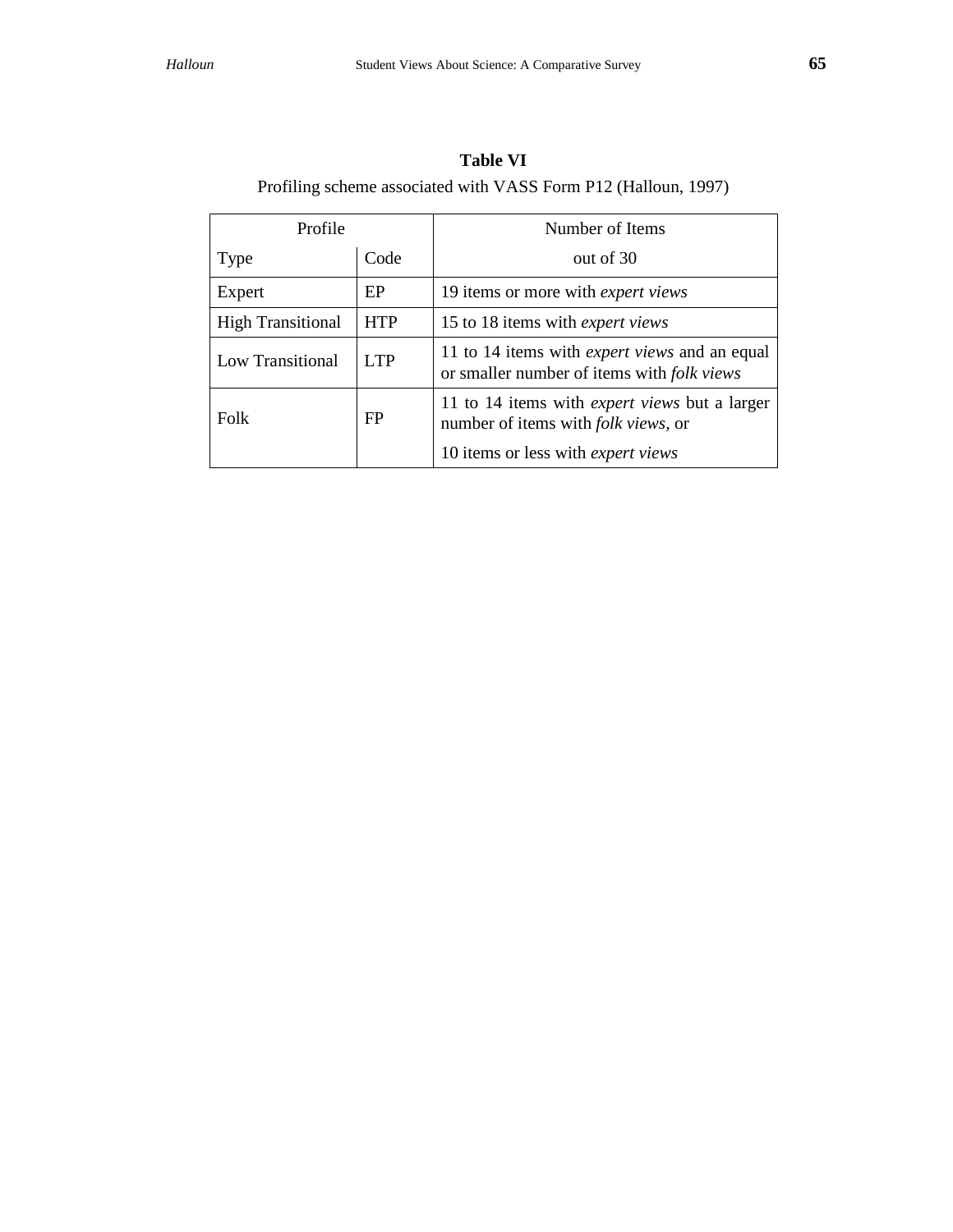| ٠<br>۰.<br>۰. | ٠<br>۰.<br>۰. |
|---------------|---------------|
| I             | I             |
| ۰.<br>×<br>v  | ۰.<br>×<br>v  |

| <b>Dimension</b>                   | <b>Max. Score</b> | <b>Mean</b> | (%)  | S.D. |
|------------------------------------|-------------------|-------------|------|------|
| <b>Structure</b>                   | 5                 | 3.3         | (66) | 1.12 |
| Methodology                        | 21                | 13.9        | (66) | 2.51 |
| Validity                           | 12                | 7.8         | (65) | 2.33 |
| Scientific domain                  | 38                | 25.0        | (66) | 3.91 |
| Learnability                       | 15                | 9.6         | (64) | 1.83 |
| Reflective thinking                | 55                | 38.2        | (69) | 5.65 |
| Personal relevance                 | 17                | 11.4        | (67) | 2.34 |
| Cognitive domain                   | 87                | 59.2        | (68) | 7.15 |
| Total sum of scores on entire VASS | 125               | 84.2        | (67) | 8.99 |

## **Table VII**

Respondents' sum of scores on VASS dimensions in the 1999 fall term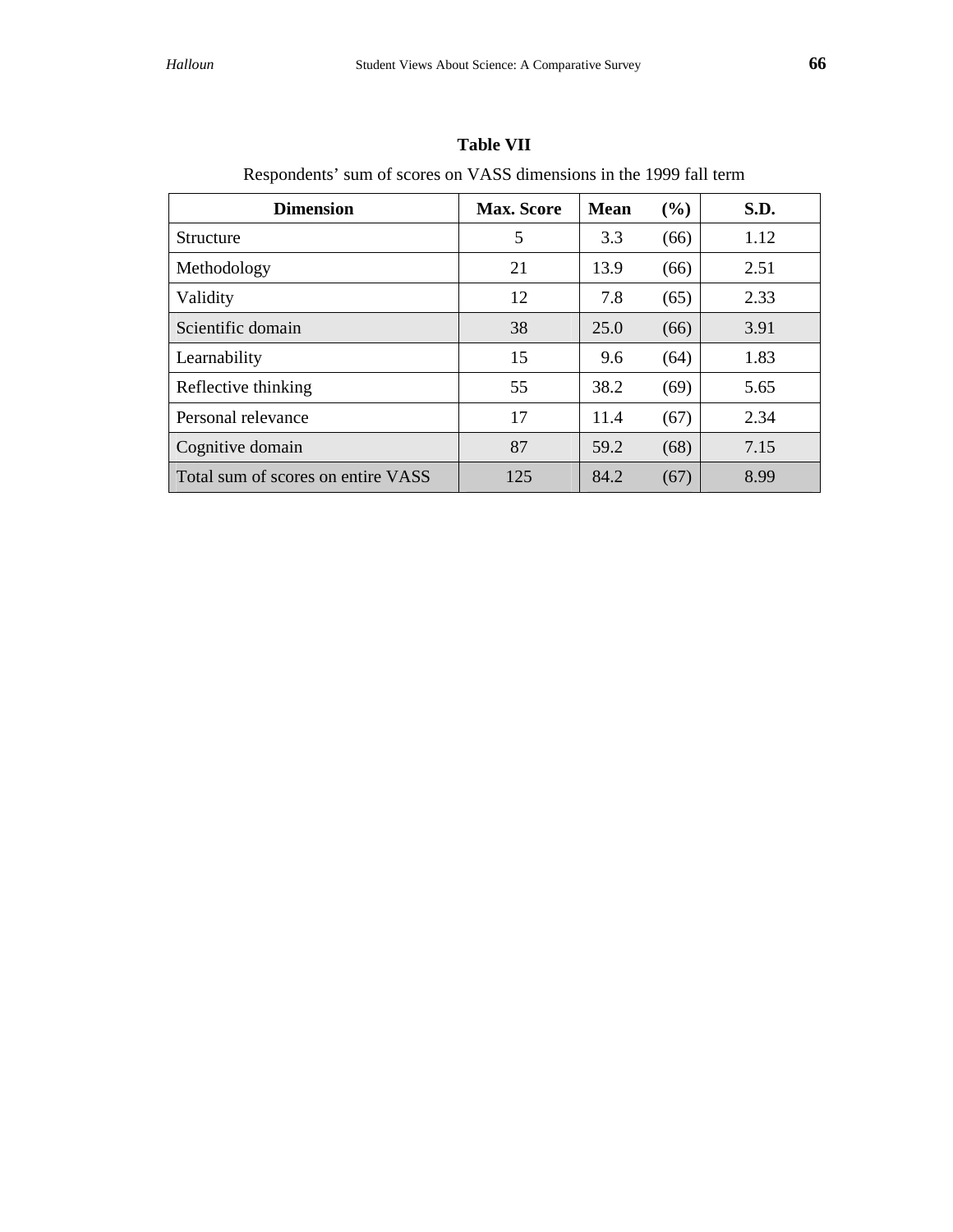## **Table VIII**

Distribution of view types across VASS profiles

|                                     |                                    |        |    | Percentile |    |  |  |  |  |
|-------------------------------------|------------------------------------|--------|----|------------|----|--|--|--|--|
| <b>Profile</b>                      | <u>Range</u>                       | Median | 75 | 95         | 99 |  |  |  |  |
| <b>Total number of Expert views</b> |                                    |        |    |            |    |  |  |  |  |
| Folk                                | $7-17$                             | 12     | 13 | 16         | 17 |  |  |  |  |
| Low transitional                    | 11-20                              | 16     | 17 | 19         | 20 |  |  |  |  |
| <b>High transitional</b>            | $15 - 25$                          | 20     | 21 | 23         | 24 |  |  |  |  |
| Expert                              | 19-30                              | 24     | 26 | 28         | 30 |  |  |  |  |
| <b>Total number of Folk views</b>   |                                    |        |    |            |    |  |  |  |  |
| Folk                                | $5 - 23$                           | 16     | 18 | 20         | 23 |  |  |  |  |
| Low transitional                    | $4 - 16$                           | 11     | 12 | 15         | 16 |  |  |  |  |
| <b>High transitional</b>            | $2 - 12$                           | 8      | 9  | 11         | 12 |  |  |  |  |
| Expert                              | $1-9$                              | 5      | 6  | 8          | 9  |  |  |  |  |
|                                     | <b>Total number of Mixed views</b> |        |    |            |    |  |  |  |  |
| Folk                                | $0 - 12$                           | 5      | 6  | 10         | 12 |  |  |  |  |
| Low transitional                    | $0-14$                             | 6      | 8  | 11         | 13 |  |  |  |  |
| <b>High transitional</b>            | $0-14$                             | 5      | 7  | 10         | 13 |  |  |  |  |
| Expert                              | $0 - 9$                            | 4      | 6  | 8          | 9  |  |  |  |  |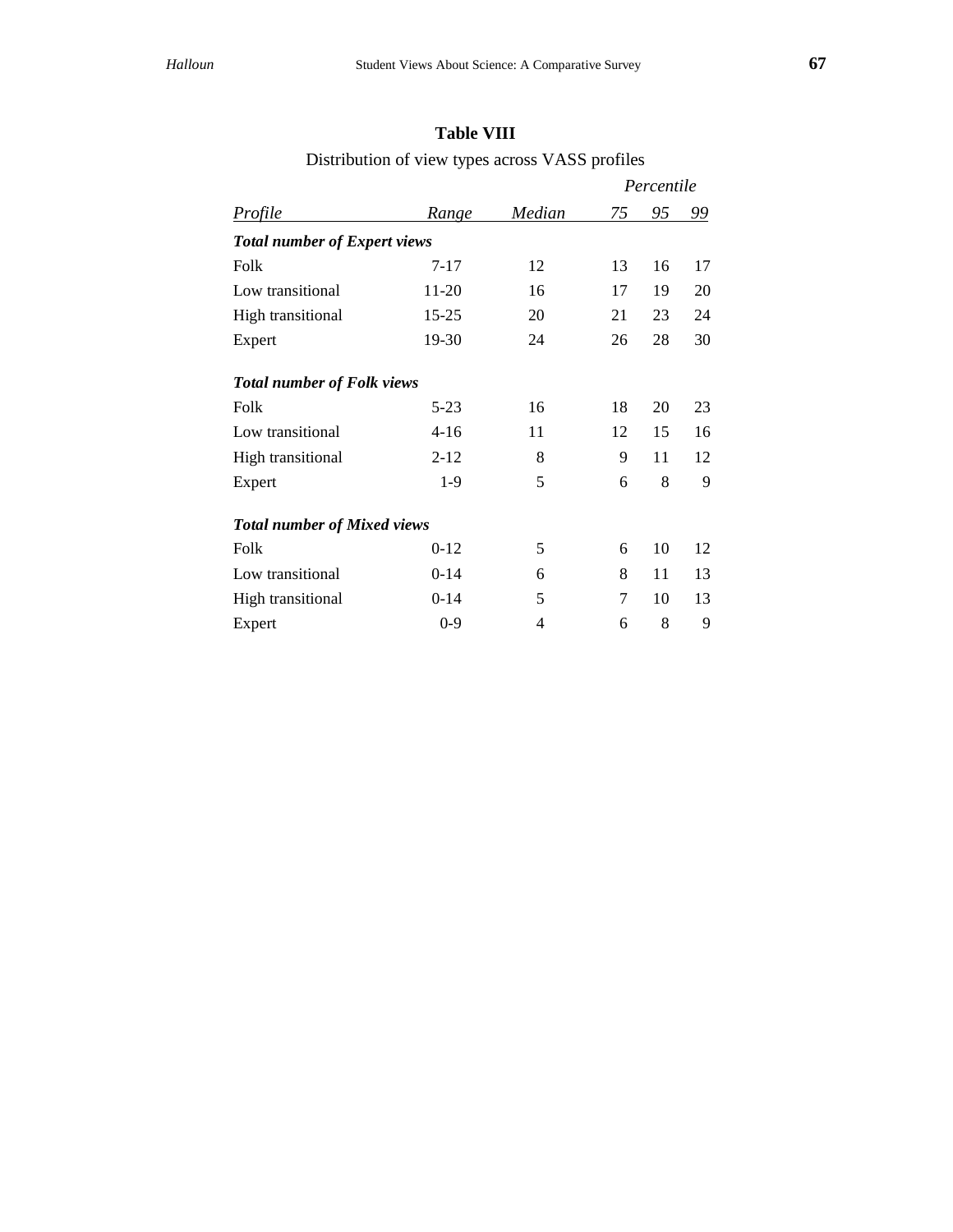| Chi-Square pertaining to the cross-tabulation of actual respondents' answers on VASS items<br>and respective profiles ('99 Fall data) |            |              |                |            |              |  |  |
|---------------------------------------------------------------------------------------------------------------------------------------|------------|--------------|----------------|------------|--------------|--|--|
| <b>Item</b>                                                                                                                           | Chi-Square | Significance | <b>Item</b>    | Chi-Square | Significance |  |  |
| 6                                                                                                                                     | 69.65      | .000         | 25             | 145.02     | .000         |  |  |
| 7                                                                                                                                     | 68.13      | .000         | 26             | 44.93      | .000         |  |  |
| 8                                                                                                                                     | 35.28      | .000         | 27             | 113.68     | .000         |  |  |
| 9                                                                                                                                     | 35.04      | .000         | 28             | 89.84      | .000         |  |  |
| 10                                                                                                                                    | 23.74      | .000         | 29             | 150.54     | .000         |  |  |
| 11                                                                                                                                    | 2.05       | .562         | 30             | 222.95     | .000         |  |  |
| 12                                                                                                                                    | 14.95      | .002         | 31             | 126.34     | .000         |  |  |
| 13                                                                                                                                    | 11.57      | .009         | 32             | 156.90     | .000         |  |  |
| 14                                                                                                                                    | 12.08      | .007         | 33             | 88.19      | .000         |  |  |
| 15                                                                                                                                    | 4.59       | .204         | 34             | 36.59      | .000         |  |  |
|                                                                                                                                       |            |              | 35             | 79.99      | .000         |  |  |
| 16                                                                                                                                    | 19.70      | .073         | 36             | 58.86      | .000         |  |  |
| 17                                                                                                                                    | 107.21     | .000         | 37             | 67.32      | .000         |  |  |
| 18                                                                                                                                    | 52.16      | .000         | 38             | 80.16      | .000         |  |  |
| 19                                                                                                                                    | 63.07      | .000         | 39             | 49.17      | .000         |  |  |
| 20                                                                                                                                    | 19.48      | .078         | 1              | 76.12      | .000         |  |  |
| 21                                                                                                                                    | 65.27      | .000         | $\overline{2}$ | 92.20      | .000         |  |  |
| 22                                                                                                                                    | 155.86     | .000         | $\overline{3}$ | 53.42      | .000         |  |  |
| 23                                                                                                                                    | 123.86     | .000         | $\overline{4}$ | 65.67      | .000         |  |  |
| 24                                                                                                                                    | 89.45      | .000         | 5              | 34.42      | .001         |  |  |

**Table IX**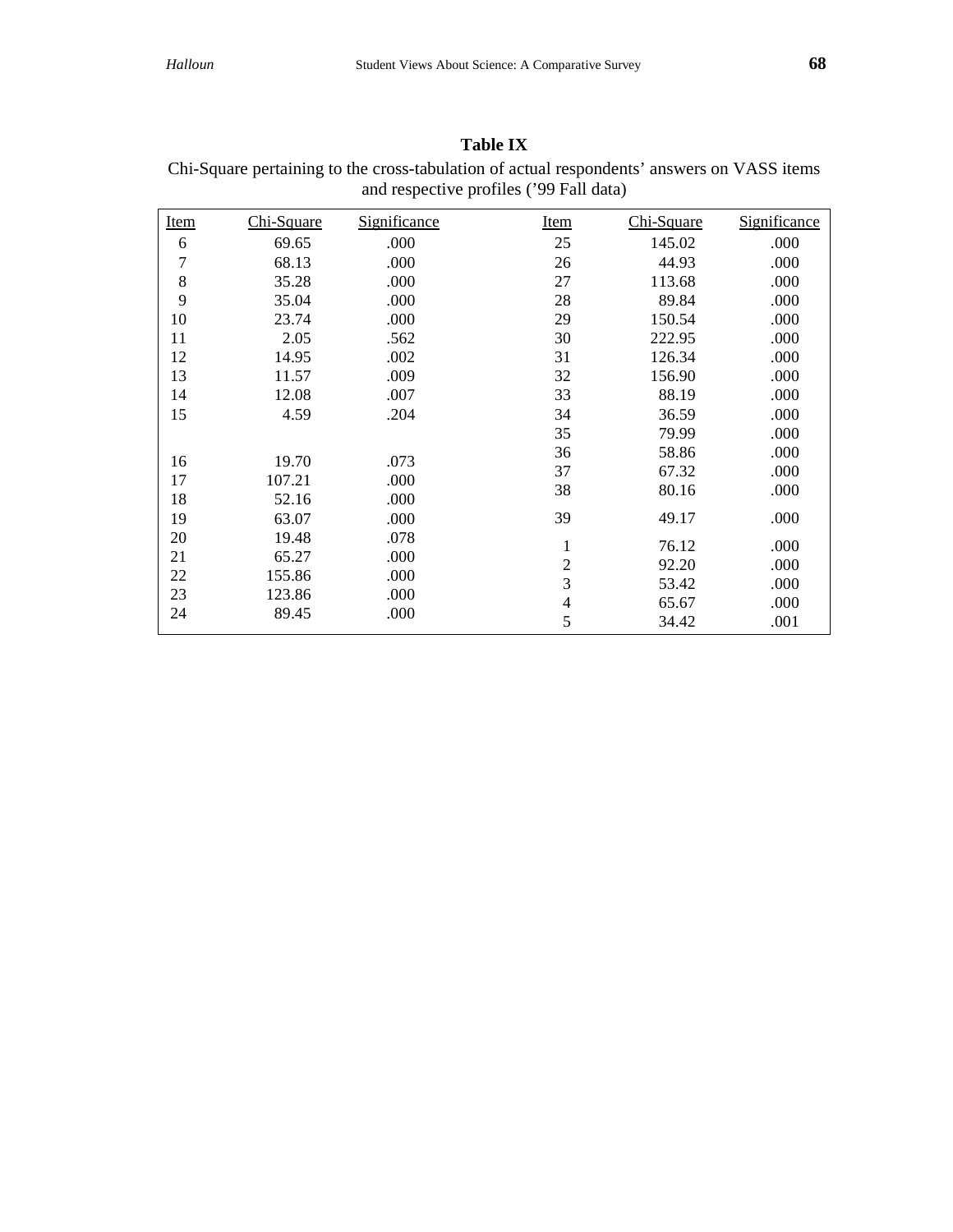| a) and after instruction (spring term) |                     |    |  |  |  |  |
|----------------------------------------|---------------------|----|--|--|--|--|
| Profile                                | Percentag           |    |  |  |  |  |
|                                        | <b>Before After</b> |    |  |  |  |  |
| Folk                                   |                     | 14 |  |  |  |  |
| Low Transitional                       | 31                  | 35 |  |  |  |  |
| <b>High Transitional</b>               | 45                  | 39 |  |  |  |  |
|                                        |                     |    |  |  |  |  |

| <b>Table X</b>                                                                                |  |
|-----------------------------------------------------------------------------------------------|--|
| Comparison of VASS results before instruction (fall term) and after instruction (spring term) |  |

| <b>Dimension</b>    | <b>Mean</b>   |       | S.D.          |       |
|---------------------|---------------|-------|---------------|-------|
|                     | <b>Before</b> | After | <b>Before</b> | After |
|                     |               |       |               |       |
| Structure           | 3.3           | 3.4   | 1.12          | 1.06  |
| Methodology         | 13.9          | 13.8  | 2.51          | 2.70  |
| Validity            | 7.8           | 7.8   | 2.33          | 2.17  |
| Scientific domain   | 25.0          | 25.0  | 3.91          | 3.91  |
| Learnability        | 9.6           | 9.9   | 1.83          | 1.89  |
| Reflective thinking | 38.2          | 36.9  | 5.65          | 5.95  |
| Personal relevance  | 11.4          | 10.5  | 2.34          | 2.54  |
| Cognitive domain    | 59.2          | 57.2  | 7.15          | 7.65  |
|                     |               |       |               |       |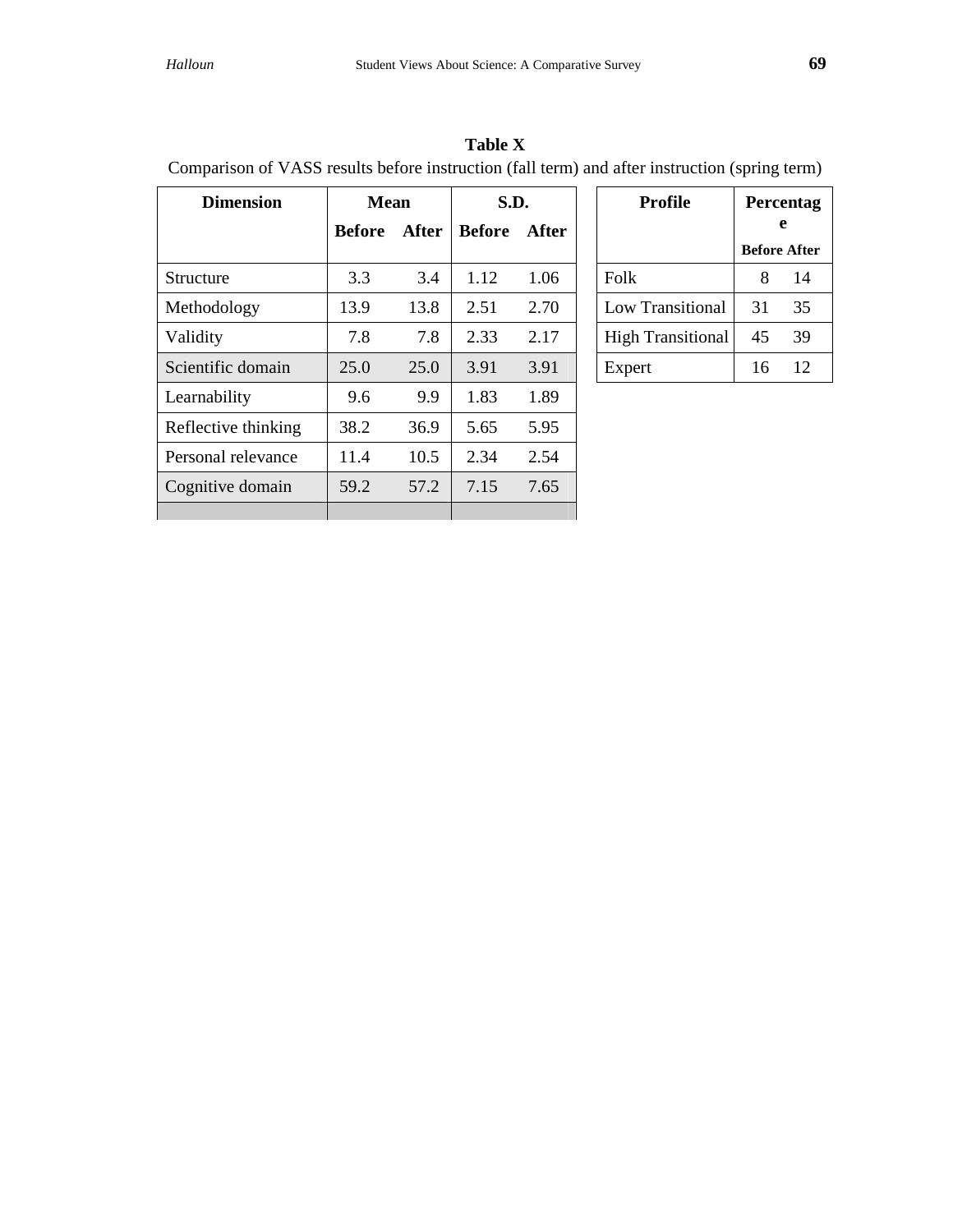| <b>Sector</b>     | <b>Mean</b> | S.D. | $\mathbf{F}$ | $\mathbf{p}$ |
|-------------------|-------------|------|--------------|--------------|
| Public            | 82.26       | 8.43 |              |              |
| Private           | 84.72       | 8.34 |              |              |
| Total / ANOVA     | 83.52       | 8.47 | 15.10        | .000         |
| County            |             |      |              |              |
| North             | 83.34       | 8.80 |              |              |
| South             | 82.46       | 8.81 |              |              |
| Beirut & Mountain | 84.73       | 7.69 |              |              |
| Total / ANOVA     | 83.52       | 8.47 | 4.58         | .011         |
| <b>Gender</b>     |             |      |              |              |
| Girls schools     | 82.34       | 7.93 |              |              |
| Boys schools      | 83.59       | 9.80 |              |              |
| Mixed schools     | 84.26       | 8.46 |              |              |
| Total / ANOVA     | 83.52       | 8.47 | 3.88         | .021         |

**Table XI** Comparison of VASS sum of scores across demographic strata